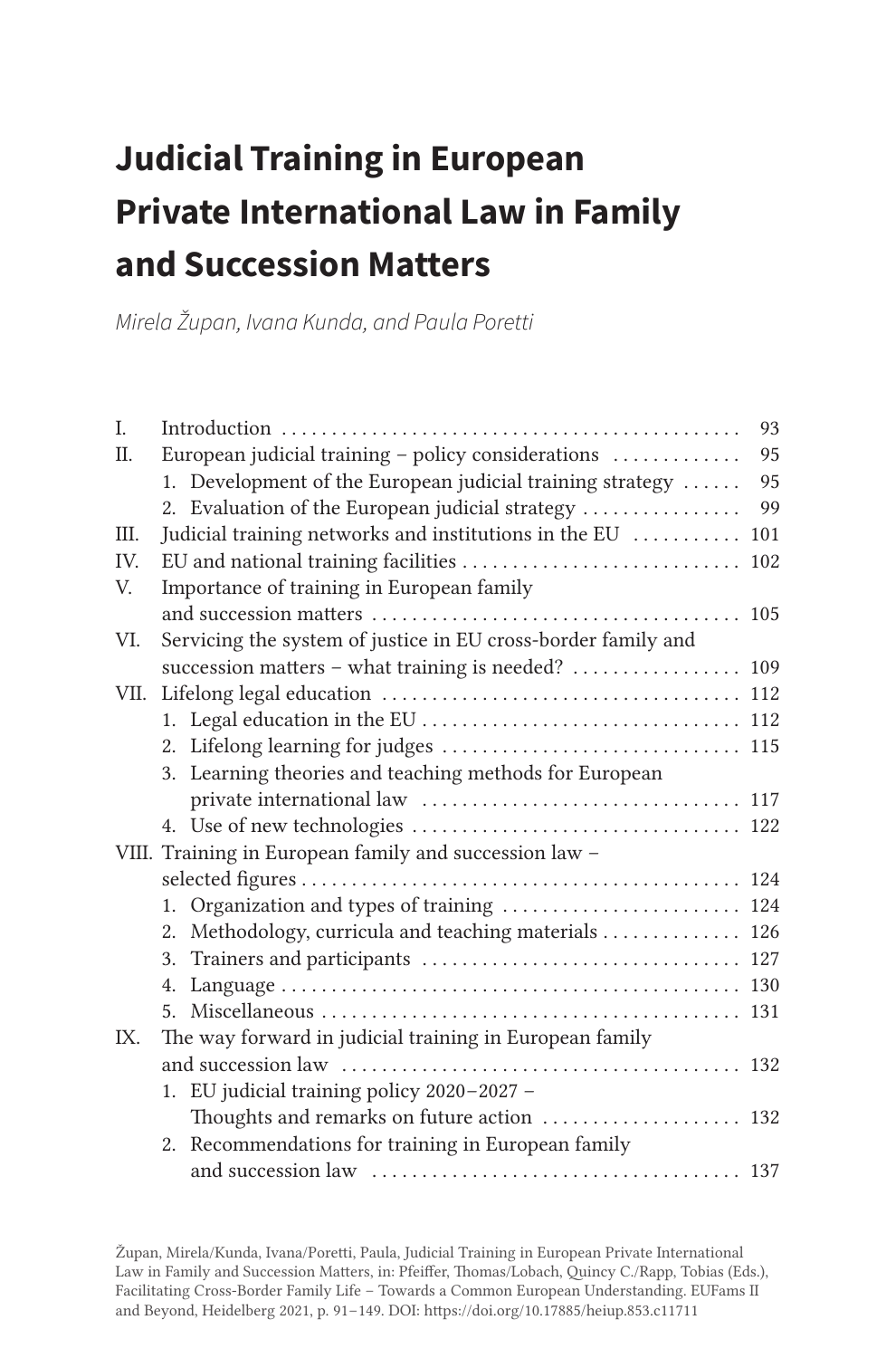**Abstract** The reality of the administration of justice has changed over the last few decades through massive intervention of international and supranational actors within national judicial systems. Though state-centrism has progressively been eroded, the national State remains the "master of the game" in adjudication. A proper application of European private international law is the cornerstone of civil justice. It goes without saying that judicial training (in a wider sense, including the training of judges, practitioners, and other stakeholders) is important in order to achieve an adequate and unified application of European private international family and succession law. The EUFams II findings further highlight that education and training of professionals in this area of law are of paramount importance when it comes to fostering predictability and legal certainty.

This contribution commences by explaining EU policy on judicial training and presenting the main training facilities and their features. The contribution then turns to methodological aspects of the transfer of knowledge in legal discourse. The second part of the contribution presents the EUFams II project results relevant to judicial training. It seeks to establish a direct link with EU justice policy objectives, methodologies, performance of judicial training at European training centers and national training academies that serve the system of justice in European family and succession law. Quantitative and qualitative analyses lead to conclusions and proposals in respect of future training policy and its desired performance in cross-border family and succession matters. Several methodological approaches are combined and presented in the contribution. The attempt to conceptualize *pro futuro* the judicial and legal professionals' training in European family and succession law relies on all case law and legal instruments researched within the EUFams II Project, different questionnaires, published studies, evaluations and communications, and various scholarly contributions primarily in the fields of law and education. It has yielded the following ten practice-oriented and hands-on recommendations (rather than commandments) addressed to the EU and Member States alike.

Summary of theses: 1. Training needs to continue being guided at the EU level. 2. Judicial training should be made a priority. 3. A study of training needs should be conducted in general, for each Member State, and for each legal instrument. 4. A model curriculum should be adopted at the EU level. 5. The training curriculum should be designed on several levels and ranked based on EU criteria. 6. Training should be based on modern teaching methodology. 7. EU funded material should follow an open access policy and remain available on a single webpage administered by the EU, even after the expiry of the respective project. 8. Training should be delivered to specific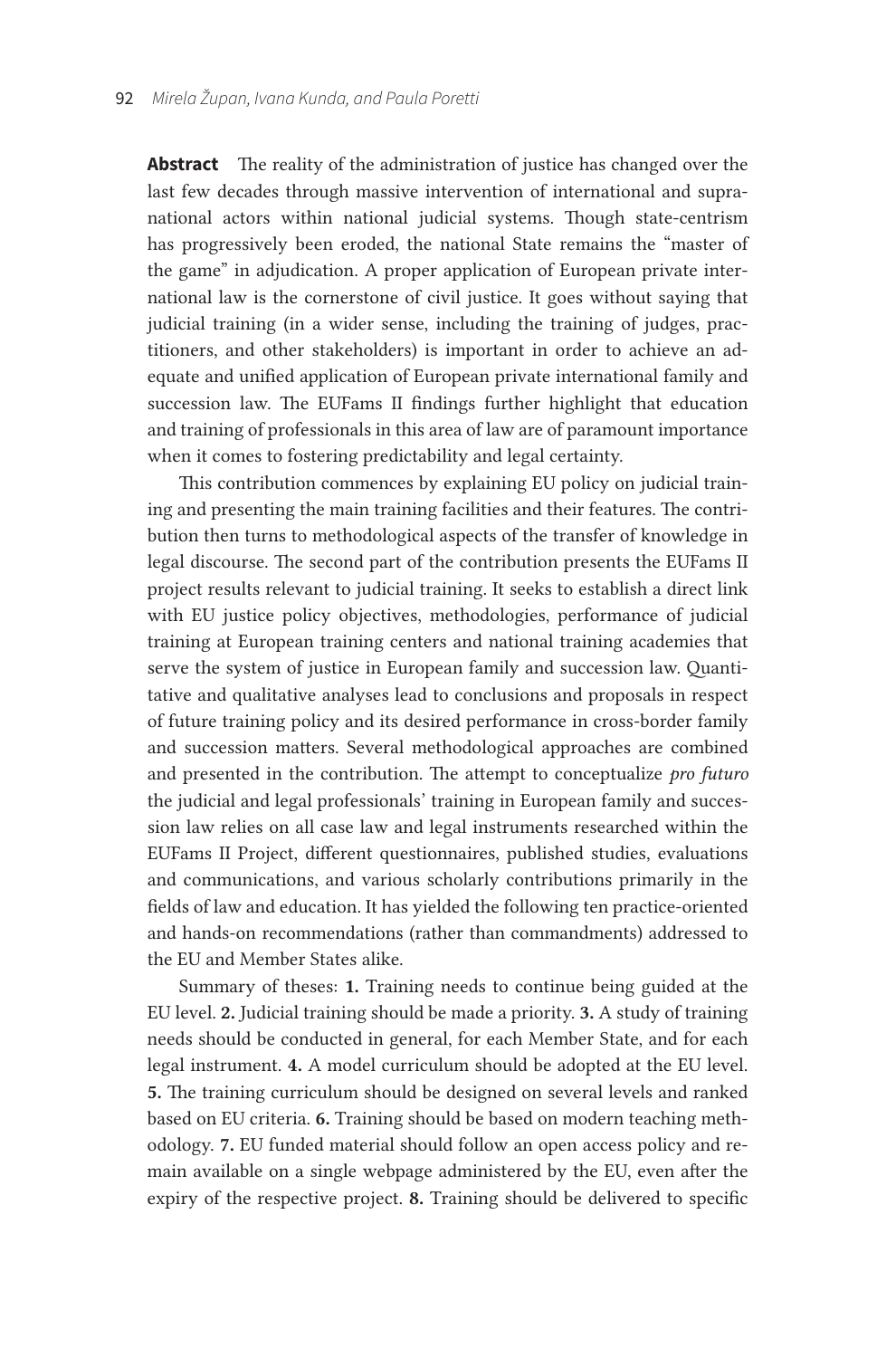target groups. 9. Access to high quality training should be made available to all eligible judges. 10. International and national training should be kept in balance.

**Keywords** judicial training, European family and succession law, EJTN, ERA, EIPA, IHNJ.

#### **I. Introduction**

Transnationalization of life leads to an ever increasing transnationalization of law-making and law enforcement. Mobility of individuals and families within the EU has comparable effects; intensive Europeanization of life leads to Europeanization of law. European family and succession law have developed at a considerable pace and its complexity is constantly increasing.1 Normative pluralism is expanding as the creation, implementation, application, and monitoring of laws are no longer confined to territorial and functional boundaries. These trends are accordingly reflected in European family and succession law. A mosaic of interconnected legal sources deriving from different origins results in a multi-layered and fragmented framework.<sup>2</sup> The reality of the administration of justice has changed over the last few decades through massive intervention of international and supranational actors within national judicial systems.<sup>3</sup> The interpretation and application of this legal corpus equally gets lifted to a higher level, with the uniform interpretation of law placed at the forefront. A proper application of European private international law is the cornerstone of civil justice. Though state-centrism has progressively been eroded, the national State remains the "master of the game" in adjudication.<sup>4</sup>

The EUFams II project combines different methodological approaches to address the issues of application and interpretation of European and international instruments on family and succession matters before national courts of various Member States. Against that background, a number of project

<sup>1</sup> *van Calster,* European Private International Law, p. 3 et seq.; *Corneloup et al.,* Children on the Move, p. 9; *Rass-Masson,* YPIL 20 (2018/2019), p. 521 – 536; *Franzina/Viarengo,* in: Viarengo/Franzina, The EU Regulations on the Property Regimes of International Couples, p. 1 – 13; *Mansel/Thorn/Wagner,* IPRax 2020, 97 – 126.

<sup>2</sup> *Župan,* in: Honorati, Jurisdiction in matrimonial matters, p. 1 (5).

<sup>3</sup> *Piana,* Judicial Accountabilities in New Europe, p. 1.

<sup>4</sup> *Arroyo,* YPIL 20 (2018/2019), p. 31 – 46.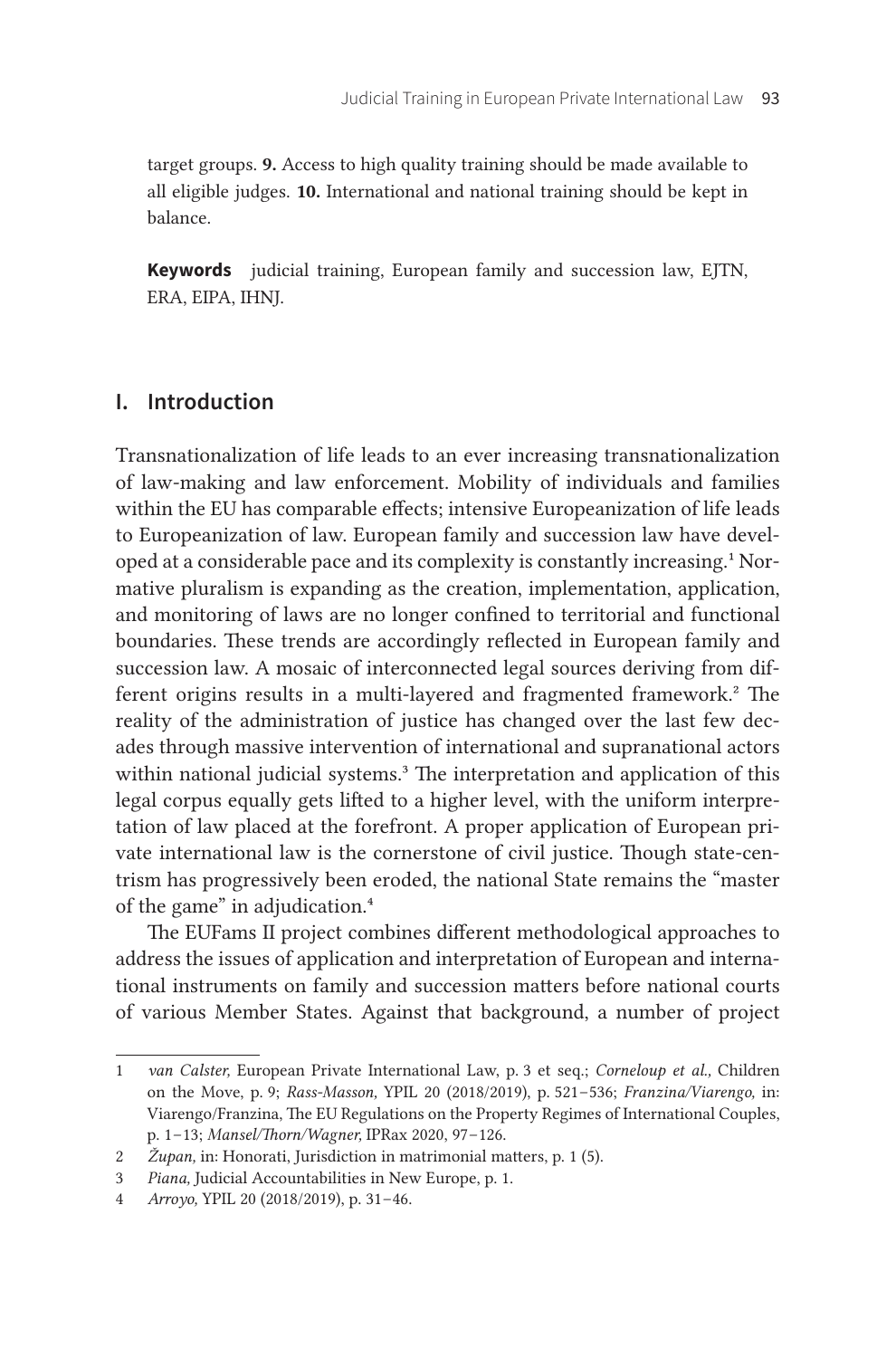activities were implemented: Relevant national case law was collected, elaborated and uploaded to the EUFams II database;<sup>5</sup> national reports were delivered highlighting specific aspects of the application of EUFams II subject matter regulations and Hague conventions in the project partners' Member States (Croatia, Germany, Italy, Spain, and Sweden). The thematic EUFams II consortium reports were drafted to provide an account of national implementation legislation,<sup>6</sup> as well as specific aspects relating to third country nationals.7

Data collected by the EUFams II consortium as part of the project allows for several important conclusions. When comparing case law of different Member States, the research revealed a lack of uniformity and consistency in the interpretation and application of the relevant *acquis.* When case law related to a specific legal instrument is compared horizontally throughout the EU, project findings show that the scrutinized regulations and conventions have been correctly applied only to a limited extent. As a consequence, there is a risk that citizens in the EU may be deprived of the full enjoyment of the benefits within the EU judicial area. The purpose of this contribution is to use these analyses and results as a basis for designing feasible pathways for system improvements with a focus on judicial training.

It goes without saying that judicial training is important in order to achieve an adequate and unified application of European family and succession law. The EUFams II findings further highlight the fact that the education and training of professionals in this area of law are of paramount importance when it comes to fostering predictability and legal certainty. Judicial training does not only include the judiciary, but also other authorities that serve the system of justice in respect of these matters in Member States, in particular notaries. In a wider sense, it encompasses the training of practitioners and other stakeholders involved in the system.

This contribution commences by explaining EU policy on judicial training and presenting the main training facilities and their features. It then turns to methodological aspects of the transfer of knowledge in legal discourse. The second part of the contribution presents the EUFams II project results relevant to judicial training. It seeks to establish a direct link with EU justice policy objectives, methodologies, performance of judicial training at European training centers and national training academies that serve the

<sup>5</sup> See http://www2.ipr.uni-heidelberg.de/eufams/index.php?site=entscheidungsdatenbank (last consulted 16. 10. 2020).

<sup>6</sup> See http://www2.ipr.uni-heidelberg.de/eufams/index.php?site=projektberichte (last consulted 16. 10. 2020).

<sup>7</sup> See *Brosch/Mariottini* and *Zühlsdorff,* in this volume.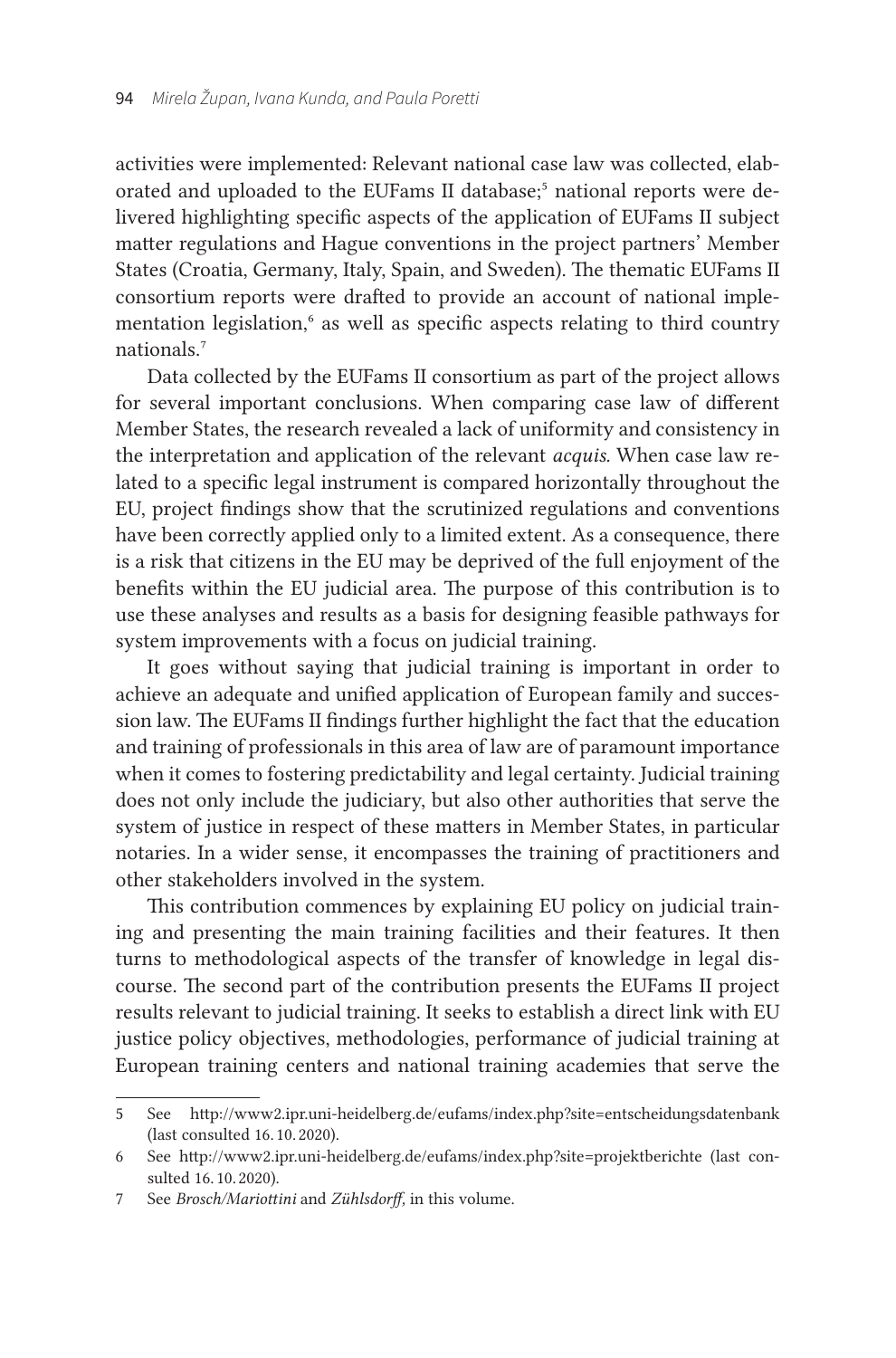system of justice in European family and succession law. Quantitative and qualitative analyses lead to conclusions and proposals in respect of future training policy and its desired performance in cross-border family and succession matters.

Several methodological approaches are combined and presented in the contribution. The authors opted for desk research on relevant writings and analyses of reports, journals, and other legal publications, as well as policy papers available online. Additionally, the authors took advantage of the previous assessment conducted within the EUFams II Project. In addition to the online judicial training survey conducted among training participants (hereinafter: the online judicial training survey), $\delta$  training networks and academies have been addressed with an additional questionnaire (hereinafter: the online questionnaire).<sup>9</sup> The survey and the questionnaire have allowed for a content analysis as well as a quantitative analysis of the data collected.

# **II. European judicial training – policy considerations**

# 1. Development of the European judicial training strategy

The year 2020 marks the end of the first period of strategic training of legal practitioners on European law. A systematic training policy was introduced in the "2011–2020 European judicial training strategy", titled "Building Trust" in EU-wide Justice – A new dimension to European judicial training"10 (hereinafter: the 2011–2020 European judicial strategy), which set very specific objectives for the training of justice professionals. However, the first steps towards creating training policy at the European level were actually taken as early as 2006.

<sup>8</sup> The online judicial training survey addressed experts in cross-border family and succession matters. It targeted the EUFams Network of practitioners and was accessible via a link to an anonymous Google survey. In total, 129 responses were recorded, mainly from lawyers (39.5 %), judges (25.6 %), state officers (11.6 %), public notaries (7.8 %), and others actively working with the relevant regulations and conventions from 17 Member States and 4 other countries.

<sup>9</sup> Responses to the online judicial training survey questionnaire were delivered by ERA, EIPA, and the German, Swedish and Croatian judicial academies.

<sup>10</sup> Communication from the Commission to the European Parliament, the council, the European Economic and Social Committee and the Committee of the Regions – Building Trust in EU-Wide Justice – A New Dimension to European Judicial Training, COM (2011) 551 final.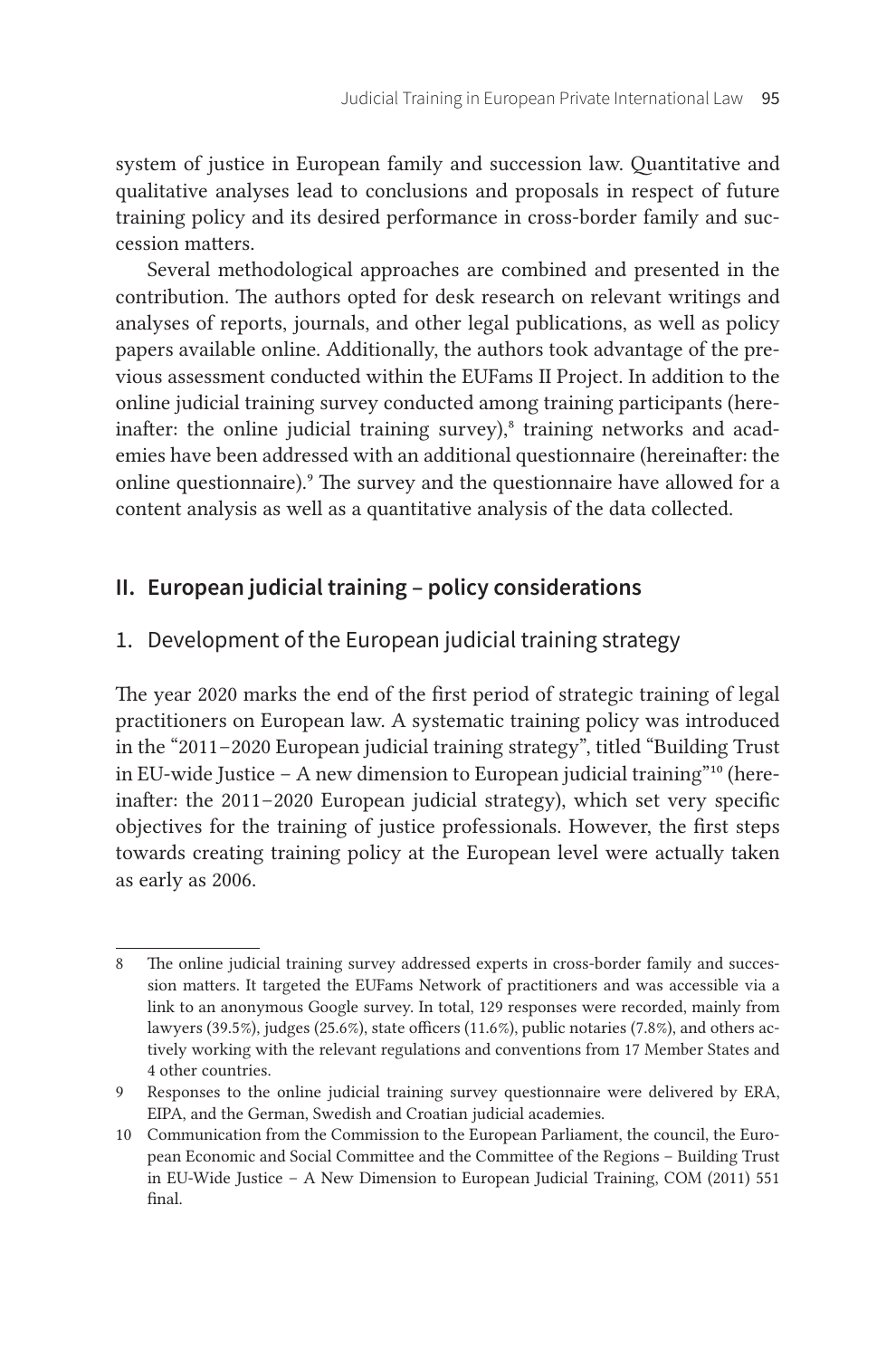In 2006, in its "Communication from the Commission to the European Parliament and the Council on judicial training in the European Union"<sup>11</sup> (hereinafter: the EC Communication on judicial training in the EU 2006), the European Commission identified judicial training as a major issue in the light of two developments: First, the adoption of a corpus of legislation that has become substantial and must be implemented by justice practitioners in the Member States; and second, the development of the mutual recognition principle which rests primarily on a high degree of mutual confidence between the Member States' judicial systems.<sup>12</sup> At that point, the operation of legal training in Member States was only considered in the context of the training of judges and prosecutors.<sup>13</sup> However, the training of lawyers who are not part of the respective Member States' judiciaries was also included in the analysis provided in the document.<sup>14</sup>

The EC Communication on judicial training in the EU 2006 revealed that the duration of the training varied in the Member States. Furthermore, it exposed major inequalities among judges, prosecutors and lawyers in terms of access to training. In budgetary terms, the training of judges and prosecutors is usually publicly financed, whereas the training of lawyers is financed by professional organizations. Interestingly, in 2006, the European Commission seems to have been inclined towards a centralized approach to judicial training by devoting an important part of its resources to finance a fullyfledged "European" offer of training for judges and prosecutors.<sup>15</sup> According to the EC Communication on judicial training in the EU 2006, there are three key areas for improvement in the judicial profession: language skills, familiarity with EU law, and familiarity with law in other Member States.<sup>16</sup> These findings were supported by additional evaluation reports, and they encouraged the introduction of further measures by way of the "Resolution of the Council and of the Representatives of the Governments of the Member

15 *Piana,* Journal of Law and Conflict Resolution 1 (2009), 30 (39).

<sup>11</sup> Communication from the Commission to the European Parliament and the Council, COM (2006) 356 final.

<sup>12</sup> COM (2006) 356 final, note 2.

<sup>13</sup> As regards judges and prosecutors, depending on the Member State, judicial training is organized by the Ministry of Justice, the Higher Council of the Judiciary or Justice, or, where appropriate, by the Prosecutor-General (where there is strict separation between judges and prosecutors), or by specialized establishments. In several Member States, a single institution is responsible for the training of judges and prosecutors. See COM (2006) 356 final, note 8.

<sup>14</sup> Training of lawyers is often organized by bar associations, in many cases in cooperation with universities. See COM (2006) 356 final, note 8.

<sup>16</sup> COM (2006) 356 final, note 24-27.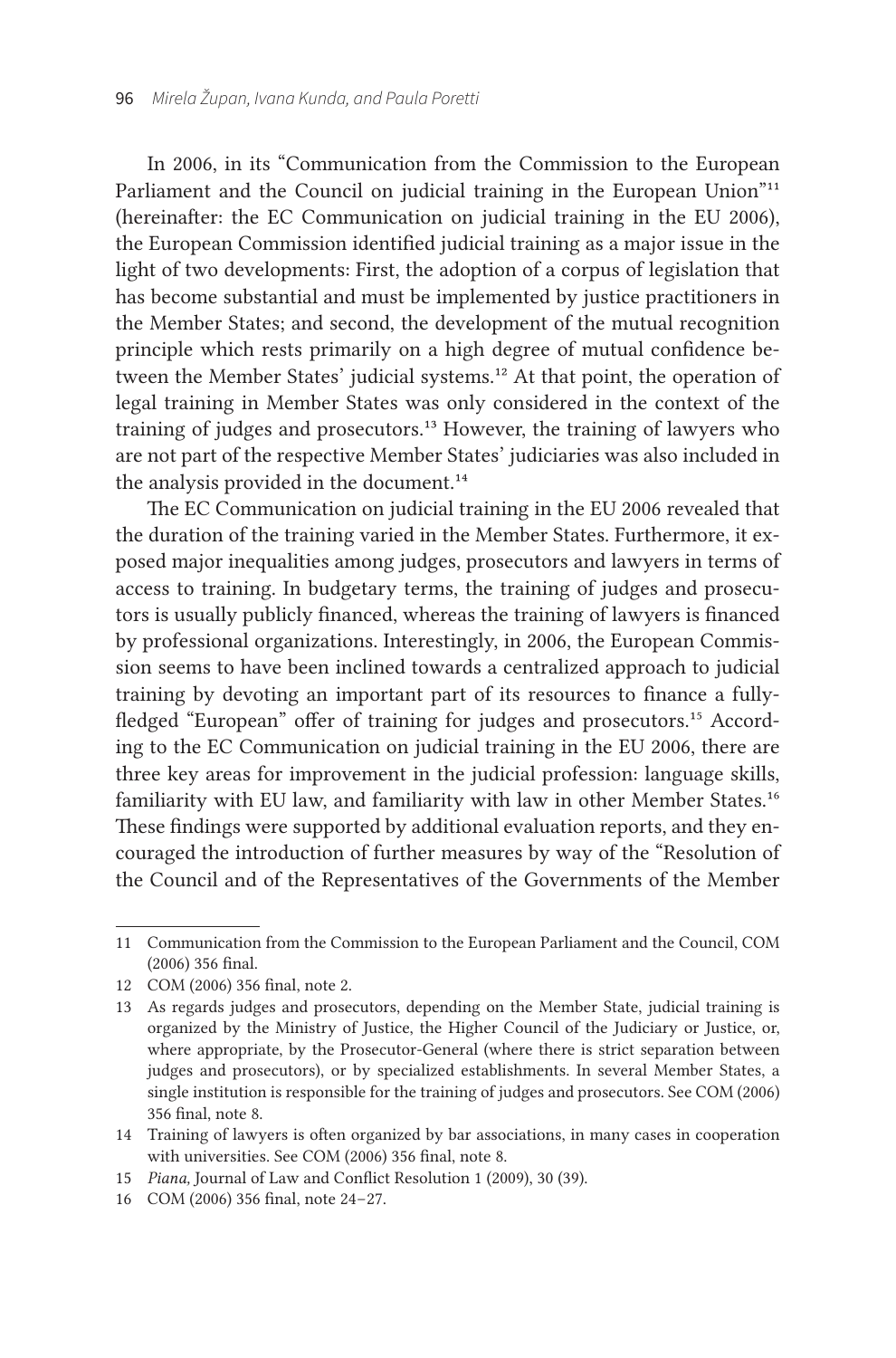States meeting within the Council on the training of judges, prosecutors and judicial staff in the European Union".17 However, the training of lawyers was not within the scope of the said document because in the majority of Member States, these professions are responsible themselves for organizing their training.<sup>18</sup>

With the measures aimed at organizing the training of judges, prosecutors and judicial staff at the national level, Member States were to a certain extent prepared for the developments which followed the entry into force of the Lisbon Treaty in 2009, and provided a legal basis for an EU competence to create a European strategy for judicial training.<sup>19</sup> In line with the Stockholm Programme,<sup>20</sup> European judicial training is both a priority in terms of enhancing judicial cooperation in civil and commercial matters, as well as a prerequisite for improving the operation of the internal market $21$  and making it easier for citizens to exercise their rights. A pursuit towards a joint European judicial culture<sup>22</sup> was reflected in the aforementioned 2011– 2020 European judicial training strategy, which emphasized the importance of training for all legal practitioners, primarily judges and prosecutors, but also for court staff. The inclusion of legal practitioners in private professions, such as lawyers, was also considered important in order to provide legal certainty as well as legal assistance, service, and expert knowledge in European law to EU citizens taking advantage of the right to free movement. In order to reach the designated goals, several recommendations were made based on research findings and stakeholder consultations.<sup>23</sup> The start-

<sup>17</sup> Resolution of the Council and of the Representatives of the Governments of the Member States meeting within the Council on the training of judges, prosecutors and judicial staff in the European Union (2008/C 299/01), OJ C 299, 22. 11. 2008.

<sup>18</sup> Resolution of the Council and of the Representatives of the Governments of the Member States meeting within the Council on the training of judges, prosecutors and judicial staff in the European Union (2008/C 299/01), OJ C 299, 22. 11. 2008, recital 18.

<sup>19</sup> Evaluation of the 2011 – 2020 European judicial training strategy, SWD (2019) 380 final, https://ec.europa.eu/info/sites/info/files/5\_en\_document\_travail\_service\_part1\_v2.pdf (last consulted 27. 10. 2020), para 2.

<sup>20</sup> Communication from the Commission to the European Parliament, the Council, the European Economic and Social Committee and the Committee of the Regions – Delivering an area of freedom, security and justice for Europe's citizens – Action Plan Implementing the Stockholm Programme, COM (2010) 171 final.

<sup>21</sup> See *Monti,* A new strategy for the Single Market.

<sup>22</sup> COM (2011) 551 final, para 1: "The creation of a European judicial culture that fully respects subsidiarity and judicial independence is central to the efficient functioning of a European judicial area. Judicial training is a crucial element of this process as it enhances mutual confidence between Member States, practitioners and citizens.".

<sup>23</sup> Preliminary statistical data; European Parliament study "Judicial training in the EU Member States", COM (2011) 551 final, p. 4.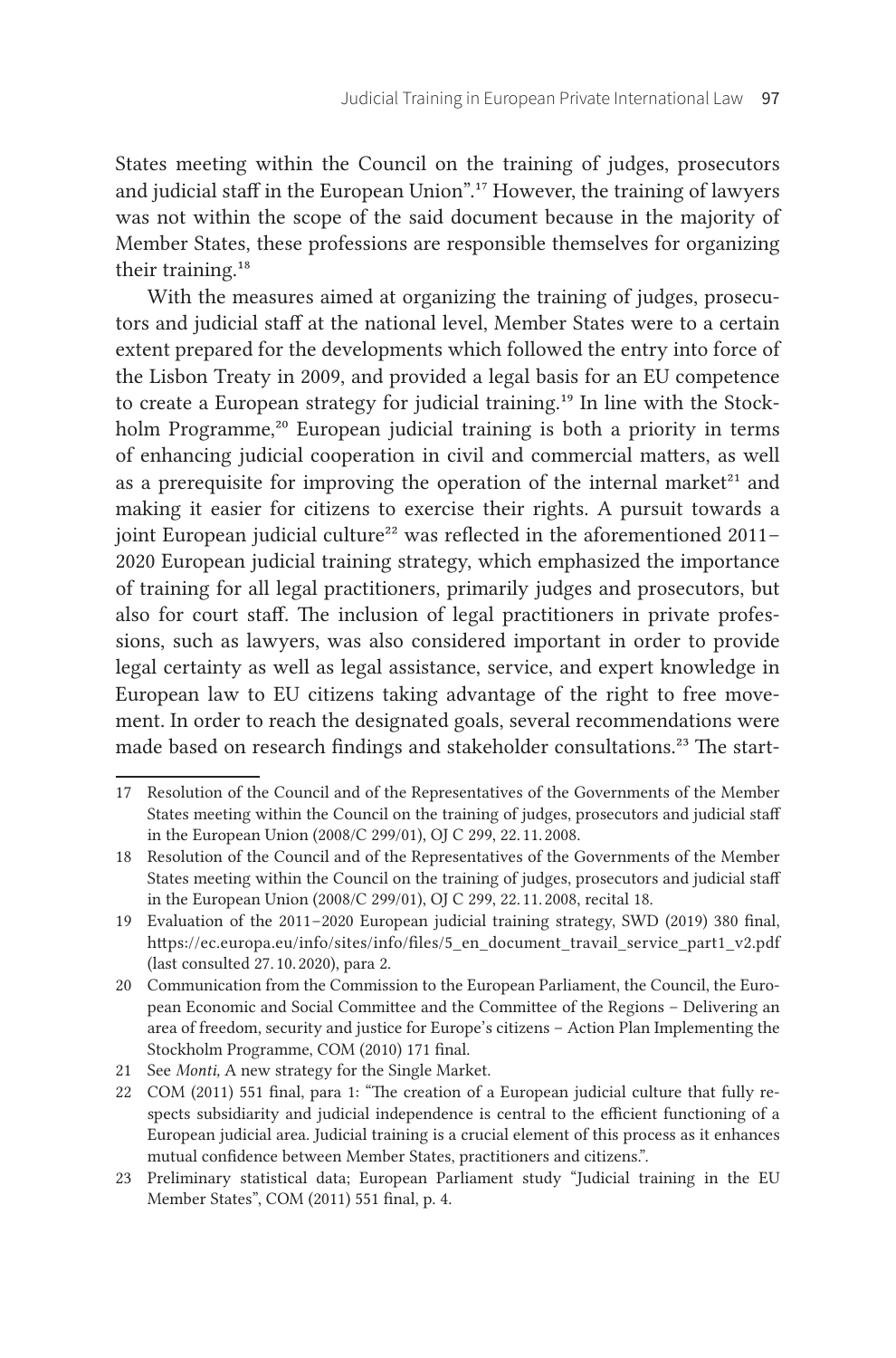ing point was to support both initial as well as continuous training in environmental law, civil, contract, family and commercial law, competition law, intellectual property rights, fundamental rights, and data protection. Shortterm exchanges should be available for judges and prosecutors, especially newly appointed ones during the initial training.24

Since European judicial training is a shared competence that requires action by justice professionals, Member States and the EU,<sup>25</sup> reaching the 2011 – 2020 European judicial training strategy goals is not going to be an easy task. The goals set were to be accomplished by focusing on the following objectives: a) legal practitioners should have a good knowledge of EU law, of EU judicial cooperation instruments and of the laws of other Member States; b) legal practitioners should trust each other in cross-border judicial proceedings; and c) citizens and businesses across the EU should benefit from their rights deriving from EU law.26

In quantitative terms, these objectives would translate to the following goals: a) half of all EU legal practitioners should have taken part in training on EU law; b) EU financing should support training on EU law for at least 20,000 legal practitioners annually; c) the EJTN should organize no less than 1,200 exchanges for (experienced) judges and prosecutors; d) all new judges and prosecutors should have taken part in an exchange program; and e) all legal practitioners should have had at least one week of training on EU law during their career.<sup>27</sup>

The implementation of the pilot project on European judicial training<sup>28</sup> in 2012 revealed a change in the European Parliament's approach towards European judicial training and a sharp turn towards more respect for the principle of subsidiarity and judicial independence within the Member States.29 The aims of the project were: a) to identify best practices in the training of judges, prosecutors and justice professionals on national legal systems and traditions as well as on European law; b) to identify the most effective ways of delivering training in EU law and national legal systems to

<sup>24</sup> COM (2011) 551 final, p. 5.

<sup>25</sup> Evaluation of the 2011 European Judicial Training Strategy and preparation of the future strategy Analysis of the responses received to the targeted consultation, 2018, [https://](https://ec.europa.eu/info/sites/info/files/2018_targeted_consultation-european_judicial_training-analysis_of_replies.pdf) [ec.europa.eu/info/sites/info/files/2018\\_targeted\\_consultation-european\\_judicial\\_training](https://ec.europa.eu/info/sites/info/files/2018_targeted_consultation-european_judicial_training-analysis_of_replies.pdf)analysis of replies.pdf (last consulted 07.08.2020), p. 3.

<sup>26</sup> Evaluation of the 2011 European Judicial Training Strategy, p. 5.

<sup>27</sup> Evaluation of the 2011 European Judicial Training Strategy, p. 7.

<sup>28</sup> European Parliament resolution on judicial training, 14. 03. 2012, 2012/2575(RSP), [https://](https://www.europarl.europa.eu/sides/getDoc.do?pubRef=-//EP//NONSGML+TA+P7-TA-2012-0079+0+DOC+PDF+V0//EN) [www.europarl.europa.eu/sides/getDoc.do?pubRef=-//EP//NONSGML+TA+P7-TA-2012-](https://www.europarl.europa.eu/sides/getDoc.do?pubRef=-//EP//NONSGML+TA+P7-TA-2012-0079+0+DOC+PDF+V0//EN) [0079+0+DOC+PDF+V0//EN](https://www.europarl.europa.eu/sides/getDoc.do?pubRef=-//EP//NONSGML+TA+P7-TA-2012-0079+0+DOC+PDF+V0//EN) (last consulted 22. 10. 2020).

<sup>29</sup> *Benvenuti*, International Journal for Court Administration 7 (2015), 59-67.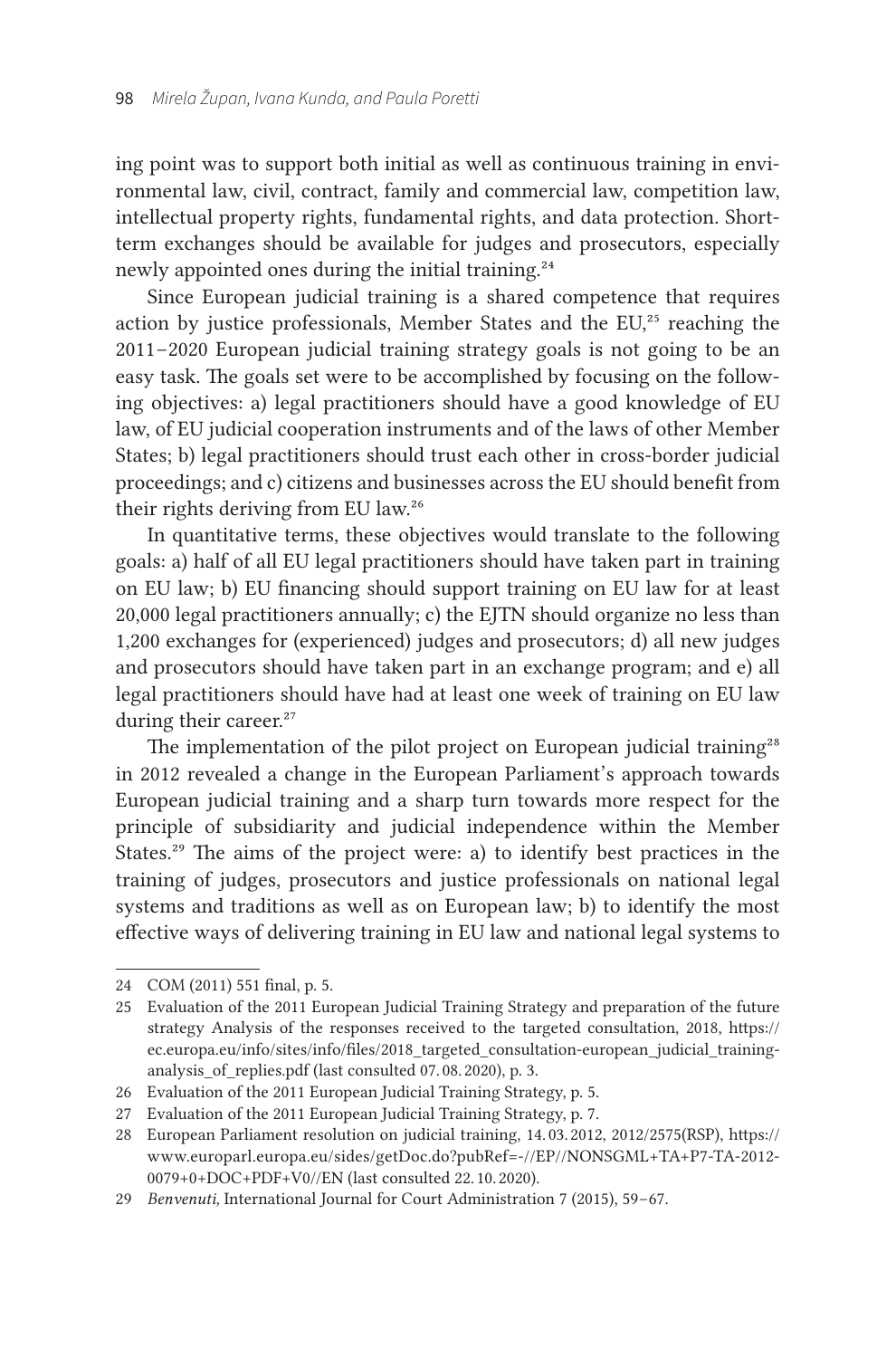judges, prosecutors and justice professionals at the local level, and to promote dialogue and coordination between European judges and prosecutors; c) to encourage EU judicial training providers to share ideas on best practice and disseminate them across the EU; and d) to improve cooperation between the EJTN and national judicial training institutions.<sup>30</sup>

The final important development in the period was the adoption of nine judicial training principles of the EJTN. They serve as a foundation for the judiciary to manage their training needs and as a framework for the training providers to plan and deliver training to judges and prosecutors. The principles address issues such as a right to judicial training during working time, a responsibility to provide the necessary resources, compulsory initial training at the beginning of one's career, the use of modern training methods and techniques, and non-legal issues among the training topics.<sup>31</sup>

#### 2. Evaluation of the European judicial strategy

As part of the commitment to support the training of legal practitioners in EU law, each year (2011–2018), the European Commission reports on the participation of legal practitioners in training on European law in the EU.<sup>32</sup> In addition, in 2013–2014, the "Implementation of the Pilot Project – European Judicial Training – Lot 1 – Study on Best Practices in training of judges and prosecutors", was undertaken, which helped to identify best practices in training legal practitioners in EU law.33

The implementation of the judicial training strategy has recently been assessed and the results were published in the Evaluation of the 2011–2020 European judicial training strategy, which covers the period from 2011 to 2017. The overall impression in the Evaluation of 2011–2020 is that the European judicial training strategy was successful in reaching its goals. The

<sup>30</sup> The European judicial training policy: Working together to improve European judicial training, available at the European e-Justice Portal: [https://e-justice.europa.eu/content\\_](https://e-justice.europa.eu/content_the_european_judicial_training_policy-121-en.do) [the\\_european\\_judicial\\_training\\_policy-121-en.do](https://e-justice.europa.eu/content_the_european_judicial_training_policy-121-en.do) (last consulted: 21. 10. 2020).

<sup>31</sup> https://e-justice.europa.eu/content\_the\_european\_judicial\_training\_policy-121-en.do (last consulted: 21. 10. 2020).

<sup>32</sup> See the reports on European judicial training (2011 – 2018), available at [https://e-justice.eu](https://e-justice.europa.eu/content_the_european_judicial_training_policy-121-en.do) [ropa.eu/content\\_the\\_european\\_judicial\\_training\\_policy-121-en.do](https://e-justice.europa.eu/content_the_european_judicial_training_policy-121-en.do) (last consulted: 21. 10.  2020).

<sup>33</sup> European Commission, Tender JUST/2012/JUTR/PR/0064/A4 – Implementation of the Pilot Project – European Judicial Training, Lot 1: "Study on Best Practices in training of judges and prosecutors", Final report, 2014, [https://op.europa.eu/en/publication-detail/-/](https://op.europa.eu/en/publication-detail/-/publication/37e40065-e0bc-4f53-9ea2-983fc1a17f8e) [publication/37e40065-e0bc-4f53-9ea2-983fc1a17f8e](https://op.europa.eu/en/publication-detail/-/publication/37e40065-e0bc-4f53-9ea2-983fc1a17f8e) (last consulted 22. 10. 2020).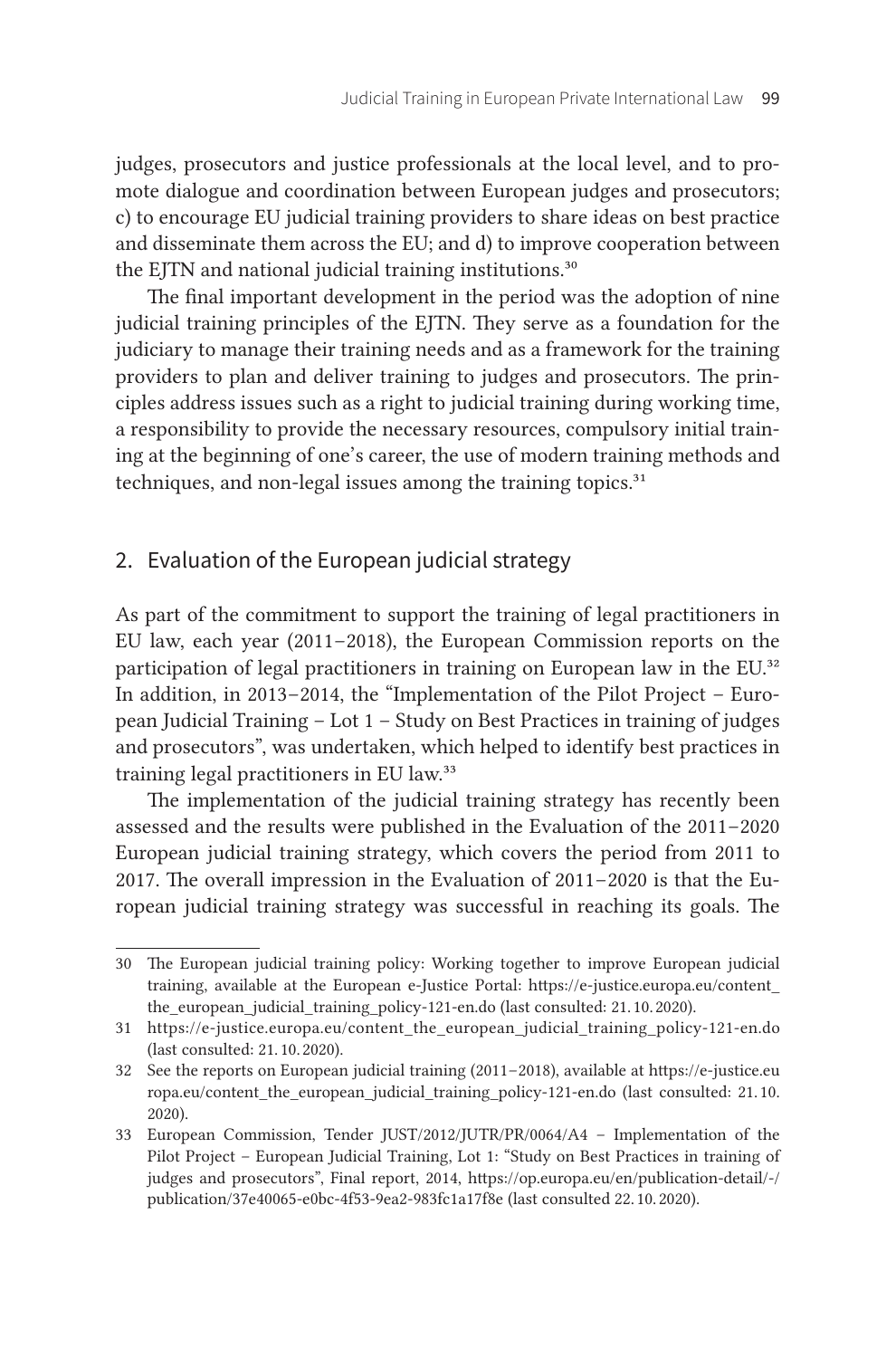contribution of the EU to increasing the commitment of both the EU as well as national bodies, by providing necessary financial support and creating a policy framework was deemed crucial to its success.

The target of training half of all legal practitioners on EU law, i.e. 1,200 judicial exchanges per year, and almost doubling the total funds made available to train legal practitioners through EU programs and improve the capacity of networks, was reached ahead of time.<sup>34</sup> In contrast, the targets of improving the national regulatory frameworks and increasing support for training on legal terminology in foreign languages were only partly reached.<sup>35</sup> Several aspects of these programs will need to be addressed better in the future. One area identified as in need of improvement was the training section of the European e-Justice Portal. In addition, it was noted that training legal practitioners, such as lawyers and court staff as well as bailiffs, should be given more attention. Increased training of staff at the end of the judicial chain, i. e. prison and probation officers, on EU-specific issues such as antiradicalization and the EU Charter should be included in the future working plans.36 Even prior to the coronavirus-related crisis, the European Commission noticed the underused potential of e-learning and the limited awareness of the European e-Justice Portal.37 During the period of specific circumstances caused by the pandemic, these needs became even more apparent, inducing the appreciation of e-learning.

In the period from 2011 to 2017, the 2011–2020 European judicial training strategy enabled the EJTN to establish itself as a leading provider of highquality, cross-border training offered to judges and prosecutors in the EU. The EJTN's nine "judicial training principles" became a reference point in the judicial world for creating a joint European judicial training culture. Important work of other EU-level training providers (e. g. ERA, EIPA-Luxembourg) and networks, such as the CNUE (notaries public) and the CCBE (lawyers), was also acknowledged.38

<sup>34</sup> SWD (2019) 380 final, p. 73.

<sup>35</sup> SWD (2019) 380 final, p. 73.

<sup>36</sup> SWD (2019) 380 final, p. 73.

<sup>37</sup> SWD (2019) 380 final, p. 73.

<sup>38</sup> SWD (2019) 380 final, p. 73.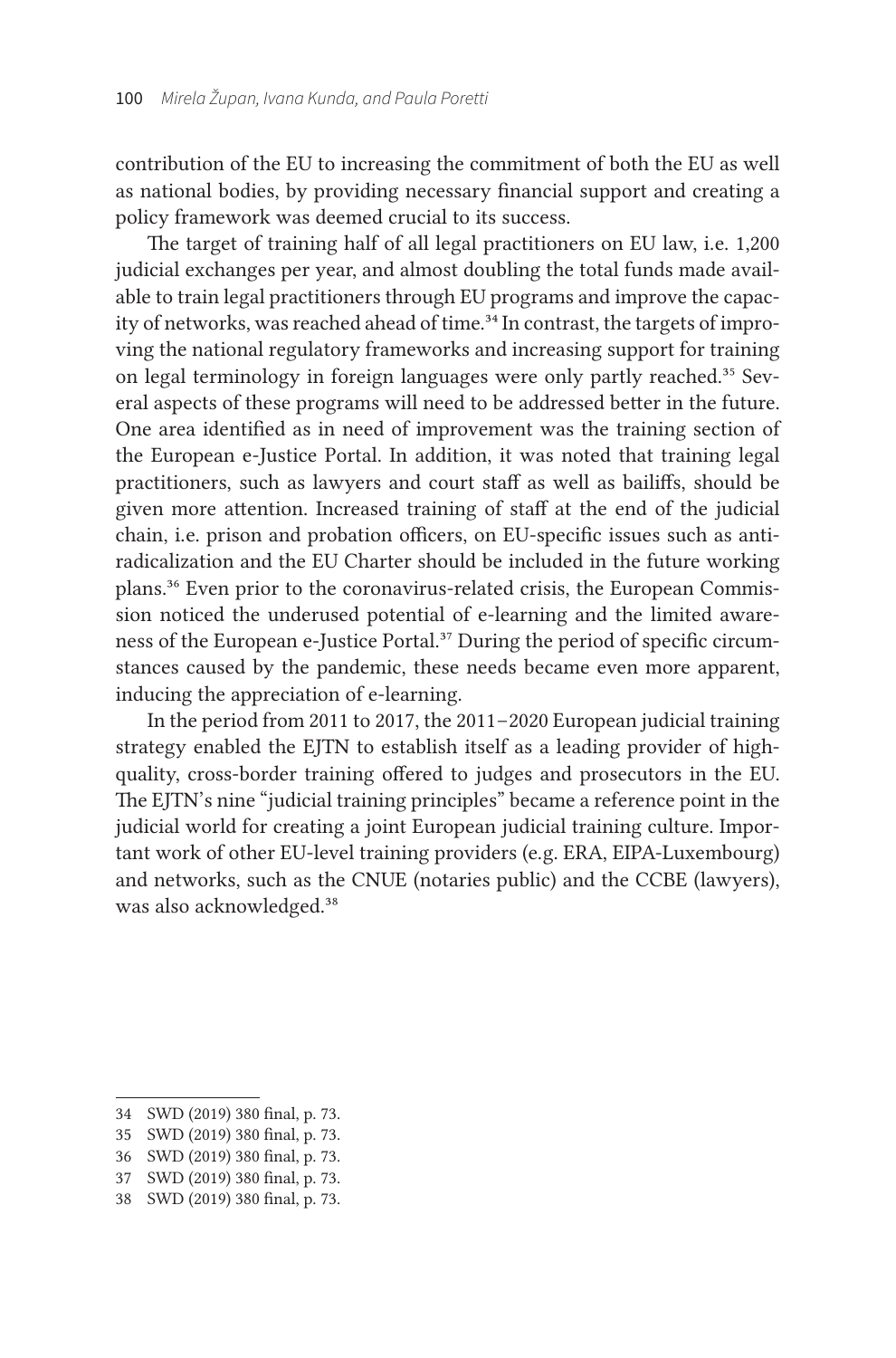## **III. Judicial training networks and institutions in the EU**

Around the globe, continuous judicial education emerged in the early 1960s.<sup>39</sup> Since the early 1990s there has been a growing appreciation of the value of judicial education in both developed and developing countries.<sup>40</sup> However, judicial training has been perceived for a long time as a matter for the national judiciary.<sup>41</sup> Reshaping the balance of powers between international, EU and national competences has enhanced a new path for judicial training aims, methods and practices. Europeanisation of law fosters cross-border judicial cooperation. As a cornerstone of the area of freedom, security and justice, the free movement of judgments relies to a high degree on mutual trust among authorities of the Member States.<sup>42</sup> The fact that the EU lacks hard power in the field of judicial policies was addressed earlier. Due to this limitation, the EU has adopted soft leverage methods, exerting influence based on socialization and training. Judicial and practitioners' networks have become "a sustainable operational tool"43 whose function is to "ensure better coordination beyond and besides harmonization".44

"Judicial networks can be described as groups, conferences, commissions or organizations of legal experts, judges and academics (coming from different countries) established at transnational level in an autonomous way or under the wing of international organizations".<sup>45</sup> Judicial networks support the diffusion of best practices in the administration of justice in an advanced democracy. Socialization by transnational networks triggers a cultural change in judicial behavior. Networking contributes to mobility and social learning in the international arena, leading to self-awareness of a judge in becoming a multinational judge.<sup>46</sup> In the end, although formal rules that govern the judiciary remain untouched, institutional change occurs.

Networks are established in global and European legal milieus by means of several pathways. They may be founded merely by EU rules, the most prominent example being the supranational EJN in civil and commercial matters, which aims to ensure the functioning of the judicial system created

44 *Cafaggi/Muir Watt,* Making European Private Law, p. 338.

<sup>39</sup> *Armytage*, Educating Judges, p. 1.

<sup>40</sup> *Goodman/Louw-Potgieter,* African Journal of Legal Studies 5 (2012), 181 (182).

<sup>41</sup> For a global overview, see *Armytage,* Educating Judges, p. XVI et seq.

<sup>42</sup> See further *Lenaerts,* International & Comparative Law Quarterly 59 (2010), 255.

<sup>43</sup> *Toniatti/Magrassi,* Magistratura, giurisdizione ed equilibri istituzionali, p. 10.

<sup>45</sup> *Dallara/Piana,* Networking the Rule of Law, p. 41.

<sup>46</sup> *Dallara/Piana,* Networking the Rule of Law, p. 110.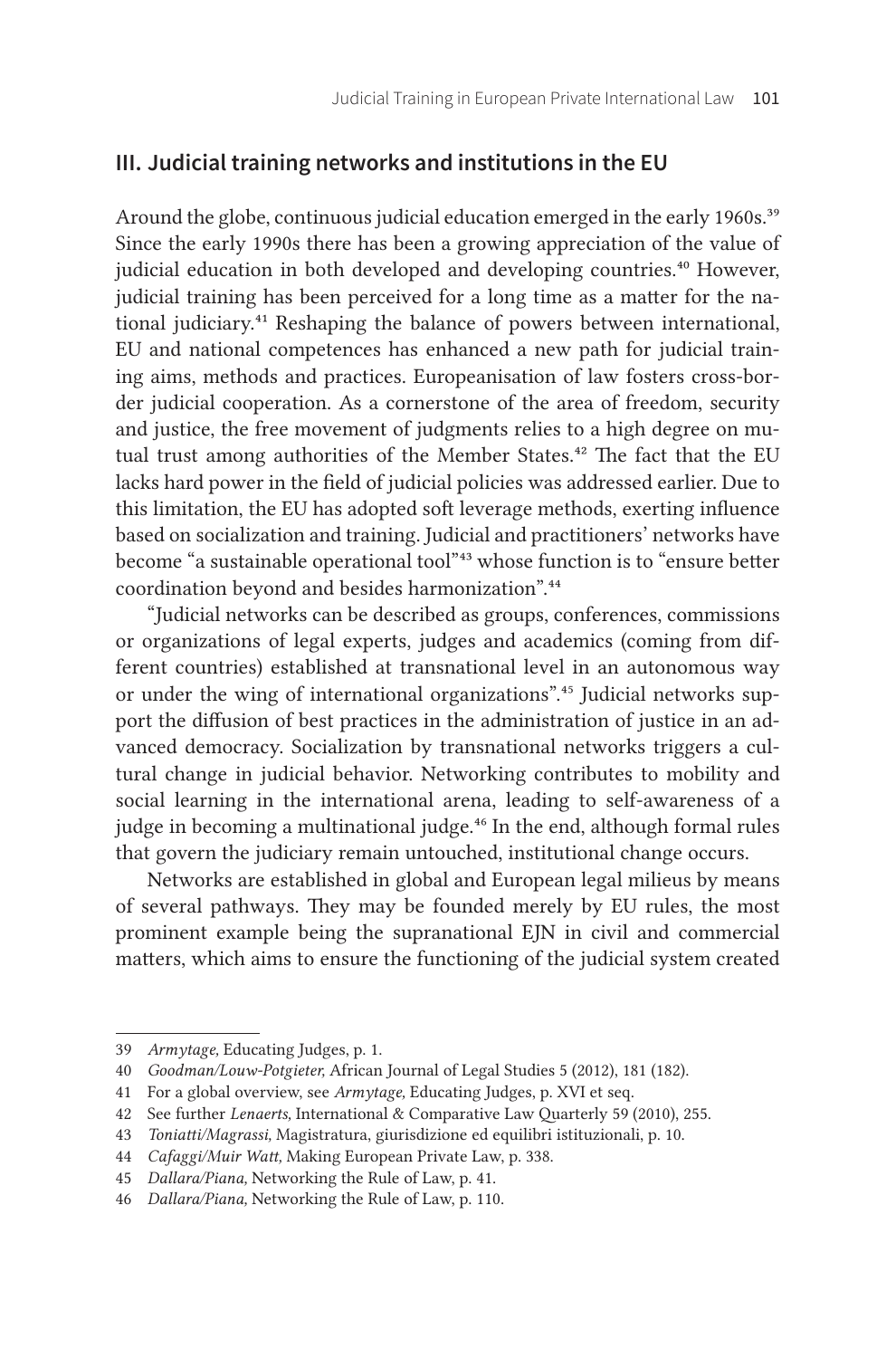by EU rules.<sup>47</sup> Another pathway is the creation of a network at the initiative of national institutions or judicial authorities, aimed at increasing horizontal collaboration with their counterparts in other Member States. Membership in such "bottom-up networks" is nationally based.<sup>48</sup> In respect of the latter, the EJTN is of particular importance for networking and training in regulations and conventions in cross-border family and succession matters. At the global level, the International Hague Network of Judges (IHNJ) is equally relevant to the EUFams II Project's subject matter. Created by the HCCH, it brings together nominated judges specialized in cross-border child protection.49 A dialogue between the EU and the IHNJ is developing as the cross-border family rules are consolidated,<sup>50</sup> though not fully employed in practice.<sup>51</sup>

## **IV. EU and national training facilities**

Continuous education of professionals is set as a policy at the European and national level alike. Judicial training in the EU follows several pathways. It is by default performed by specialized training institutions, i. e. major European judicial schools and national training centers (for judges, notaries public, and attorneys). In addition, training is also organized by various initiatives funded by the EU. Most frequently, these are consortiums of law faculties, law institutes, and/or NGOs.

The EJTN is a bottom-up network established by the 2000 Bordeaux Charter.52 This non-profit international association was set up to promote "a training programme with a genuine European dimension for members of the European judiciary". The EJTN's participating institutions are 40 national judicial training bodies, with the European Commission as a partner. The main activities of the EJTN are coordinating actions among network members, sharing best practices, and developing common curricula and training sessions. There are several EJTN working groups as well as a "Programs"

<sup>47</sup> Council Decision of 28 May 2001 establishing a European Judicial Network in civil and commercial matters (2001/470/EC), OJ L 174, 27. 06. 2001, p. 25 – 31.

<sup>48</sup> *Dallara/Piana,* Networking the Rule of Law, p. 47.

<sup>49</sup> See https://assets.hcch.net/docs/665b2d56-6236-4125-9352-c22bb65bc375.pdf (last consulted 21. 10. 2020).

<sup>50</sup> *Scherpe*, European Family Law, p. 158–160.

<sup>51</sup> *Viarengo/Marchetti,* in: Viarengo/Villata, Planning the Future of Cross Border Families, p. 799 (810).

<sup>52</sup> *Benvenuti,* International Journal for Court Administration 7 (2015), 59 (60).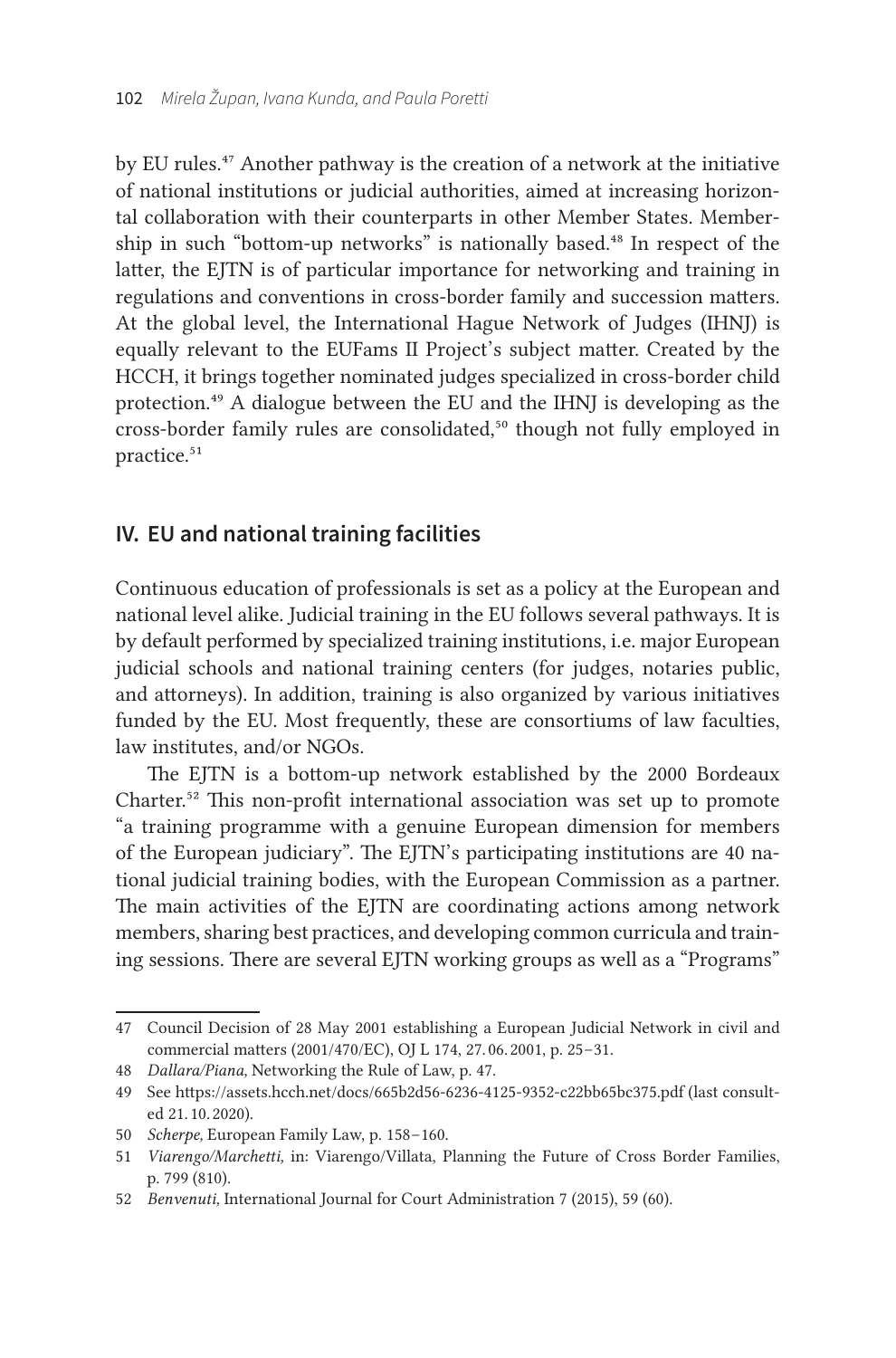working group, which deals with all training activities in addition to exchange.53 It includes five sub-working groups of experts and trainers from different Member States, focusing on civil, criminal, and administrative law, the training of trainers and linguistics. The "Catalogue+ programme" entails courses organized autonomously by network members, which are open to foreign magistrates, and additional training activities, such as the training of trainers, THEMIS competitions, e-learning programs, elaboration of training curricula and modules, and the selection of best practices for training institutions. The AIAKOS Exchange Programme for judges and magistrates has been in operation since 2014.<sup>54</sup> The central role or, so to speak, the "monopoly position" of the EJTN in judicial training was confirmed by the 2013 operational grant for the period from 2014 to 2020.<sup>55</sup> As one of the most relevant training institution in EU law, the EJTN does not generally focus solely on family and successions matters, although its training sessions are regularly dedicated to these topics as well. Out of all the events hosted by the EJTN in 2015,<sup>56</sup> five were devoted to these topics. In 2016,<sup>57</sup> 2017<sup>58</sup> and  $2018$ <sup>59</sup> there were seven events each year, while in 2019,<sup>60</sup> the number of training sessions related to European family and succession law reached 13. In comparison with the total number of events organized by the EJTN, European family and succession law related training has been on the rise. Within the Linguistics Programme and Civil Law Seminars, the proportion of these training events has increased from approximately a fifth in the period from 2015 to 2018 to a third in 2019.

The ERA was established in 1992, following the 1990 recommendation from the European Parliament to the Commission to invest in a center dedicated to training lawyers. The foundation is headquartered in Trier, Germany, with a transparent governing body structure consisting of representatives of each Member State, the CJEU, and the European Parliament.<sup>61</sup> Regulations and conventions on family and succession law are regularly put on the agenda of ERA events. In 2015, 2016, 2018 and 2019, the instruments

<sup>53</sup> See http://www.ejtn.eu/ (last consulted 21. 10. 2020).

<sup>54</sup> *Benvenuti,* International Journal for Court Administration 7 (2015), 59 (62 et seq.).

<sup>55</sup> Regulation (EU) No 1382/2013 of the European Parliament and of the Council of 17 December 2013 establishing a Justice Programme for the period 2014 to 2020, OJ L 354, 28. 12.  2013, p. 73-83.

<sup>56</sup> *EJTN,* Annual Report 2015.

<sup>57</sup> *EJTN,* Annual Report 2016.

<sup>58</sup> *EJTN,* Annual Report 2017.

<sup>59</sup> *EJTN,* Annual Report 2018.

<sup>60</sup> *EJTN,* Annual Report 2019.

<sup>61</sup> See https://www.era.int (last consulted 21. 10. 2020).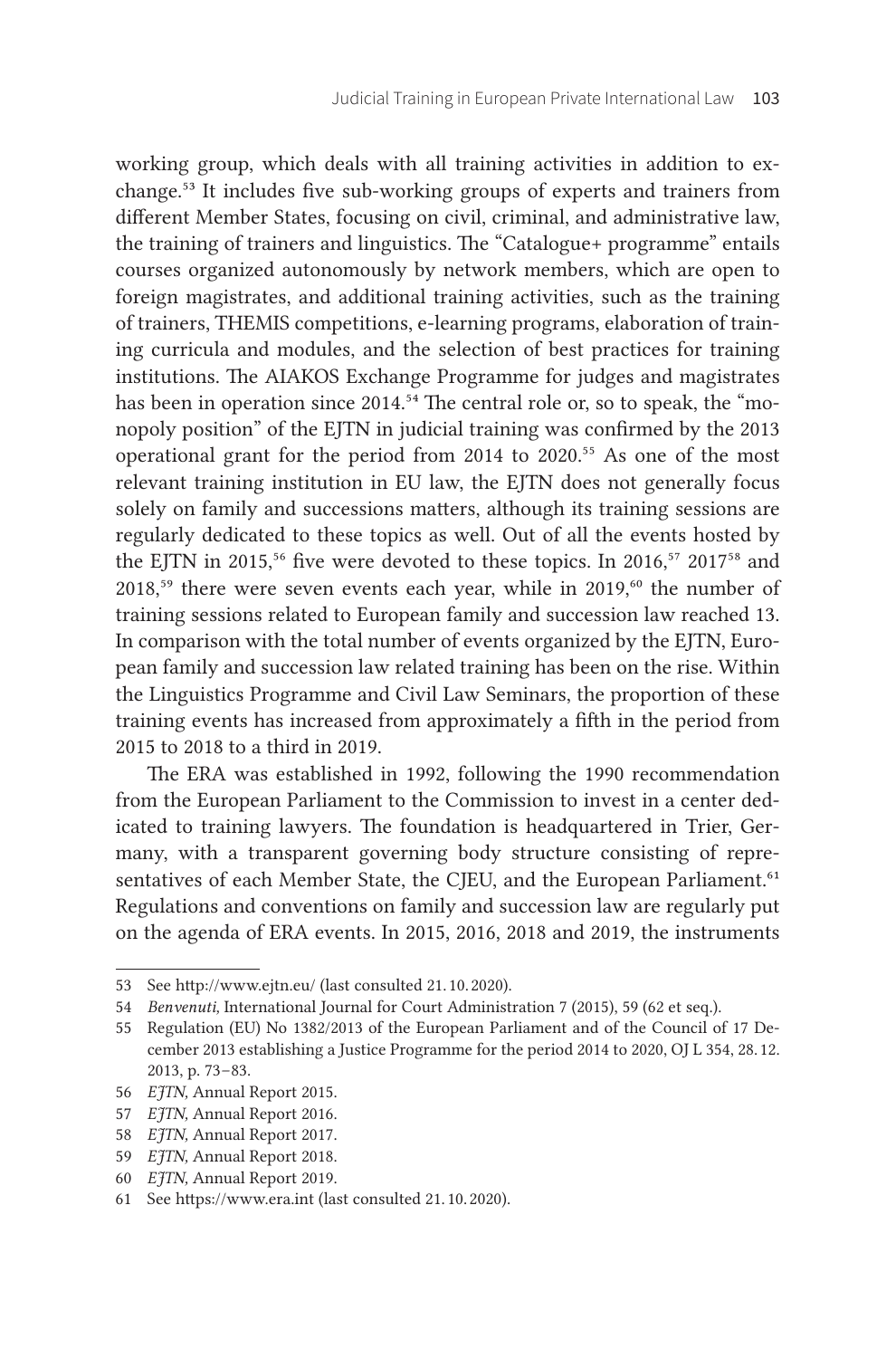covered by the EUFams II project were addressed in at least one ERA event per year, with the exception of the Brussels II bis Regulation, which was taught on average four times each year.<sup>62</sup> A significantly higher number was registered in 2017, when the relevant regulations (Brussels II bis Regulation, Maintenance Regulation, Succession Regulation and Rome III Regulation) were taught on average 13.5 times. Among the Hague conventions, the 1980 and the 1996 conventions were taught on average 3 times annually in 2015, 2016, 2018 and 2019, while the 2007 Maintenance Convention and the Protocol were covered only once in 2018. An exception is again the training practice of 2017, when each of the conventions (1980, 1996, 2007) and the 2007 Protocol was presented 15 times.

The European Institute of Public Administration (EIPA) was founded in 1981 on the occasion of the first European Council held in Maastricht. Its main objective is to serve officials in national and regional public administrations in Member States, in the European Commission itself, and in other EU institutions.63 Hence, in addition to judges, EIPA focuses on the training of other professionals in European private international law. The relevant instruments in European family and succession law were taught systematically in the period from 2015 to 2019. The Brussels II bis Regulation, Maintenance Regulation, Rome III Regulation, and Succession Regulation were annually taught on average 8, 7, 4, and 2 times, respectively. Matrimonial property instruments were taught only twice a year in 2018 and 2019. Other regulations and conventions were not covered at all.<sup>64</sup>

Due to a national specific division of tasks within each respective judicial system, European family and succession law is in some Member States adjudicated by a notary public. In that respect, as an official body representing the notarial profession in dealings with the European institutions, the Council of the Notariats of the European Union (CNUE) may also be relevant when it comes to supporting training activities.<sup>65</sup>

At the national level, training sessions are offered by national training schools. Available data for judicial training indicates differences in performance among national judicial academies. For the purpose of comparison, in the period from 2015 to 2019, the Brussels II bis, Rome III and Succession Regulation were taught at the Croatian Judicial Academy 5, 3, and 2 times a year, respectively. The Property Regimes Regulations were covered only in 2019

<sup>62</sup> Responses to the online judicial training questionnaire by the ERA.

<sup>63</sup> See https://www.eipa.eu/ (last consulted 21. 10. 2020).

<sup>64</sup> Responses to the online judicial training questionnaire by the EIPA.

<sup>65</sup> See http://www.notaries-of-europe.eu/ (last consulted 21. 10. 2020).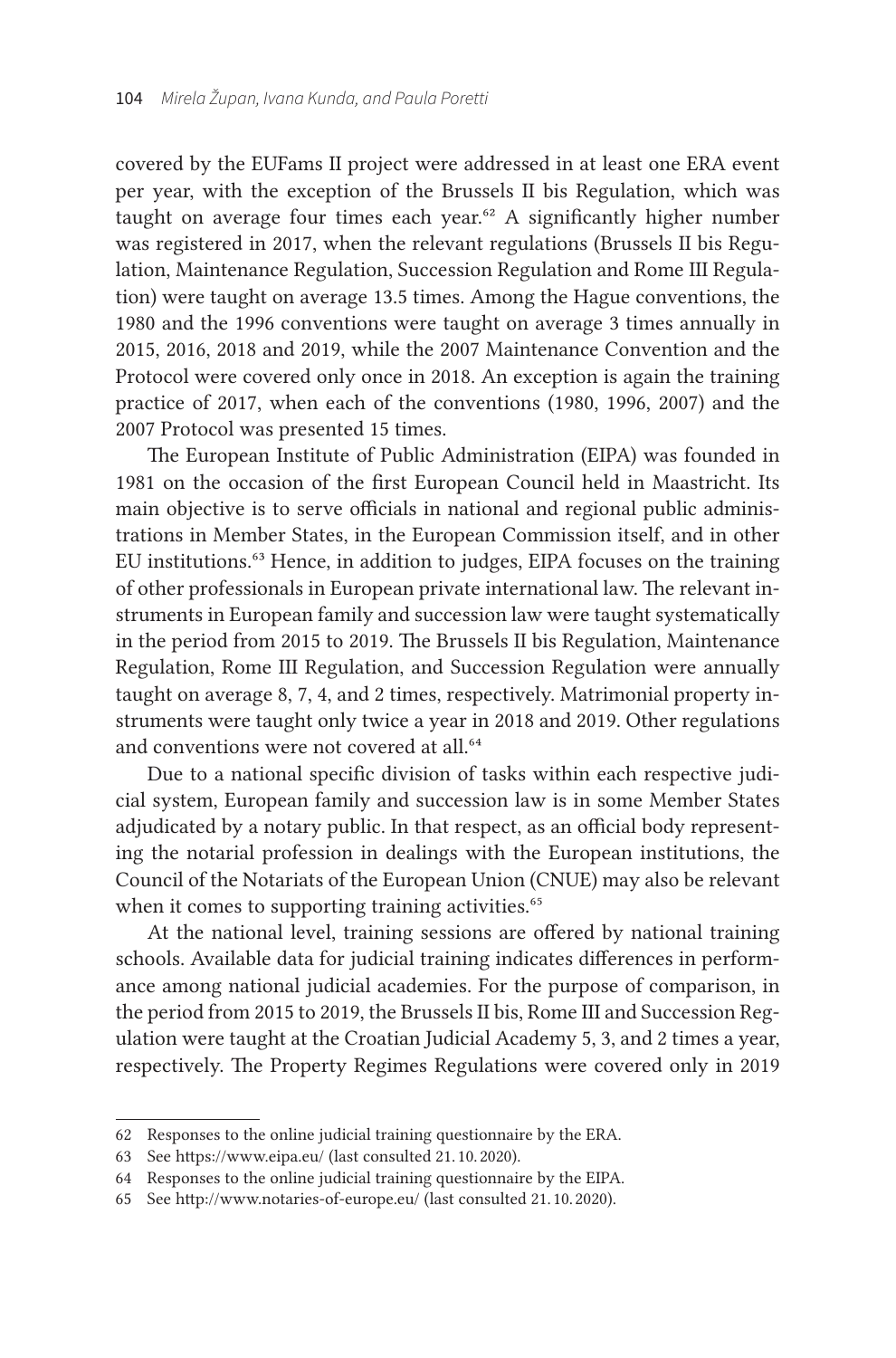on 5 occasions. When it comes to the relevant Hague conventions, the 1980 Child Abduction Convention was taught on average 3 times a year, while the 1996 Child Protection Convention was taught only in 2018 and 2019, on average 4 times each year. The 2007 Maintenance Convention and the 2007 Protocol were not covered at all. The Swedish Judicial Academy organized training on private international law on family and succession matters once a year in the period from 2015 to 2017. In 2018 and 2019, no event related to the pertinent instruments was hosted.

Since in the legal orders of some Member States certain judicial functions are *ex lege* performed by a notary public or a lawyer, training is equally performed by a notary public academy or a bar association/chamber academy. National academies give their contribution to judicial training either by organizing training on the basis of an annual plan, or by working in collaboration with other actors such as large training schools and universities. Without a doubt, academia plays a significant role in the organization and performance of judicial training.<sup>66</sup>

## **V. Importance of training in European family and succession matters**

Judicial training is inseparably connected with the rise of professionalism and rule of law promotion through education, exchange of good practice, and skill development. In general terms, it assumes different qualities and skills besides intellectual capacity to become a judge.<sup>67</sup> The quality of justice is assured by universally valued principles, such as fair trial and impartiality. An institutional mechanism has to be set to assure competence and the accountability of judges to a legal norm, entailing high standards of effectiveness and efficiency in management of courts and judicial procedures.<sup>68</sup>

A well-functioning judicial system in the EU entails justice based on professionals capable of performing sophisticated tasks, court management ensuring the high quality of appointed judges, lifelong learning, and advanced judicial training schemes.<sup>69</sup> Judicial training in the European judicial arena

<sup>66</sup> Within the framework of projects developed under the DG Justice Grants, some are specialized in family matters, see e. g. http://www.brussels2family.eu/the-project/ (last consulted 21. 10. 2020); https://sites.les.univr.it/class4eu/ (last consulted 21. 10. 2020).

<sup>67</sup> *Turenne,* in: Schauer/Verschraegen, General Reports of the XIXth Congress of the International Academy of Comparative Law, p. 1 (7).

<sup>68</sup> *Piana,* Judicial Accountabilities in New Europe, p. 5.

<sup>69</sup> *Corkin,* Europeanization of Judicial Review, p. 175 et seq.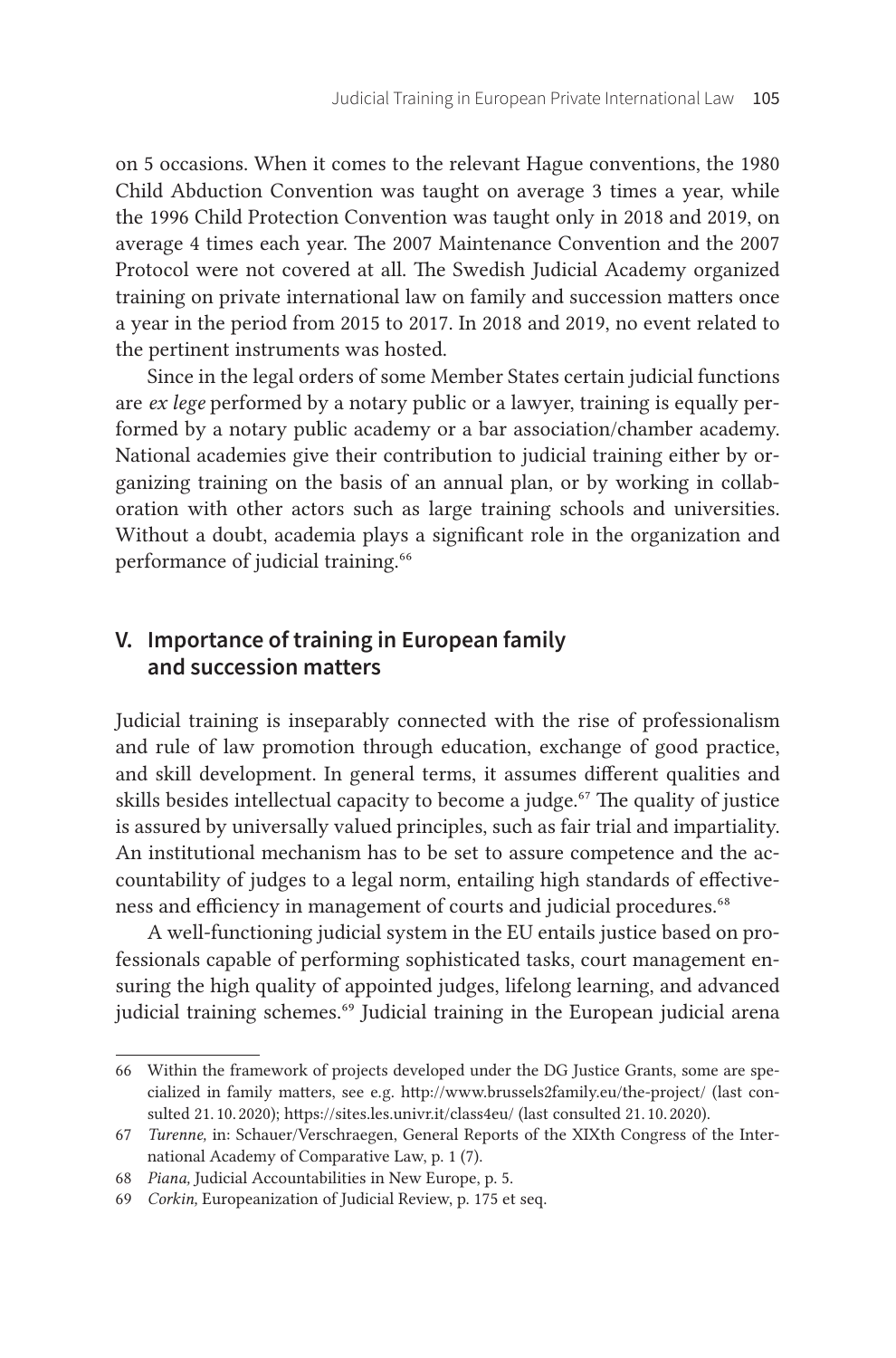plays a particularly important role and has added value in terms of enhanced effectiveness and legal certainty. Training aims at advancing legal expertise beyond mere application of law. Absorption, implementation and interpretation of supranational EU principles and fundamental rights, as well as uniform interpretation and conformity with developed supranational courts jurisprudence, are targeted.<sup>70</sup> Hence, the procedure-oriented legitimacy of a judicial decision is superseded by its performance-oriented legitimacy. This entails judicial decisions having legitimacy if they comply with standards of efficiency and effectiveness. The founder of performative theory, *John Langshaw Austin,* advocates that a verbal act is transformed into reality with substantial consequences. Speech, performance, and deliverables (here meaning a judgement, and its reasoning also containing the interpretation) define the world instead of merely reflecting it.<sup>71</sup> In a performative approach, setting judicial training gives legitimacy to a judicial decision.<sup>72</sup>

High demands for serving the system of justice in European private international law have to be looked at in the context of competences of the EU in terms of judicial policy. However, management of the judiciary remains a national competence. It has no bearing that the system of justice in European family and succession law is performed at the national level by the same national authorities that adjudicate domestic cases. Consequently, every national judge is equally a European judge. In most Member States, jurisdiction is neither concentrated, nor are the judges specialized.<sup>73</sup> On the practical side, cross-border cases do not occur equally often in each jurisdiction and they are unequally distributed within certain jurisdictions (concentrated in urban areas, with significantly less number of such cases in rural areas).

Management of the judiciary and specialization or concentration of jurisdiction, are not part of an EU-driven policy, nor is the nomination of national judges and other authorities. This remains a competence of the Member States. Criteria for appointing a judge reflect what society expects them to do, with a number of models employed.74 A variety of criteria in the EU may explain a variety of approaches and the application of European private international law by different judicial systems of Member States.75 In many Member States the judge is still perceived as a *bouche de la loi,* hence their

<sup>70</sup> *Dallara/Piana,* Networking the Rule of Law, p. 87.

<sup>71</sup> *Peternai,* Učinci književnosti, p. 17.

<sup>72</sup> *Dallara/Piana,* Networking the Rule of Law, p. 4.

<sup>73</sup> *Župan/Poretti,* in: Duić/Petrašević, EU and Member States – Legal and Economic Issues, p. 297-323.

<sup>74</sup> *Armytage,* Educating Judges, p. 60.

<sup>75</sup> *Turenne*, in: Turenne, Fair Reflection of Society in Judicial Systems, p. 1 (14).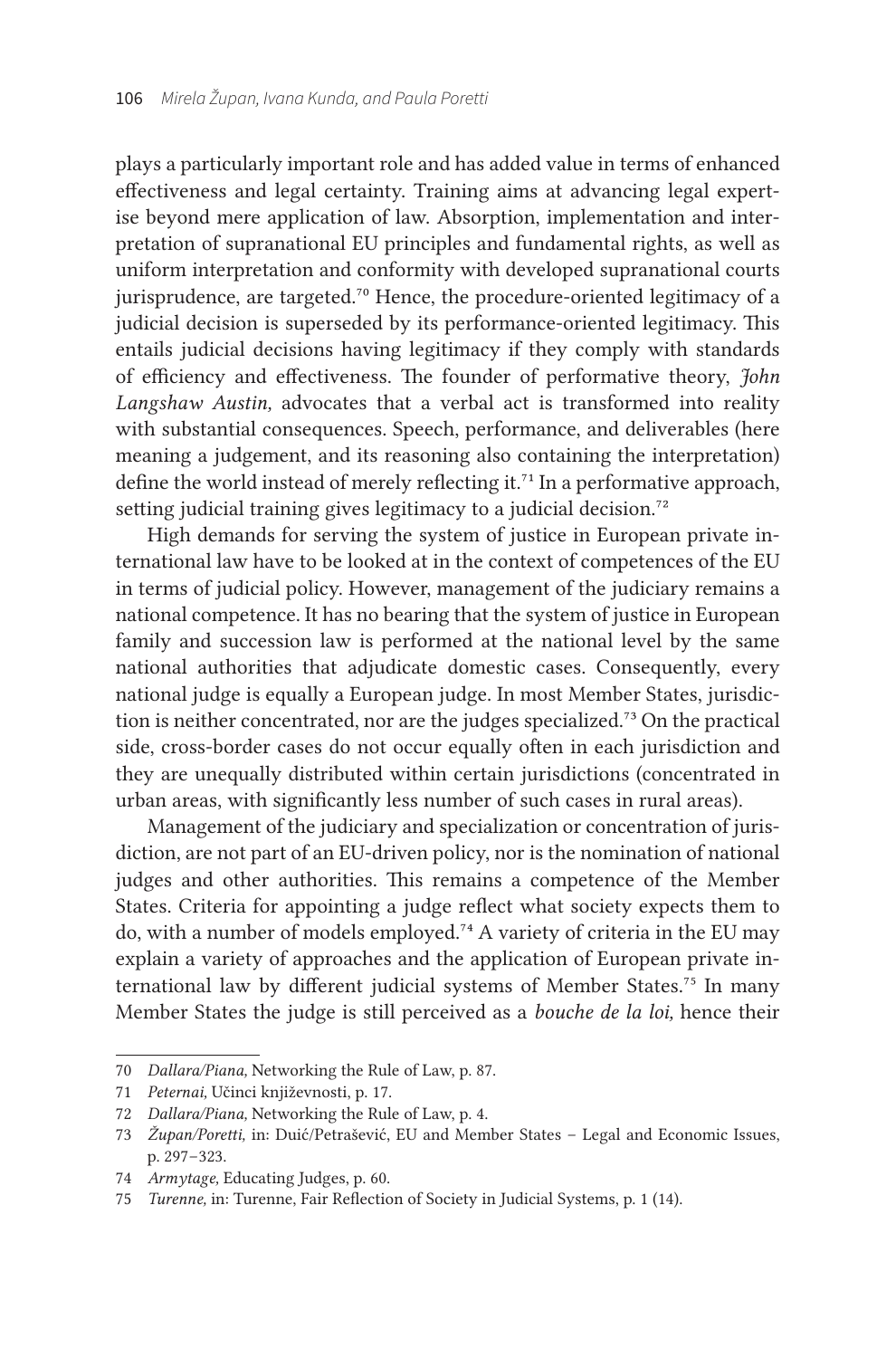independence is not sufficiently promoted.76 In many Central and Eastern European Member States, judicial appointment was traditionally based on "the myth that deciding and judging cases is a clear-cut analytical exercise of mechanical matching of facts with the applicable law".77 Consequently, the recruitment of quality judges, the promotion of standards for higher judicial instances, and the models of teaching professional and generic skills in primary and lifelong education are determining factors when it comes to serving the system of justice in the cross-border arena.<sup>78</sup>

Judicial activity has been changing under the pressure of an increasing number of cases with a cross-border element. Established case law, practice and interpretation represent a departure from the traditional service of justice.<sup>79</sup> This is even more apparent in Members States of the major 2004 and subsequent 2008 and 2013 enlargements. Judges may face constraints pertaining to the legal culture in which they were brought up. In Member States which joined the EU more recently, a majority of acting judges have gained their legal education before the general course in EU law was taught as a part of a mandatory curriculum,<sup>80</sup> let alone specific courses on European private international law. This is especially true for senior judges, even though with the passing of time, the ratio between judges who had and those who did not have university training in European private international law gradually changes in favor of those who had. This is important because European private international law is characterized by a high level of flexibility for the national judge and thus requires profound understanding of its concepts, techniques, and background in European law in general. In comparison to dealing with descriptive legal rules and their mechanical application in pre-accession regimes, this entails different approaches to teaching law.<sup>81</sup> Just as the lack of knowledge and experience of national judges may impact the access to remedies of those involved, lawyers experienced in EU law may instigate different concerns due to their ability to employ litigation tactics to circumvent undesired results and turn legal nuances into advantages for their clients.<sup>82</sup>

These developments are reflected in an EU long-term policy towards judicial training in general, and more specifically, its significance in institutional

<sup>76</sup> *Bell*, Judiciaries within Europe, p. 13 et seq.

<sup>77</sup> *Bobek*, in: Turenne, Fair Reflection of Society in Judicial Systems, p. 121 (122).

<sup>78</sup> See *Posner,* Economic Analysis of Law, p. 709.

<sup>79</sup> *Dallara/Piana*, Networking the Rule of Law, p. 40.

<sup>80</sup> *Župan et al.*, Report on the Croatian Exchange Seminar, p. 6.

<sup>81</sup> See section VII.

<sup>82</sup> *Danov*, in: Beaumont et al., Cross-Border Litigation in Europe, p. 475 (489).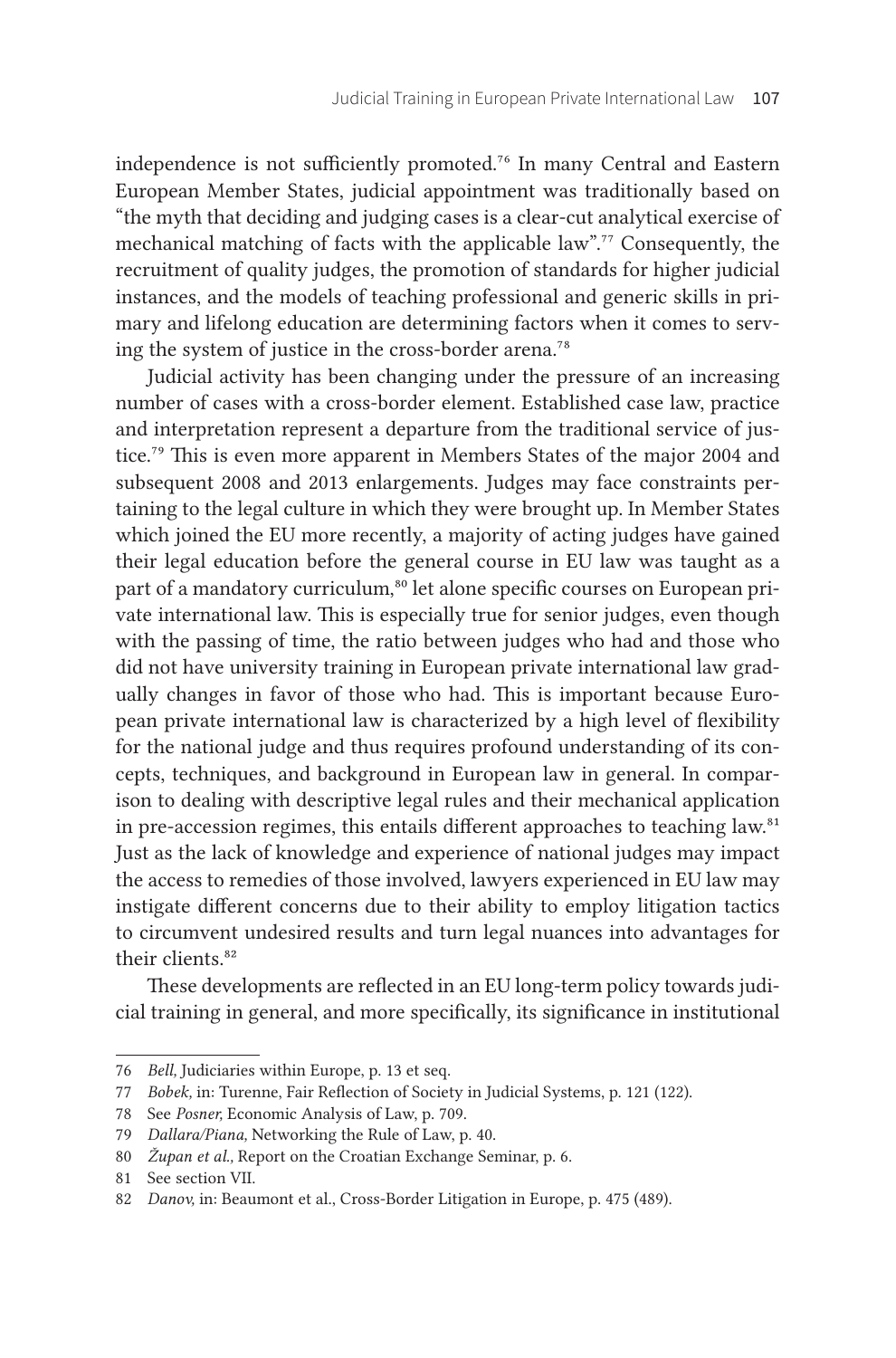and legal adaptation of candidate countries for full EU membership. The European Commission's pre-accession judicial training strategy was established in 1997, initially for the re-socialization of the Eastern enlargement. EU enlargement policy retains this focus on candidate countries, as may be confirmed, inter alia by a study on judicial training in the Western Balkans<sup>83</sup>, as well as recent open calls for judicial training, where funding is open for partnerships with Montenegro or Albania.

A European judicial culture is not yet fully embedded in new Member States and may have to be strengthened and enhanced if it has been forgotten in old Member States.84 References for preliminary rulings reveal that judges may struggle when called upon to interpret basic notions and rules of European family and succession law.85 While the questions mostly point to details and sophisticated issues, they also concern issues already dealt with in CJEU rulings, and straightforward issues or issues of a technical nature. The CJEU rather often renders an "order" upon preliminary questions of the Member States. Pursuant to Art. 99 of the Rules of Procedure of the CJEU, a question referred to the court for a preliminary ruling may be answered in a simplified procedure in the following three cases: a) if the reply to such question may be clearly deduced from existing case-law; b) where a question is identical to a question on which the court has already ruled; and c) where the answer to the question admits no reasonable doubt.<sup>86</sup> Several CJEU cases are illustrative. Although law in the books is straightforward when it comes to the interpretation of habitual residence in child abduction cases, it does not seem to be transferred into "law in action" before many national courts of Member States.87 It is notable that though foreign law is applied *ex officio* in Romania, its courts doubted if Italian rules on legal separation are applicable to a divorce of two Romanian nationals living in Italy, in particular since the law of the forum does not lay down any procedural rules in relation to legal separation. The CJEU clearly indicates that despite the inconsistency between foreign substantive law and procedural law of the forum, the Romanian court has to find a way to fully obey the Rome III Regulation.<sup>88</sup>

<sup>83</sup> *Regional Cooperation Council* (*RCC*), Study on the existing systems of judicial training in the Western Balkans, 2017, http://www.rcc.int/ (last consulted 22. 10. 2020).

<sup>84</sup> *Dallara/Piana*, Networking the Rule of Law, p. 87–89.

<sup>85</sup> See e. g. CJEU, 03. 10. 2019, C-759/18 (*OF/PG*); CJEU, 16. 01. 2018, C-604/17 (*PM/AH*); CJEU, 14. 06. 2017, C-67/17 (*Iliev/Ilieva*).

<sup>86</sup> *Petrašević*, Prethodni postupak pred Sudom EU, p. 40 et seq.

<sup>87</sup> *Viarengo/Villata,* Planning the Future of Cross Border Families: A Path Through Coordination, Final Study, p. 82, 85 et seq.; CJEU, 10. 04. 2018, C-85/18 PPU (*CV/DU*).

<sup>88</sup> See CJEU, 16. 07. 2020, C-249/19 (*JE/KF* ).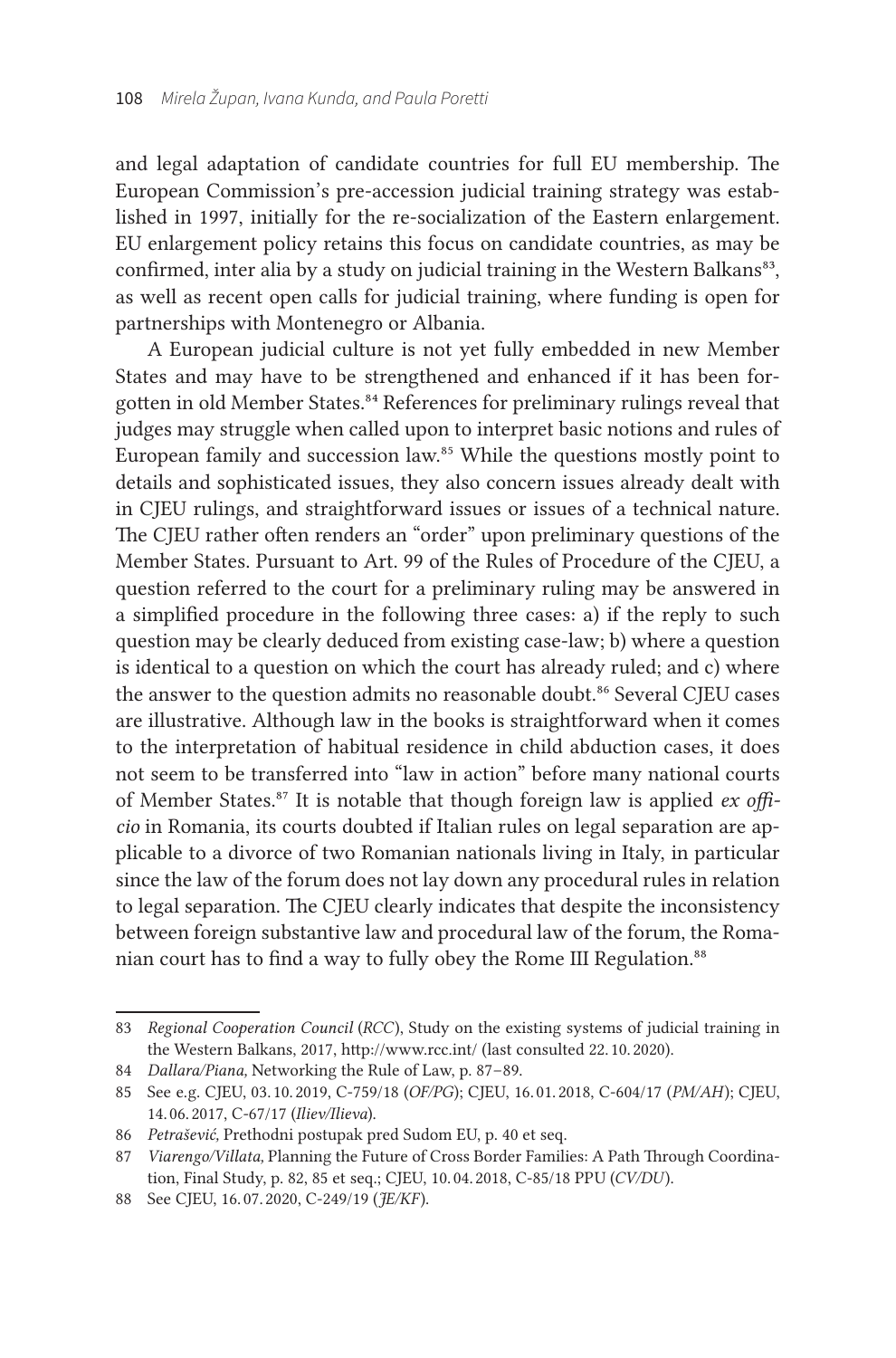The above analysis confirms that legal professionals in cross-border family and succession matters are under constant pressure to remain up to date. Against this background, European judicial training in family and succession matters requires further attention and a planned and detailed approach.

# **VI. Servicing the system of justice in EU cross-border family and succession matters – what training is needed?**

Potential obstacles to an adequate completion of adjudication tasks in the EU cross-border arena in general, and in family and succession matters in particular, are frequently noted in scholarly writings.<sup>89</sup> Many such issues are addressed, identified and confirmed by the EUFams I and its successor, the EU-Fams II project. The EUFams II project started with the hypothesis that there is a lack of familiarity with private international law in general, and with many EU regulations in the field of family and succession law in particular. This may often result in no, false or improper application of the legal regime and/or a non-unified interpretation throughout Member States.

Familiarity with the European family and succession law has been made part of the major EUFams II 2019 survey. Although the questionnaire was distributed to professionals active in the field of family and succession law, the *Lobach/Rapp-*report found a fairly poor overall familiarity with the pertinent instruments.<sup>90</sup> A striking disparity in the understanding of relevant regulations has also been established by the *Lobach/Rapp-*report.91 Case law collected within the EUFams II database shows this uneven familiarity with, and understanding of, the relevant regulations, but also identifies concrete misapplications. EUFams II database cases from different jurisdictions illustrate effectively the magnitude of the problem.

<sup>89</sup> *Viarengo/Villata,* Planning the Future of Cross Border Families; *Beaumont et al.,* Cross-Border Litigation in Europe.

<sup>90</sup> The report was based on a survey conducted among 1394 respondents (699 of whom completed the questionnaire), who are professionals in EU family and succession matters. See Lobach/Rapp-report, p. 33.

<sup>91</sup> Respondents themselves indicated the field(s) of their professional activities. Hence, they only answered questions on their familiarity with the pertinent regulation(s). Notably, on a four-increment scale, the first two answer options (i. e. not acquainted and basic understanding) are indicative of non-existing or merely rudimentary familiarity, *Lobach/Rapp*report, p. 6.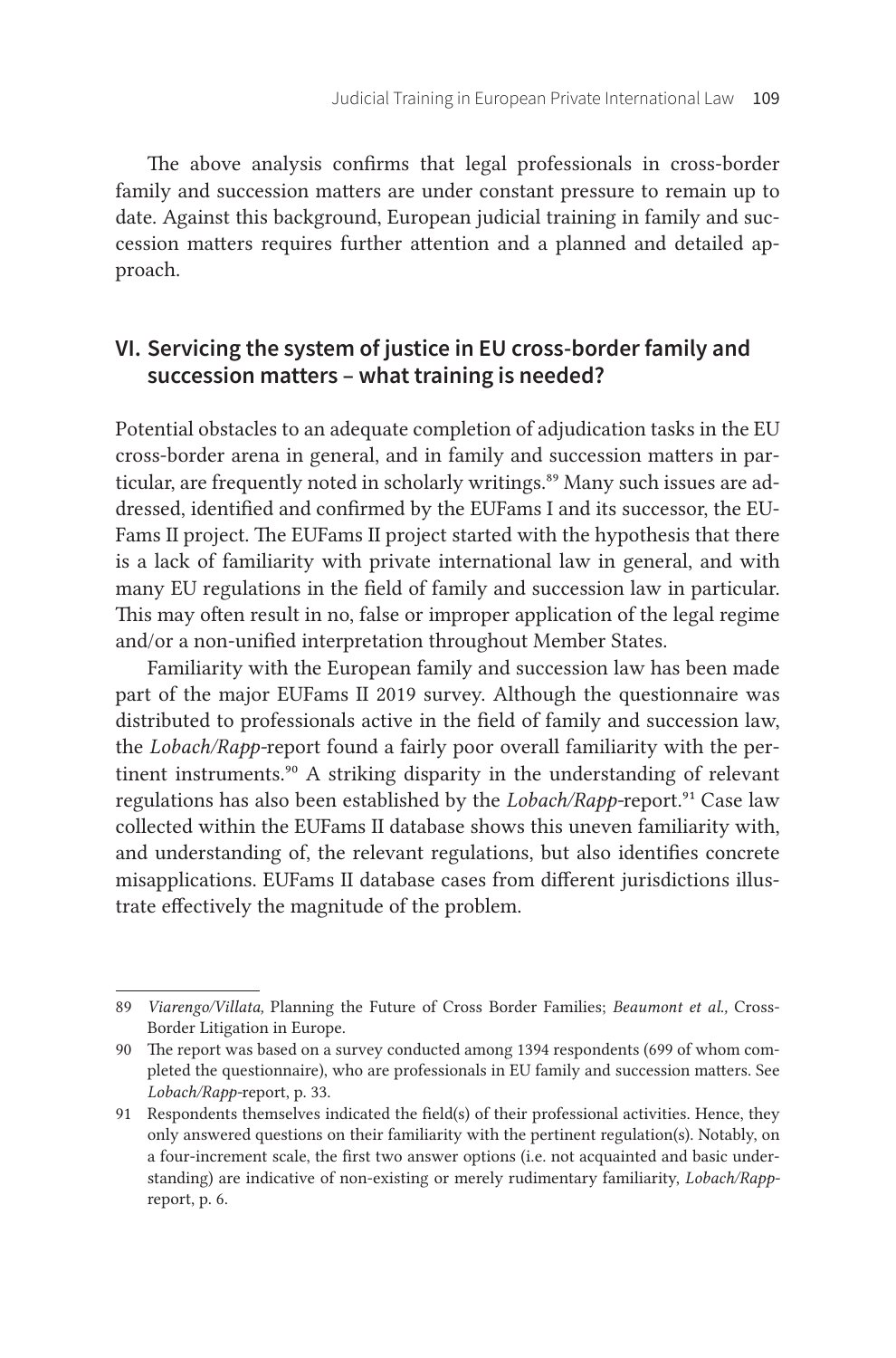The relationship between the CJEU and national courts as well as national judges and EU law "is not per se smooth and bright".<sup>92</sup> It appears that national courts have difficulties to keep up to date, in particular with the development of the CJEU practice.<sup>93</sup> The principle of continuous interpretation of the regime becomes particularly relevant with changes brought by the Brussels II ter Regulation in comparison to its predecessor, the Brussels II bis Regulation.

The "evolutive" or "dynamic" interpretation applied by the ECtHR may become relevant for reading European private international law instruments.<sup>94</sup> The practice of the ECtHR may equally cause hardship as, by subject matter, European private international law in family and succession matters intersects with the protection of fundamental rights, most directly with gender issues. A combined interpretation of these legal sources is not an easy task, as the EUFams II database may well confirm.<sup>95</sup> Hence, the intersection of these topics has to be made a regular part of the training,<sup>96</sup> as has been recently acknowledged by the Council of Europe<sup>97</sup> and the EJTN<sup>98</sup>.

Further difficulty with the application of European private international law in family and succession matters is attributed to the fact that they are inseparably linked to national substantive and procedural law.<sup>99</sup> EUFams I findings show that a national concept of examining jurisdiction may affect

<sup>92</sup> *Jaremba,* in: Goudappel/Hirsch Ballin, Democracy and Rule of Law in the European Union, p. 49 (58 et seq.).

<sup>93</sup> *EUFams II Consortium, Comparative Report on National Case Law, p. 48.* 

<sup>94</sup> *Brosch/Mariottini,* Report on the International Exchange Seminar, p. 9.

<sup>95</sup> The Constitutional Court (Ustavni sud Republike Hrvatske, 29. 03. 2018, U-III-5232/2017, HRC20180329) took into consideration relevant practice of the ECtHR considering the notion of the best interest of the child (ECtHR, 26. 11. 2013, no. 27853/09 (*X/Latvia*); ECtHR, 06. 12. 2007, no. 39388/05 (*Maumousseau and Washington/France*)), but in the explanation of the decision it did not refer to the Brussels II bis Regulation, which was applied in lower instance proceedings.

<sup>96</sup> *Schultz,* in: Schultz/Dawson/Shaw, Gender and Judicial Education, p. 91 (102).

<sup>97</sup> Kyiv Recommendations on the Content and Methodology of Judicial Training on the Implementation of the European Convention on Human Rights, case-law and execution of judgments of the European Court of Human Rights have been informally adopted on international conference: Protection of human rights through Judicial education: best practices and improvement of standards, 9-10 December 2019 Kyiv.

<sup>98</sup> EJTN-ECtHR Training on Human Rights for EU Judicial Trainers (HFR/2019/05), [http://](http://www.ejtn.eu/Catalogue/EJTN-funded-activities-2019/EJTN-ECtHR-Training-on-Human-Rights-for-EU-Judicial-Trainers-HFR201905/) [www.ejtn.eu/Catalogue/EJTN-funded-activities-2019/EJTN-ECtHR-Training-on-Human-](http://www.ejtn.eu/Catalogue/EJTN-funded-activities-2019/EJTN-ECtHR-Training-on-Human-Rights-for-EU-Judicial-Trainers-HFR201905/)[Rights-for-EU-Judicial-Trainers-HFR201905/](http://www.ejtn.eu/Catalogue/EJTN-funded-activities-2019/EJTN-ECtHR-Training-on-Human-Rights-for-EU-Judicial-Trainers-HFR201905/) (last consulted 22. 10. 2020).

<sup>99</sup> *Hess/Kramer,* From common rules to best practices in European Civil Procedure; *Poretti,* LeXonomica, 8 (2016), 13 – 28; *Fitchen,* in: Beaumont et al., Cross-Border Litigation in Europe, p. 55 – 75.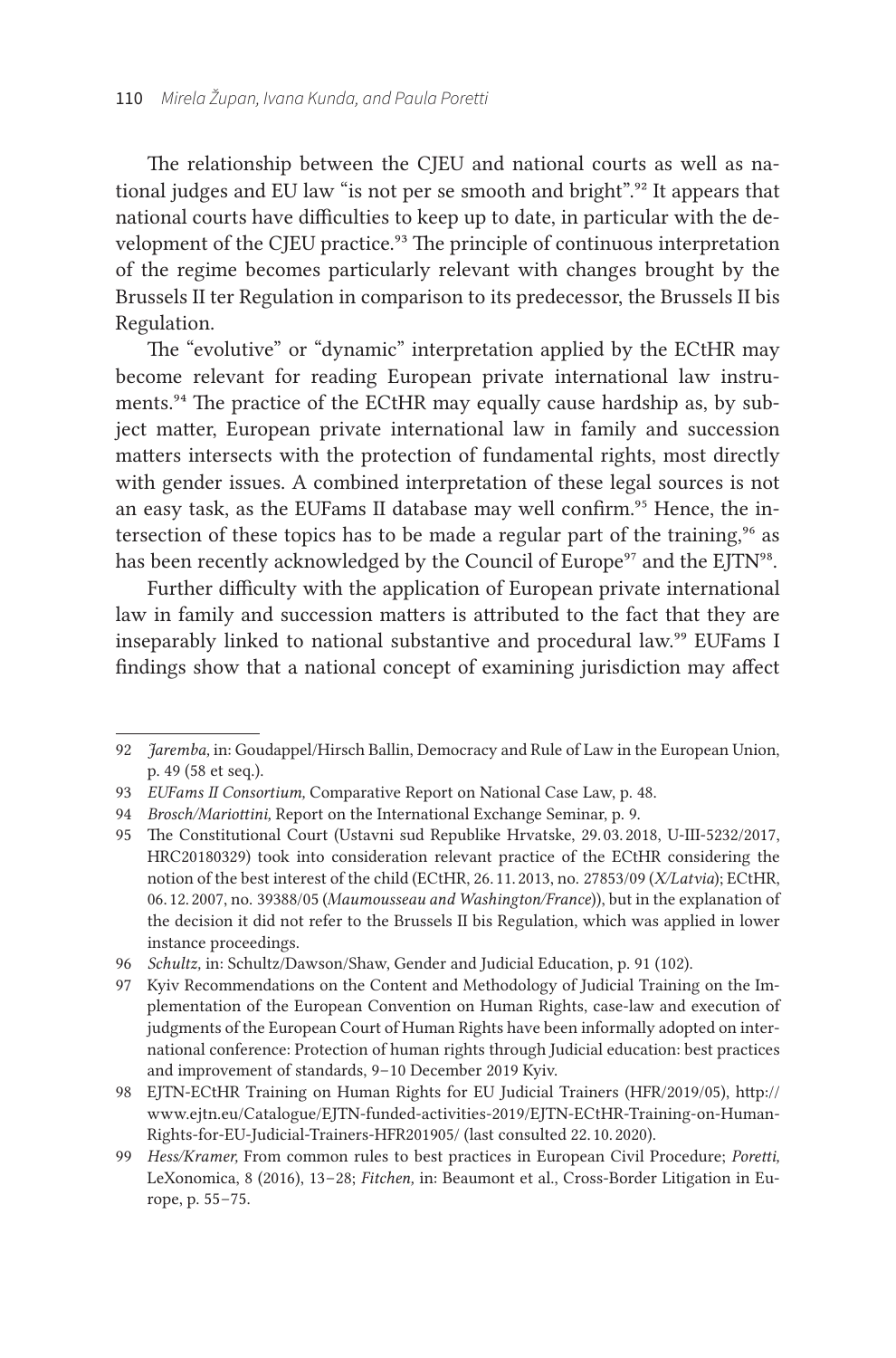the perception of the *lis pendens* rule of the regulations.<sup>100</sup> A legal framework of Member States contains procedural obstacles that may impede proper application of EU law.101

The legal environment, in which operations management is constantly struggling with an overflow of cases, forces national judges to work on a daily basis with mainly national cases. Hence, the homeward trend appears to be the most convenient way to deal with work overload.102 Judges do not have enough time to examine and apply all the fine elements of European private international law properly. While the CJEU is pushing for a uniform interpretation that departs from national legal cultures, judges are not always keen on interpreting law proactively.

The major problem is that judges may not be fully aware of the implications of improper application of European private international law in family and succession matters,<sup>103</sup> as can also be deduced from CJEU case law.104 Free circulation of judgements is at the forefront of EU civil justice. Hence, if a judge wrongfully assumed jurisdiction and rendered an order, that order would be very likely inspected by a judge of a Member State that actually had jurisdiction. Although such a ruling would in principle retain every effect, it raises concern and hinders mutual trust.<sup>105</sup> As has been wisely pointed out, the mutual trust is not a blind trust.106 To make and keep the fragile fabric of mutual trust, a lot of effort has to be invested in improving professional competences of national judges and building a true European judicial culture.

The need for the networking and training of professionals was stressed in EUFams II deliverables as well. National reports address the issues of building the capacities of professionals, particularly the ones from Spain<sup>107</sup> and Croatia<sup>108</sup>. The German report highlights that functioning of the system should be fostered further by judicial networks, whereas work and the

<sup>100</sup> *Župan/Drventić*, in: Viarengo/Villata, Planning the Future of Cross Border Families, p. 203  $(210 - 216).$ 

<sup>101</sup> *Hess et al.,* An evaluation study of national procedural laws and practices in terms of their impact on the free circulation of judgments and on the equivalence and effectiveness of the procedural protection of consumers under EU consumer law.

<sup>102</sup> The homeward trend has been highlighted by academics and confirmed by data. See *Lo*bach/Rapp-report, p. 19.

<sup>103</sup> *Beaumont et al.,* in: Beaumont et al., Cross-Border Litigation in Europe, p. 819 (826).

<sup>104</sup> CJEU, 06. 10. 2015, C-489/14 (*A/B*); CJEU, 15. 02. 2017, C-499/15 (*W and V/X*).

<sup>105</sup> Re S (A Child) [2014] EWHC 4643 (Fam); CJEU, 19. 11. 2015, C 455/15 PPU (*P/Q*).

<sup>106</sup> *Prechal,* European Papers 2 (2017), 75 (85).

<sup>107</sup> *Espinosa Calabuig/Quinzá Redondo,* Report on the Spanish Exchange Seminar, p. 4.

<sup>108</sup> *Župan et al.*, Report on the Croatian Exchange Seminar, p. 23.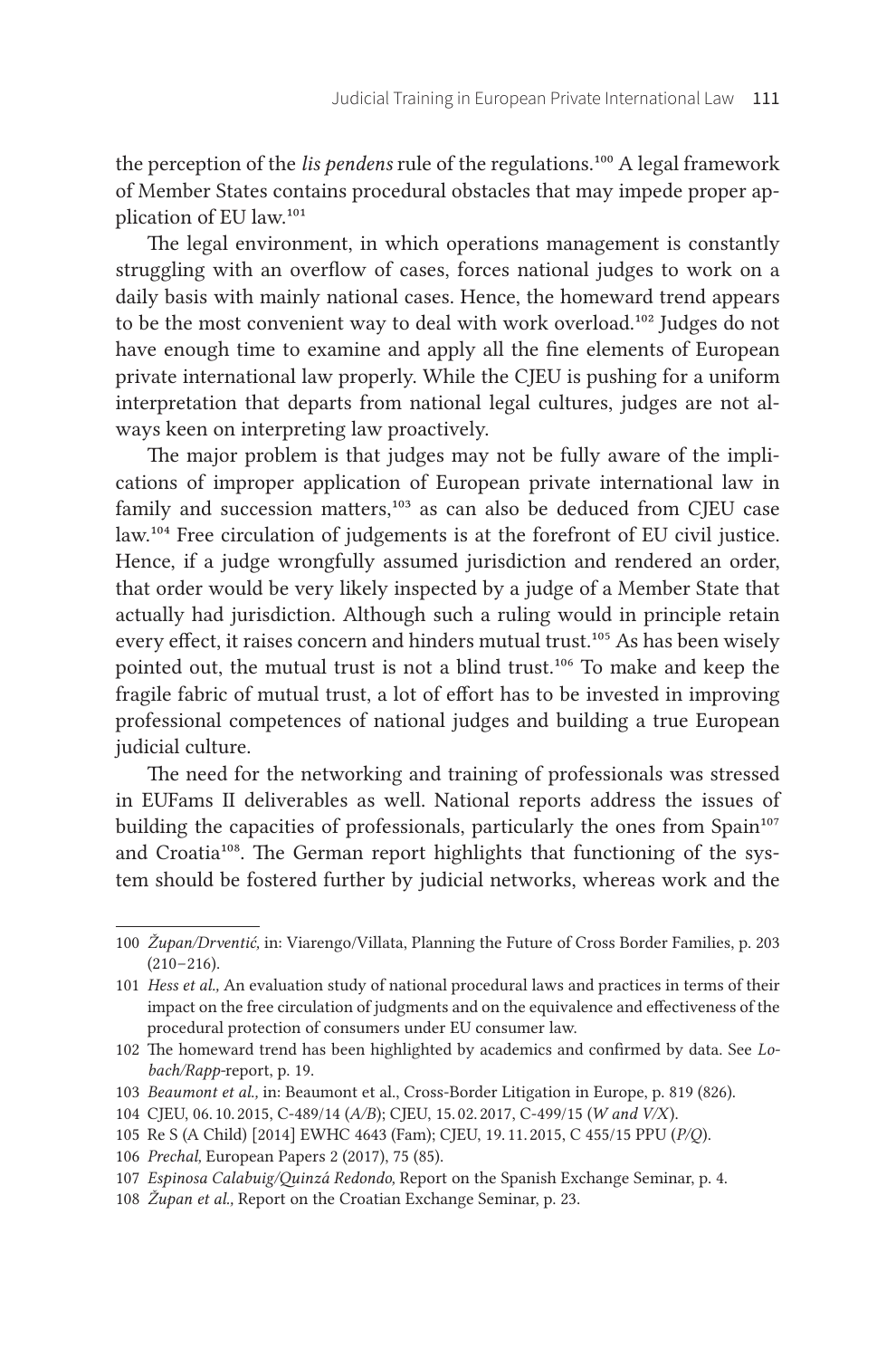position of *liaison* judges must be elaborated upon.109 EUFams II deliverables advocate that in parallel to the training of professionals, information campaigns should address general public awareness, to enable citizens to make informed decisions in a timely manner and with respect to their property regimes.<sup>110</sup>

The EUFams findings expose the complexity of adjudication in cross-border family and succession matters, highlight the most problematic areas, and confirm the need for judicial training. Thus, the judicial training on Europe private international law has to be tailored, both to the recipients (judges and other legal professionals), and to the specific nature of the legal instruments at stake. To do so, it is necessary to evaluate an appropriate methodology for lifelong legal education.

# **VII. Lifelong legal education**

## 1. Legal education in the EU

After gaining insight into EU policy considerations regarding legal training in European private international law, especially in the field of family and succession law, in the area of cooperation in civil matters, this section focuses on some of the essential traits of legal education in the EU. As postacademic legal training has to build efficiently on the previously obtained law degrees, it is important to consider to what extent legal education has prepared judges for lifelong learning. Understanding which knowledge, skills and competences have been transferred to law students is a prerequisite for designing appropriate and useful training programs.

## a. Contemporary legal education put into context

Legal education today is inextricably linked to universities. This is true not only for Europe, but also for most parts of the world. Appearing originally at the end of the High Medieval Period, universities were certainly not the first format in which law was thought of. Various forms of higher education which left their imprint on today's legal teaching and research owed much

<sup>109</sup> *Zühlsdorff*, Report on the German Exchange Seminar, p. 2, 22.

<sup>110</sup> *Espinosa Calabuig/Quinzá Redondo: Report on the Spanish Exchange Seminar*, p. 14; *Brosch/Mariottini,* Report on the International Exchange Seminar, p. 36.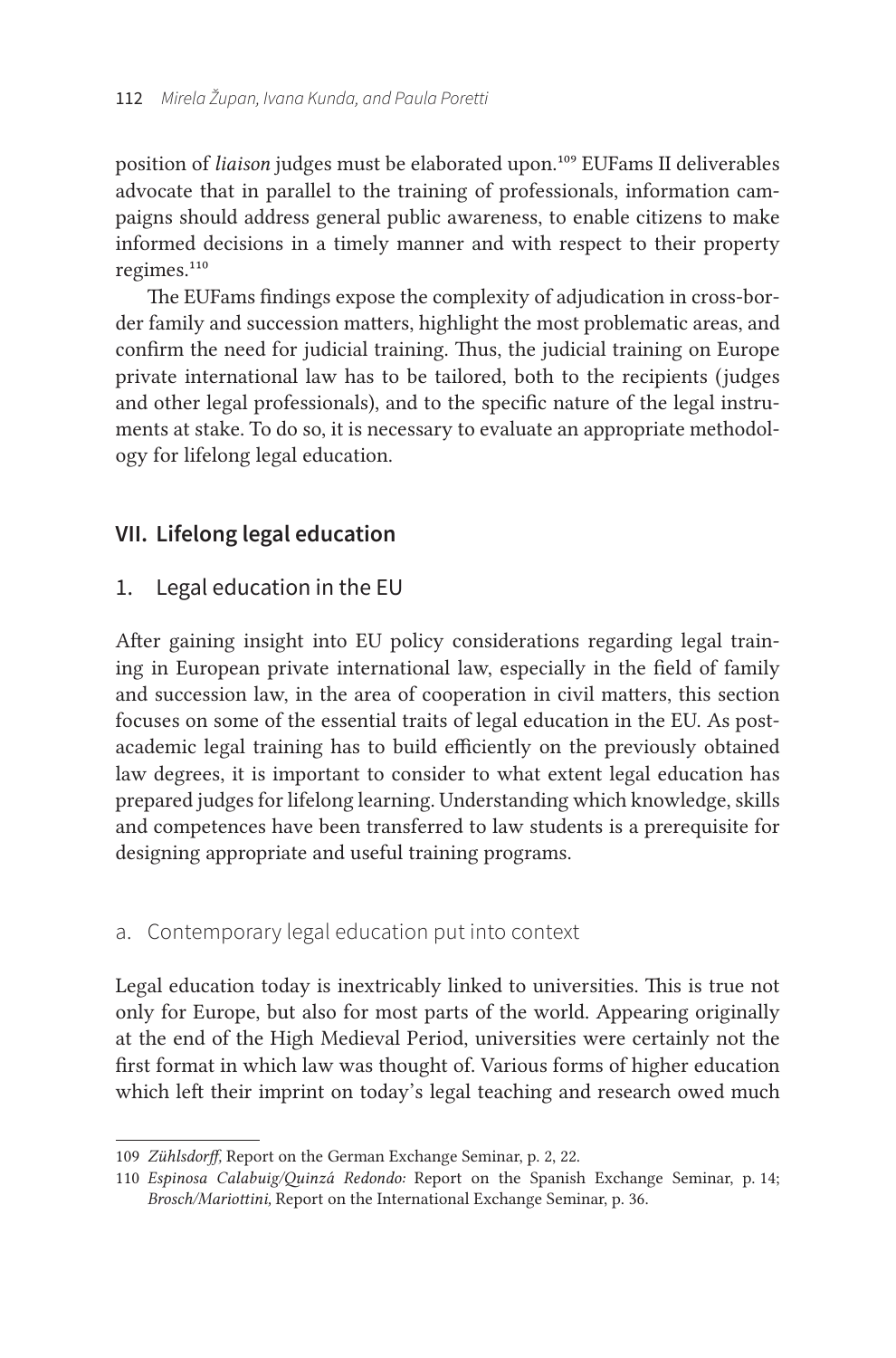to the intellectual momentum of ancient civilizations. Important milestones in the development of the universities were the rise of the French Napoleonic model and the German Humboldtian model<sup>111</sup> in the 19th century, the latter lying at the heart of the development of modern European universities.

The essential properties of the Humboldtian model, i.e. the unity of research and teaching, academic freedoms to learn and teach (*Lernfreiheit* and *Lehrfreiheit*), education (*Bildung*) rather than training, the community of students and academic staff (*universitas magistrorum et scholarium*)<sup>112</sup>, still pertain to the universities of today. However, their philosophies and structures have become permeable to ideas from other higher education traditions. One such idea is that the educational function of a university is primarily aimed at responding to the needs of the ever-specializing labor market, not merely by taking account of the economic development and demand for certain professions, but also by tailoring its curriculum to transform students into trained professionals. Using commercial language,<sup>113</sup> the universities are to manufacture educational products which are ready-to-use by the employers from the moment students enter the labor market onwards. While "[t]he Industrial era thus built a massive education super highway",<sup>114</sup> the Information Age is tending to take us even further.

On a more general level, under the pressure of the global competition phenomenon, the architecture of higher education is currently being redesigned.115 In a rapidly changing world, the universities are competing globally to take their place in the "audit society"<sup>116</sup> based on university rankings, quantitative bibliometric and bibliographic indicators, funds generated from public-funded projects or business partnerships, quantitative measuring of internationalization, etc. Many of these indicators have been advanced and depend on the criteria set by autonomous globally operating entities, often with an economic interest in its furtherance. Against this quantitative background, the quality of genuine (Humboldtian) freedoms and independence of academic activities should be questioned. While *Rüegg* astutely observed that "[n]o other European institution has spread over the entire world

<sup>111</sup> The Humboldtian model owes a lot to developments both before and after the period of *Humboldt's* influence. For more details see *Anderson,* European Universities from the Enlightenment to 1914.

<sup>112</sup> *Östling,* Humboldt and the Modern German University, p. xiii.

<sup>113</sup> The use of such metaphorical expressions is common among critics of the market model universities. See *Liessmann*, Theorie der Unbildung, p. 42 et seq.

<sup>114</sup> *Waks*, The Evolution and Evaluation of Massive Open Online Courses, p. 17.

<sup>115</sup> *Rust/Kim,* WSE 13 (2012), 5 et seq.

<sup>116</sup> For more details on the concept see *Power,* The Audit Society.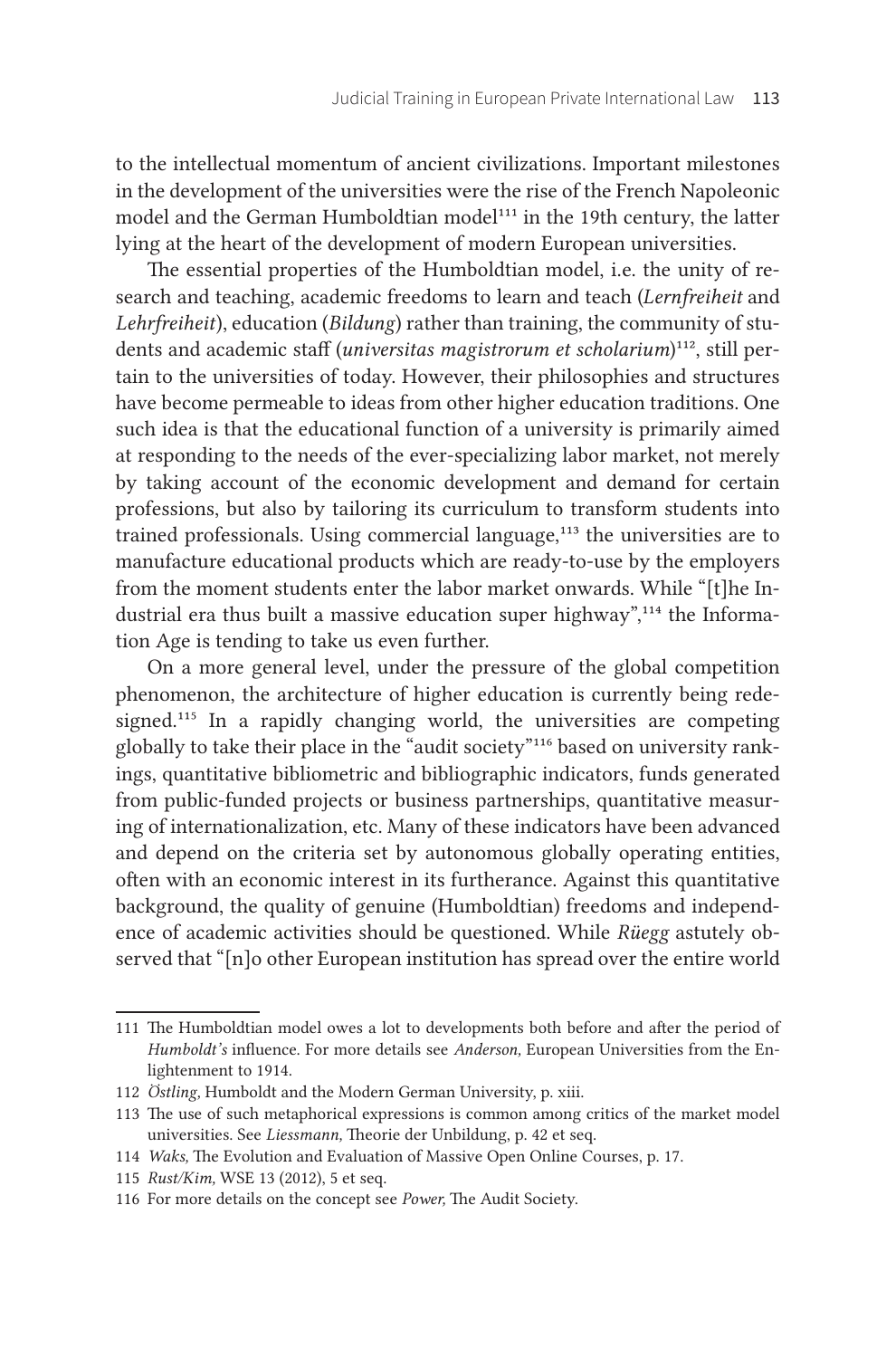in the way in which the traditional form of the European university has done",117 *Liessmann* has professed that the true European idea of the university has been forsaken for economic efficiency.<sup>118</sup> Whereas detailed aspects of the tension between the Humboldtian model and the market model are beyond the scope of this paper, the above observations have sufficiently contextualised further investigation into the basic elements of contemporary legal education.

#### b. Legal education today

Since the inception of universities at the end of the eleventh century, law has been one of the fundamental areas of study.<sup>119</sup> Thus, the history of legal education may indeed be our *magistra vitae academicae.* It has provided us with many useful methods and tools which we still employ today, for instance, the rules of logic and argumentation, the Socratic method, and rhetoric skills.

Different methodologies and approaches are used nowadays at different levels of legal education. The core legal education is the one which results in a degree that qualifies a person for a legal profession, such as the one of judge, attorney, public prosecutor, and notary, usually with a further requirement of a general and/or specialized professional exam. Under the Bologna system, a Bachelor of Laws (LL. B.) degree usually takes three to four years to earn, while another one or two years are necessary for a Master of Laws (LL.M.) degree. A postgraduate doctoral degree (Ph.D. or S.J.D.) requires another three or four years of mentored individual research. One academic year typically carries 60 ECTS credits, which corresponds to 1,500 to 1,800 hours of study. Although all EU Member States are signatories to the 1999 Bologna Declaration<sup>120</sup>, the implementation varies among them because it envisages voluntary rather than mandatory harmonization.

Law curricula may also differ among universities, yet given the highly regulated character of legal professions, they tend to be generally aligned at least within a particular Member State. Law curricula in different Member States are comparable when it comes to core courses with an international

<sup>117</sup> *Rüegg,* in: Rüegg/de Ridder-Symoens, A History of the University in Europe, p. xix.

<sup>118</sup> Liessmann, Theorie der Unbildung, p. 104.

<sup>119</sup> This does not mean that legal professionals have always necessarily earned legal qualifications. See e. g. *Gower,* MLR 13 (1950), 137 (139 et seq.).

<sup>120</sup> Joint Declaration of the European Ministers of Education convened in Bologna on 19 June 1999, [http://www.ehea.info/media.ehea.info/file/Ministerial\\_conferences/02/8/1999\\_Bolo](http://www.ehea.info/media.ehea.info/file/Ministerial_conferences/02/8/1999_Bologna_Declaration_English_553028.pdf) [gna\\_Declaration\\_English\\_553028.pdf](http://www.ehea.info/media.ehea.info/file/Ministerial_conferences/02/8/1999_Bologna_Declaration_English_553028.pdf) (last consulted 27. 10. 2020).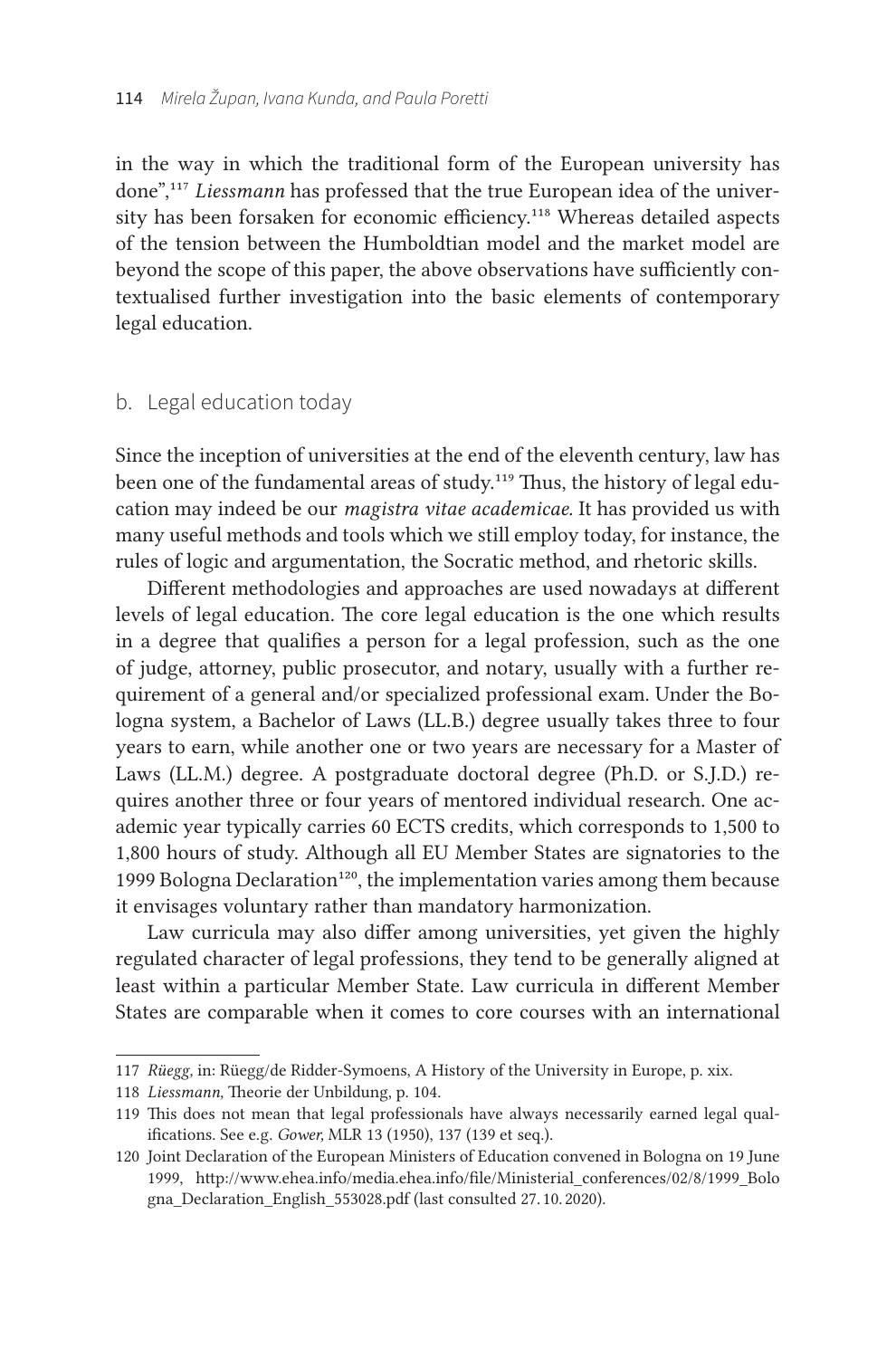and a European content. However, they may vary considerably in their national contents. This being said, they expose a common trait in the growing share of the curricula dedicated to practical training in addition to classical teaching.121 The integration of the training component into the curricula takes both vertical as well as horizontal routes. It is manifested not only in the insertion of practice-oriented formats of education as new courses, such as moot courts and legal clinics,<sup>122</sup> but also in adding a stronger methodological reliance on hypothetical or real-life case studies and project-solving assignments in traditionally organized courses. Regardless of this tendency, legal education in EU Member States is still focused to a lesser degree on training and more on a classical idea of learning theoretical aspects of law. This being said, the educational culture of Member States are also different and they leave an imprint on students affecting their openness towards interactive and engaged training later in their lives. These are sources of additional challenges when conceiving learner-centered training for judges.

## 2. Lifelong learning for judges

Nearly in parallel with an increase in the training-based courses which are part of the core legal education, lifelong learning programs have developed to support legal practitioners in updating their knowledge. Initial national attempts to introduce continuous legal training for judges were rejected with the argument that it might undermine judicial independence. This argument is nonetheless easily discarded if judicial training is regarded as part of their function of providing a public service and is seen as a means of receiving instructions on the methods of reaching decisions, without interfering with their decision-making in concreto.<sup>123</sup> Moreover, judges may be reassured as to the independence of their function by being involved in the system of continuous training as (co-)creators of the training plans, or as (co-)trainers.<sup>124</sup>

<sup>121</sup> See e. g. *Wilson,* in: Halvorsen Rønning/Hammerslev, Outsourcing Legal Aid in the Nordic Welfare States, p. 263 (275 et seq.).

<sup>122</sup> See e. g. *Bartoli,* Legal clinics in Europe; *Blengino/Gascón-Cuenca,* Epistemic Communities at the Boundaries of Law.

<sup>123</sup> *Malleson,* MLR 60 (1997), 655 (657, 667).

<sup>124</sup> This is occasionally the rule employed by the Croatian Judicial Academy, for instance, in the case of the 2019 training on the Property Regimes Regulations, the training material prepared by a judge and two academics: *Kokić/Kunda/Župan,* Prekogranična pitanja bračnoimovinskih režima i režima imovine registriranih partnera, where the training was conducted in the two-member teams, each consisting of one judge and one academic. The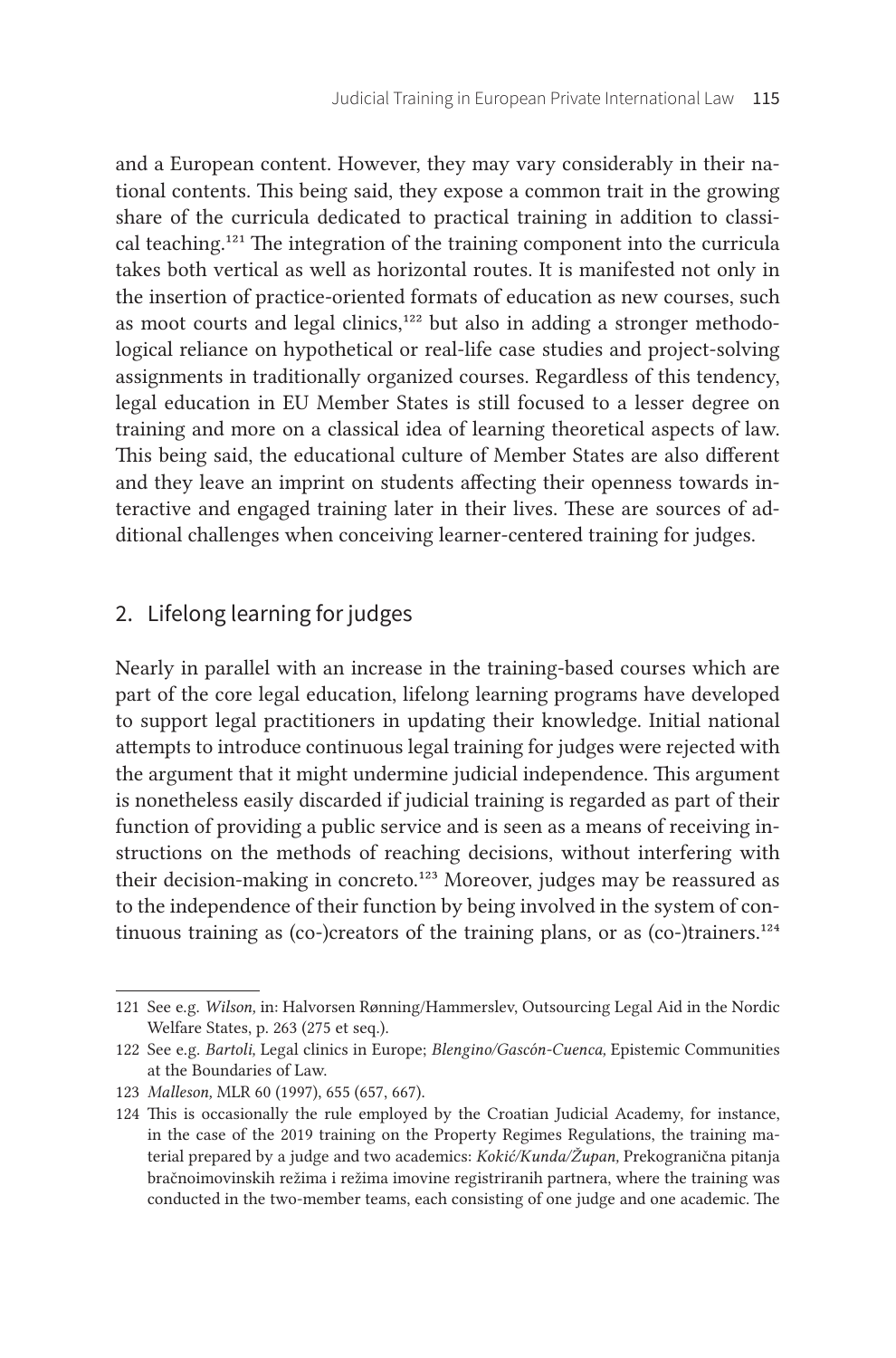Additional benefits of such involvement are focused on the actual problems experienced by judges and the easing of communication with trainees.

At the EU level, there are currently several initiatives related to continuous training in European private international law, the most prominent ones being the pan-European programs under the umbrella of the EJTN discussed above in more detail.<sup>125</sup> Other lines of financing include different training formats, such as the EU Justice Programme. Large funds are allocated for these purposes,<sup>126</sup> given that attaining freedom, security and justice is highly dependent on mutual trust among Member States and their judiciaries in the proper application of EU law.<sup>127</sup> The national judges standing at the forefront in terms of applying EU law are capable of assuring its correct application, provided they have a good understanding of its concepts and underlying policies, as well as any interaction with other legal sources. They also have to be able to identify and find relevant resources, in particular, legal instruments and CJEU and national courts' case law, which may guide them in applying European private international law. The European Commission is, however, confident that its strategies have been effective and that mutual trust has in fact increased partially due to intensive training with cross-border implications, consequent knowledge increase, networking, and the sharing of experience and best practice.<sup>128</sup> As much as this might in fact be true, there is still room for improvement, as is apparent from the abovementioned recent examples of a lack of application or misapplication of the pertinent instruments.<sup>129</sup>

Besides knowledge of European private international law, the emphasis in these training events has also been recently placed on building the legal vocabulary and knowledge of the English language in general.130 This is done "with a view to fostering a common legal and judicial culture",<sup>331</sup> fostering the understanding of foreign law, legal reasoning and arguments,<sup>132</sup> and be-

132 *Pretelli,* in: Schauer/Verschraegen, General Reports of the XIXth Congress of the International Academy of Comparative Law, p. 607 (609).

evaluations from the attendees were excellent, which may also be attributed to the combined judge-academic approach.

<sup>125</sup> See section IV.

<sup>126</sup> SWD (2019) 380 final, p. 42.

<sup>127</sup> CJEU, 18. 12. 2014, Opinion 2/13, note 168, 191.

<sup>128</sup> SWD (2019) 380 final, p. 38 et seq.

<sup>129</sup> See section VI.

<sup>130</sup> See *Holmsten,* ERA Forum 17 (2016), 141 (142).

<sup>131</sup> Annex to Regulation (EU) No 1382/2014 of the European Parliament and of the Council of 17 December 2013 establishing a Justice Programme for the period 2014 to 2020, OJ L 354, 28. 12. 2013, p. 83.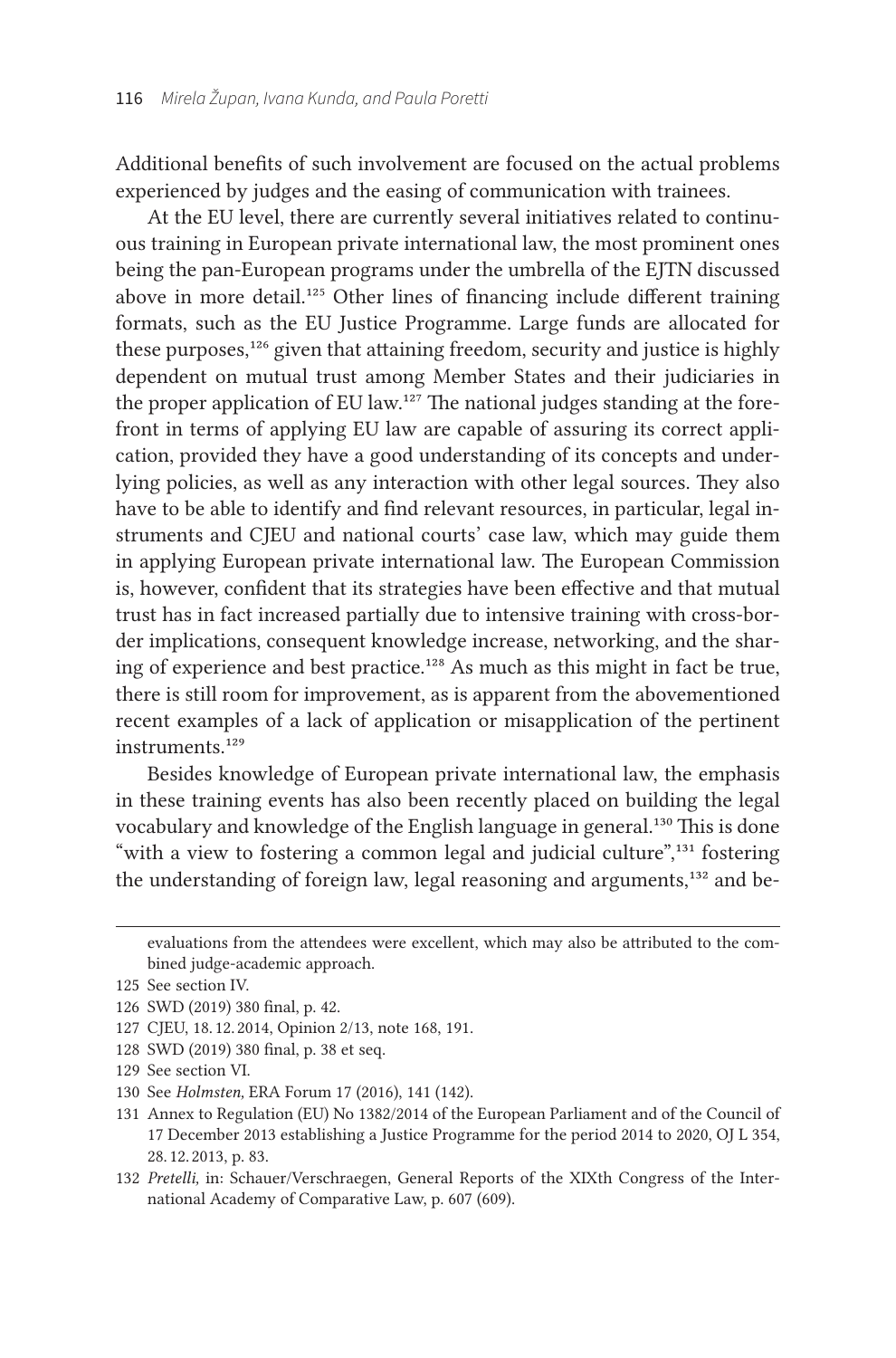cause the efficient use of the English language is seen as a "precondition to effective contacts across Member States, which are in turn the cornerstone for judicial cooperation".133 Such communication is envisaged by several legal instruments.134

The aforementioned notes lead to the following chain of connections that the European Commission is convinced connects the functioning of the internal market on the one hand and its strategy in terms of judicial training on the other: the first connection entails that the functioning of the EU internal market, and especially the creation of the area of freedom, security and justice, to a large extent depends on the existence of mutual trust among the Member States, including their judges; the second connection links mutual trust among the national judges from different Member States to their twofold capacity: the judges have to demonstrate that they are able to correctly apply EU law, including European private international law, and they have to possess the ability to directly communicate to each other in the spirit of close judicial cooperation; the third connection reveals that legal and language capacities of national judges are critically dependent on their continuous education aimed at strengthening and updating their knowledge and competences related to EU law and the English language.

# 3. Learning theories and teaching methods for European private international law

Irrespective of the type of training program, the question of the methodology to be used in teaching has many possible answers. Relying on educational psychology, prevalent modern pedagogy states that teaching methods are necessarily grounded in learning theories, because the latter explains the ways learners receive, process, and integrate knowledge and information intended to be transferred in the course of learning.<sup>135</sup> Among various learning theories, constructivism and developmental theory might be of special importance for the designers of judicial training programs. The former learning theory emphasizes previous knowledge and understanding as the basis for the future ability to learn, while the latter focuses on the way one's learning skills and abilities change as one gets older. In order to choose and apply the methods effectively, it is important to understand the principles behind

<sup>133</sup> COM (2011) 551 final, p. 5 et seq.

<sup>134</sup> See e.g. Art. 29 Brussels I bis Regulation; Recital 2 and 8 Taking of Evidence Regulation.

<sup>135</sup> *Friedland,* Seattle U. L. Rev. 20 (1996), 1 (4).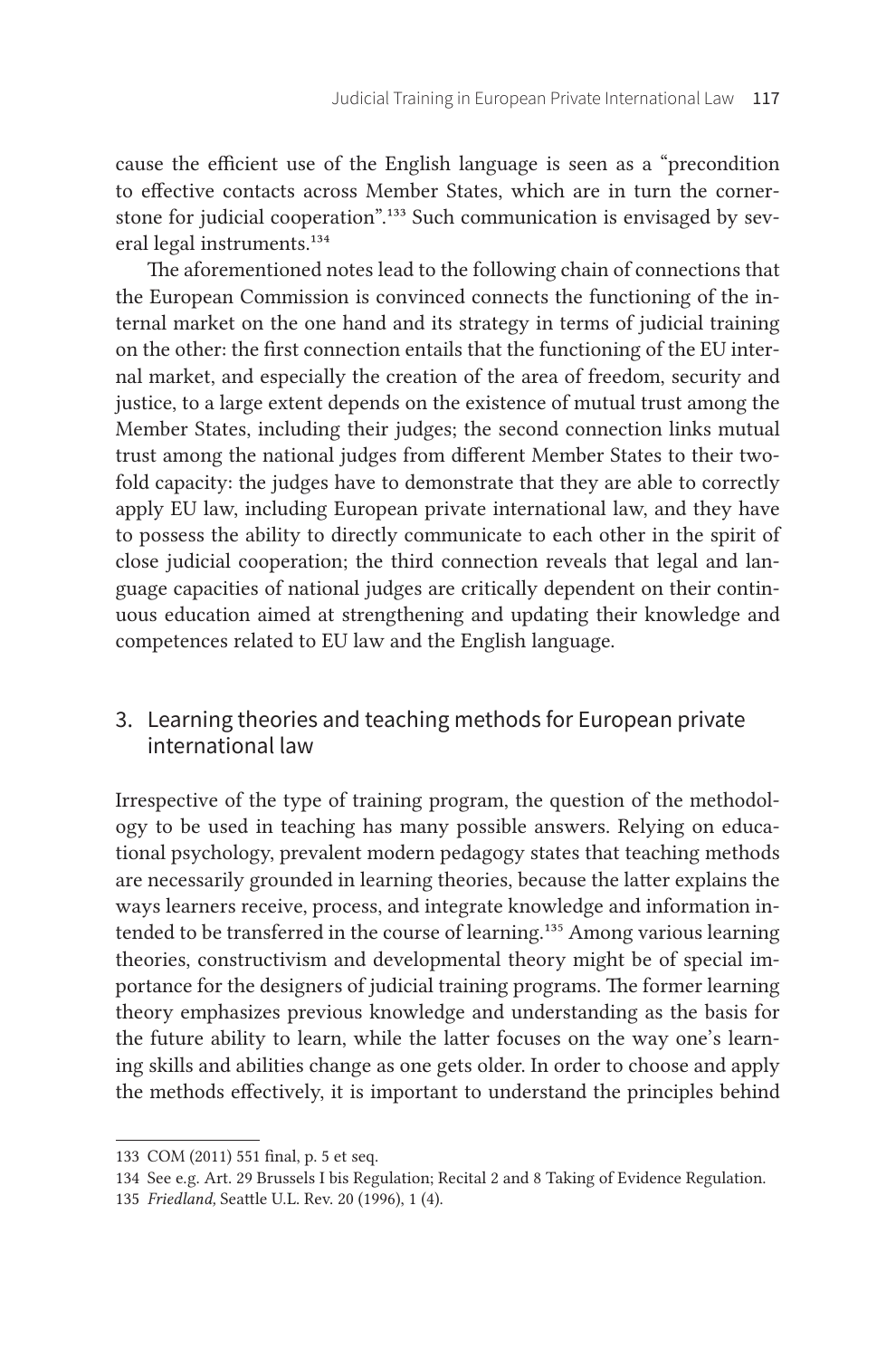those methods<sup>136</sup> as well as to have a clear idea of the overall goals and the intended learning outcomes that judicial training should achieve.

Furthermore, when contemplating a teaching methodology to be applied in judicial training, it is necessary to take account of the typical properties a judge has owing to his or her profession: They are adult persons, with a strong sense of professional independence, certain life and professional experience, a developed ability to make up their own mind, and a professional predisposition to take the role of authority in a given situation. For these reasons it seems particularly apposite to pay heed to adult learning theory, the foundations of which are as follows: Adults need to know the reasons why they learn something; they will be motivated to learn if there is an instant opportunity to use what is learnt;<sup>137</sup> they take the perspective of a real-life situation, so learning should be functionally organized to respond to the situation, not by the subject matter; they enter the learning process rich in experience which they need to analyze in the process; they are self-directed and accept collaborative two-way learning models much better than a trainer-totrainee one; and they are motivated by internal rather than external incentives.138 Due to these reasons, adult learners, such as judges, are not likely to benefit from conventional learning methods, such as an old-style textbook lecture. What learning methods should be used instead? Theories of learning, coupled with the basic principles of andragogy, ought to inform methodological choices as to judicial training of national judges in the EU. Some of the preferred learning methods include case studies, experimental methods, and discussions.

It is beyond doubt that the European Commission, which sets the stage for efficient training of national judges,<sup>139</sup> is interested in developing a deep understanding of EU law in order to assure its correct and uniform application throughout the EU.<sup>140</sup> However, when compared to the past and existing national codifications, the EU rules in the area of family and succession law with cross-border implications are much more extensive and complex. The complexity arises due to the variety of legal instruments in the field and

<sup>136</sup> Art. 10 Declaration of Judicial Training Principles, International Organisation for Judicial Training, 08. 11. 2017, [https://www.unodc.org/res/ji/import/international\\_standards/dec](https://www.unodc.org/res/ji/import/international_standards/declaration_of_judicial_training_principles/declaration_of_judicial_training_principles.pdf) laration of judicial training principles/declaration of judicial training principles.pdf (last consulted 22. 10. 2020).

<sup>137</sup> This is confirmed by the above presented data on no inclination of judges to proactively take on lifelong learning. See section IV.

<sup>138</sup> For more details, see *Knowles/Holton III/Swanson,* The Adult Learner.

<sup>139</sup> See section VII.2.

<sup>140</sup> SWD (2019) 380 final, p. 38 et seq.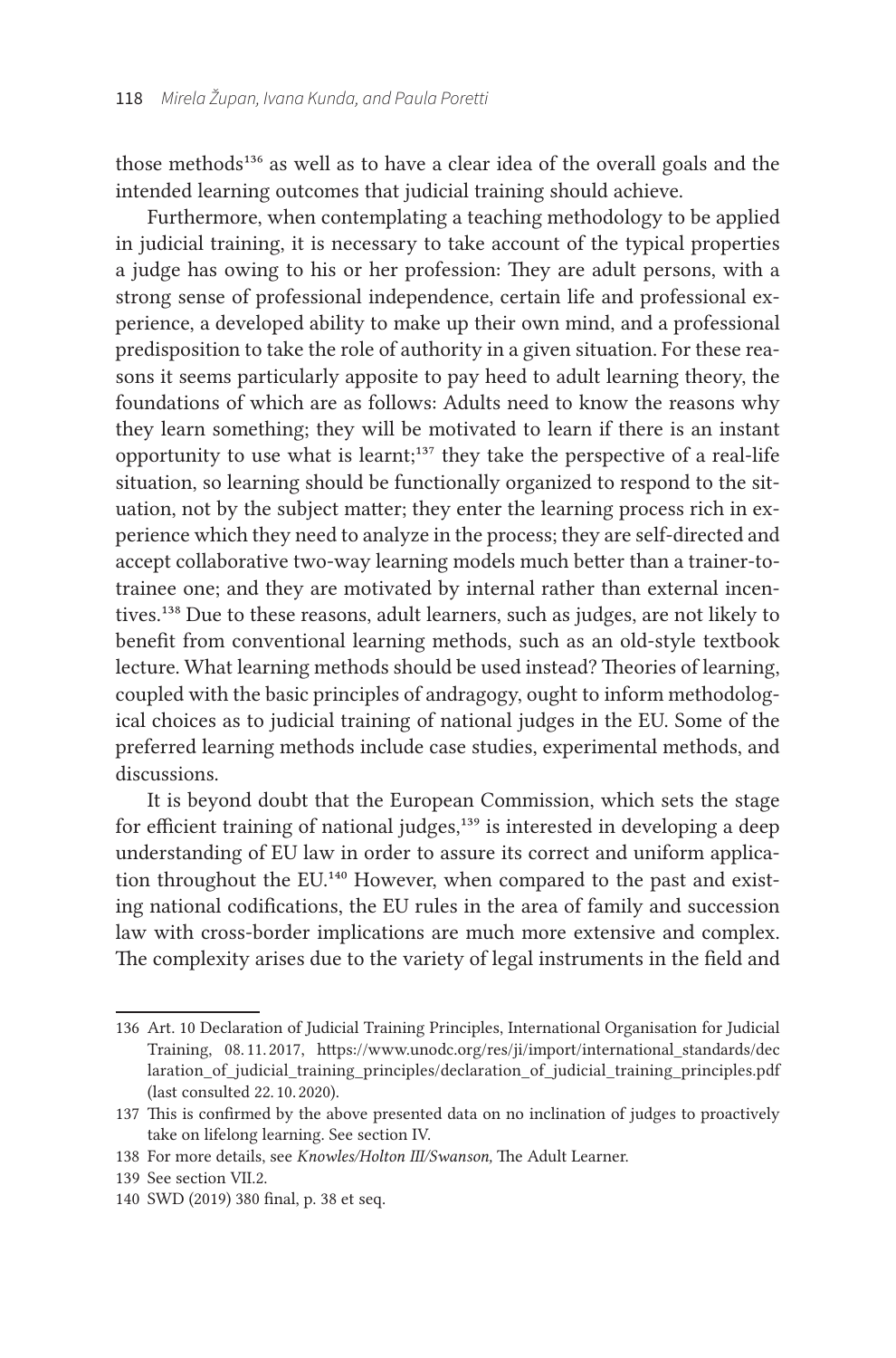absence of their synchronization.141 As such, their understanding requires a certain level of awareness of the differences in the Member States' national laws, profound appreciation of the general structure and logic inherent in private international law, and a firm grasp of hierarchy and overall relations between international, European and national layers of legal instruments. In addition, when applying EU law, national judges need to be well versed in the discipline of fundamental rights, as it may be necessary to apply them directly to the case at hand.<sup>142</sup> Fundamental rights have to be constantly on the judges' mind, because they make up part of the European constitutional identity.143 Only then may national judges be expected to swim well in the vast, deep, and wavy waters of European private international law. An effective way to achieve this is through case studies combined with comparative legal methodology, because "[o]nly through comparison do we become aware of certain features of whatever we are studying."144 On the basis of a hypothetical or actual case, judges may be asked to compare the outcomes under their national law and EU law. If this process is structured as group learning in a transitional training program which is considered advantageous in the EU context,<sup>145</sup> the comparison could be made among several national laws and EU law. By doing so, judges can learn about different national laws of the Member States, notice both sharp contrasts as well as fine nuances between the compared laws, discern points of convergence, and, most importantly, get an insight into the rationale underlying different rules. This will help them realize which elements of their previously acquired legal knowledge and competences related to national law may be directly useful, and which elements should be set aside in terms of applying EU law.

With the understanding of law there comes the development of handson skills and competences employable in practice. This entails the ability of judges to grasp and recognize deeper patterns, even when they are concealed under different layers and surfaces. Such a transfer of learning explains how previous experience may help in resolving new problems, provided there is a deep understanding of the underlying pattern. The best way to gain these

<sup>141</sup> *Hellner,* in: von Hein/Kieninger/Rühl, How European is European Private International Law?, p. 205 (208); Župan, in: Honorati, Jurisdiction in Matrimonial Matters, Parental Responsibility and International Abduction, p. 1 (5 et seq.).

<sup>142</sup> *Frąckowiak-Adamska,* in: von Hein/Kieninger/Rühl, How European is European Private International Law?, p. 185 (195 et seq.).

<sup>143</sup> This has been confirmed in the rebuttable presumption created by the ECtHR in *Bosphorus:* It is presumed that the application of EU law implies protection of fundamental rights, see ECtHR, 30. 06. 2005, no. 45036/98 (*Bosphorus Airways/Ireland*).

<sup>144</sup> *Sacco,* AJCL 39 (1991), 1 (5).

<sup>145</sup> Implementation of the Pilot Project, p. 116.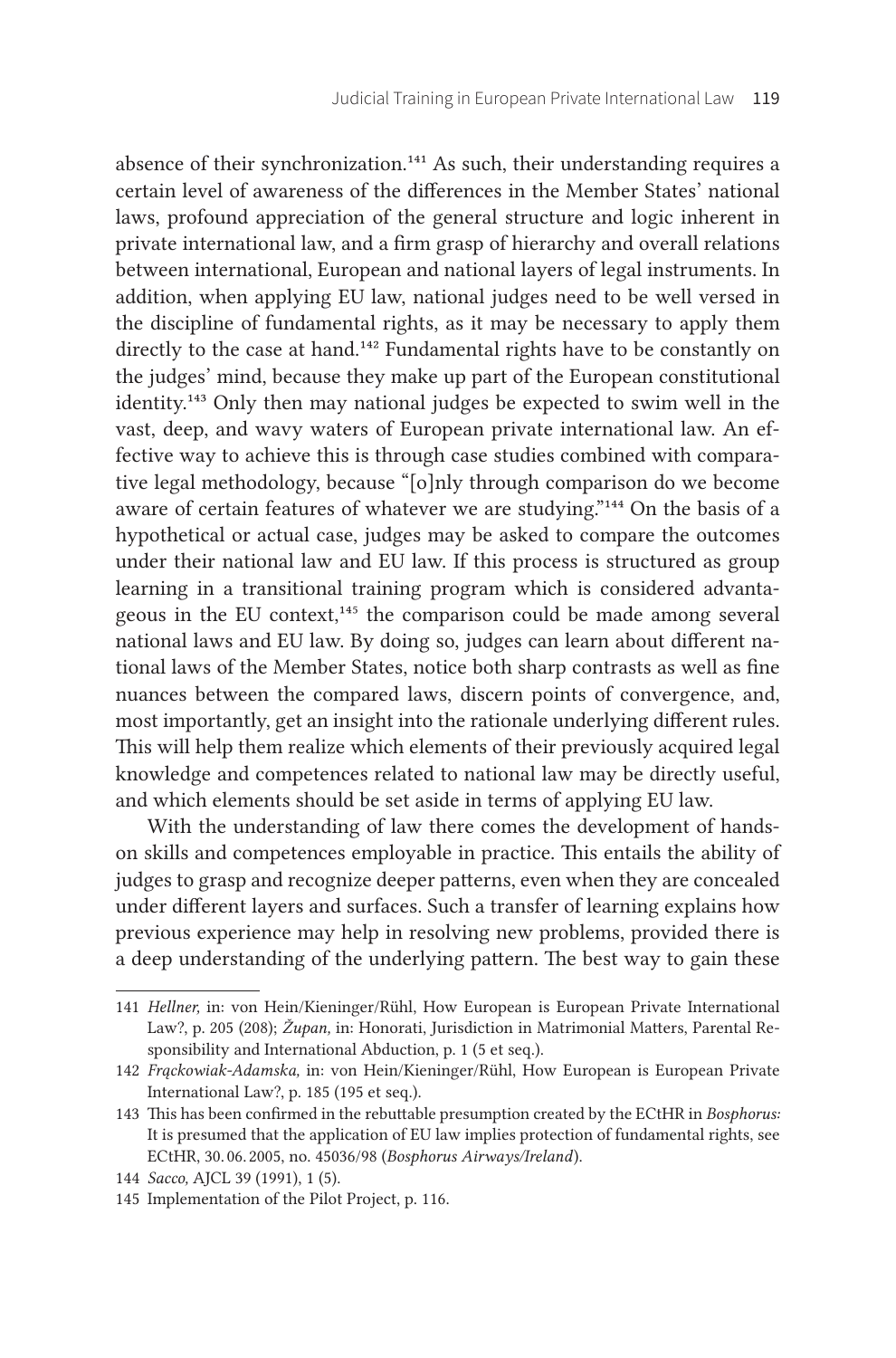abilities is by actually doing something, rather than simply listening to it or watching others do it. Learning by doing thus helps to close the undesirable gaps between the law in the books and the law in action.146 Methods that may support this aim are the case study method and experimental method. The case study method seems to be particularly apt to study EU law, given the authority of the interpretations by the CJEU. Its rulings are often phrased in terms of the actual facts of the case, where the applicability of the earlier decision may be confirmed or denied based on the presence or absence of distinguishing facts. Thus, stimulating and resourceful case studies may consist of the basic description and as many variations thereof as needed to demonstrate the elements which bring about different outcomes. Additionally, through simulation exercises, such as a small-scale moot court and a mock trial or interview, judges also learn by solving the problem, improving at the same time the argumentation skills of the opposing sides in the dispute, and improving their oral or written expression in their mother tongue or in another language. Experimental methodologies need not necessarily be simulation-based, but may also occasionally involve real-life cases and situations which judges may observe and train for. Because the physical presence of judges who are trainees in a given training event is not usually possible in such situations and cases due to various reasons, such as a hearing from which the public is excluded, or simply because the hearing is taking place during working hours when judges are dealing with their own cases, audiovideo recording technology can be used to enable subsequent and repeated viewing, for instance by recording an actual interview or a court hearing. Problem-based learning is very beneficial in terms of, inter alia, retention of learned material, interest in the subject matter and building self-confidence.

Another important goal intended to be achieved by EU law training is critical thinking,147 which comes on top of the abilities aimed at gaining a deep understanding and solving practical problems. In developing such thinking, judges have to feel confident in their knowledge and understanding of the subject matter as well as the underlying policies. On this premise, they will be able to act as socially conscious persons and engage in discussions by asking the right questions, commenting, agreeing with or criticizing not only the positions of others, but also certain legislation and court ruling or reasoning. To increase the level of trainees' engagement and position them as stakeholders in the learning process, trainers can use a Socratic dialogue and class or small group discussions. Discussions may be organized

<sup>146</sup> *Perelman,* RIEJ 72 (2014), 133 (136).

<sup>147</sup> See *Grimes,* in: *Strevens/Grimes/Phillips,* Legal education, p. 1 (3).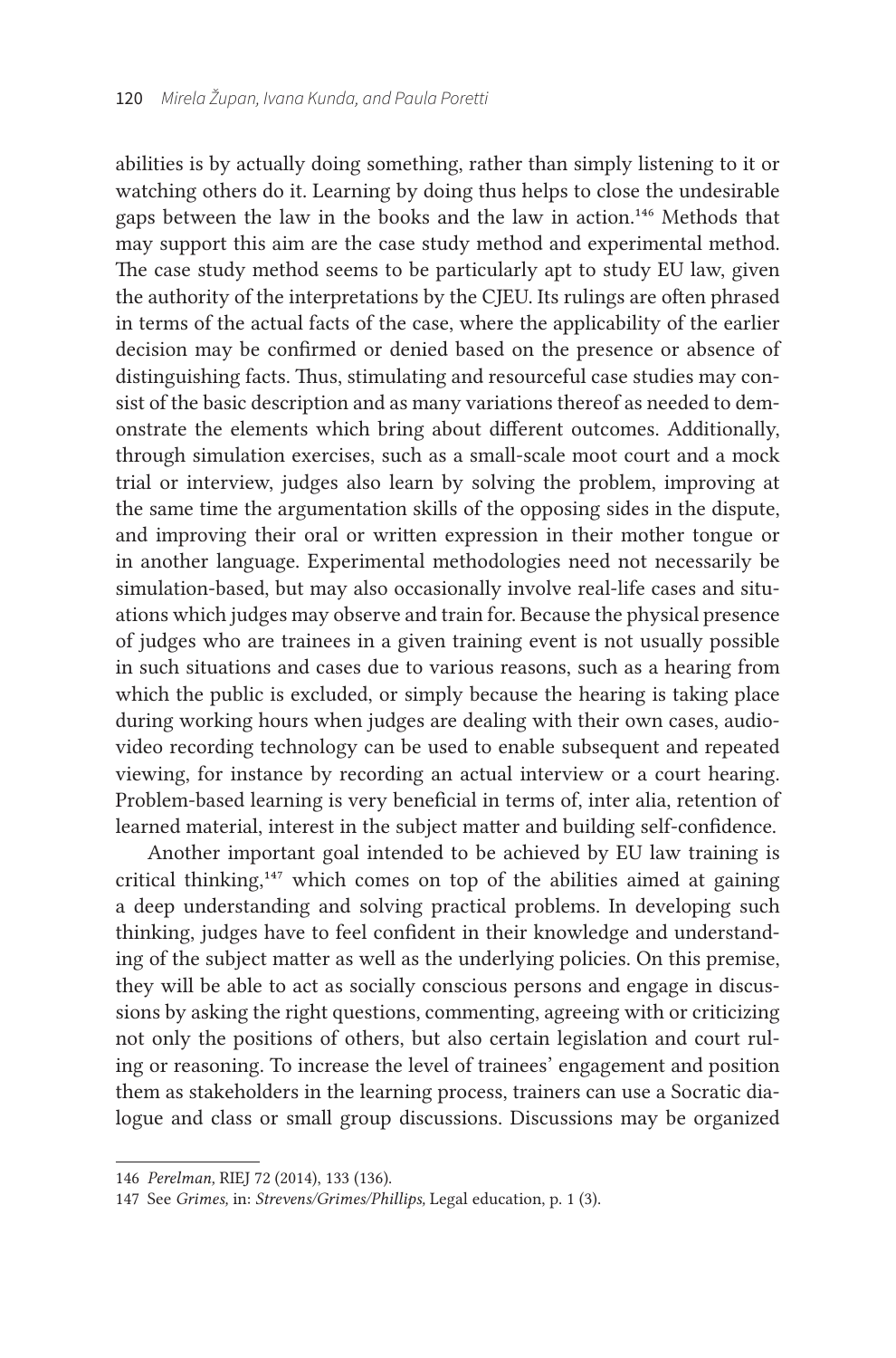as an independent method or may be combined with some of the above, but judges who are trainees need to be kept in a safe environment where they can open up and speak freely without fear of being called out for the opinion they express.148 Discussions often develop in the course of a case study. In such situations, judges may talk about their previous experience in handling similar cases, which opens up the opportunity for a trainer to integrate effectively these real-life cases into the discussion and provide feedback to the judges.

The methods of training should also accommodate the need of judges to obtain competences other than in law. For the national judges in EU Member States, this is primarily a command of the English language, which serves multiple purposes, including direct communication with judges in other Member States and keeping up-to-date with legal developments in legislation, case law and the literature.<sup>149</sup> Furthermore, judges need to be fully appreciative of the contemporary social environment, thus training should also involve non-legal knowledge, skills, the social and economic context, and values and ethics in today's society.<sup>150</sup>

Regardless of the method used, the learning process of an adult trainee will benefit him or her by being an active participant rather than a passive recipient.151 Nevertheless, it is not always easy or possible to achieve active participation, because the educational culture in different Member States may range from open, student-centered and intensely engaging, to conservative one-way, teacher-to-student learning. The educational pattern learnt as a law student is transmitted to later stages of life and may hinder judges from taking a more active role in judicial training and the judicial profession in general. Furthermore, psychological pressure caused by the fear of making a mistake may work towards the same end and is likely to increase with age. Hence, geographically and generationally based asymmetries are realities and might require adjustments to the methodologies depending on the profile of trainees. As much as this is true regarding the teaching methods, it is also true with respect to the use of technology.

<sup>148</sup> See Art. 10 Declaration of Judicial Training Principles.

<sup>149</sup> The scarcity of legal literature on EU private international law in official languages of some Member States has been noted by *Hellner,* in: von Hein/Kieninger/Rühl, How European is European Private International Law?, p. 205 (206).

<sup>150</sup> Art. 8 Declaration of Judicial Training Principles; Implementation of the Pilot Project, p. 112 et seq.

<sup>151</sup> Implementation of the Pilot Project, p. 5.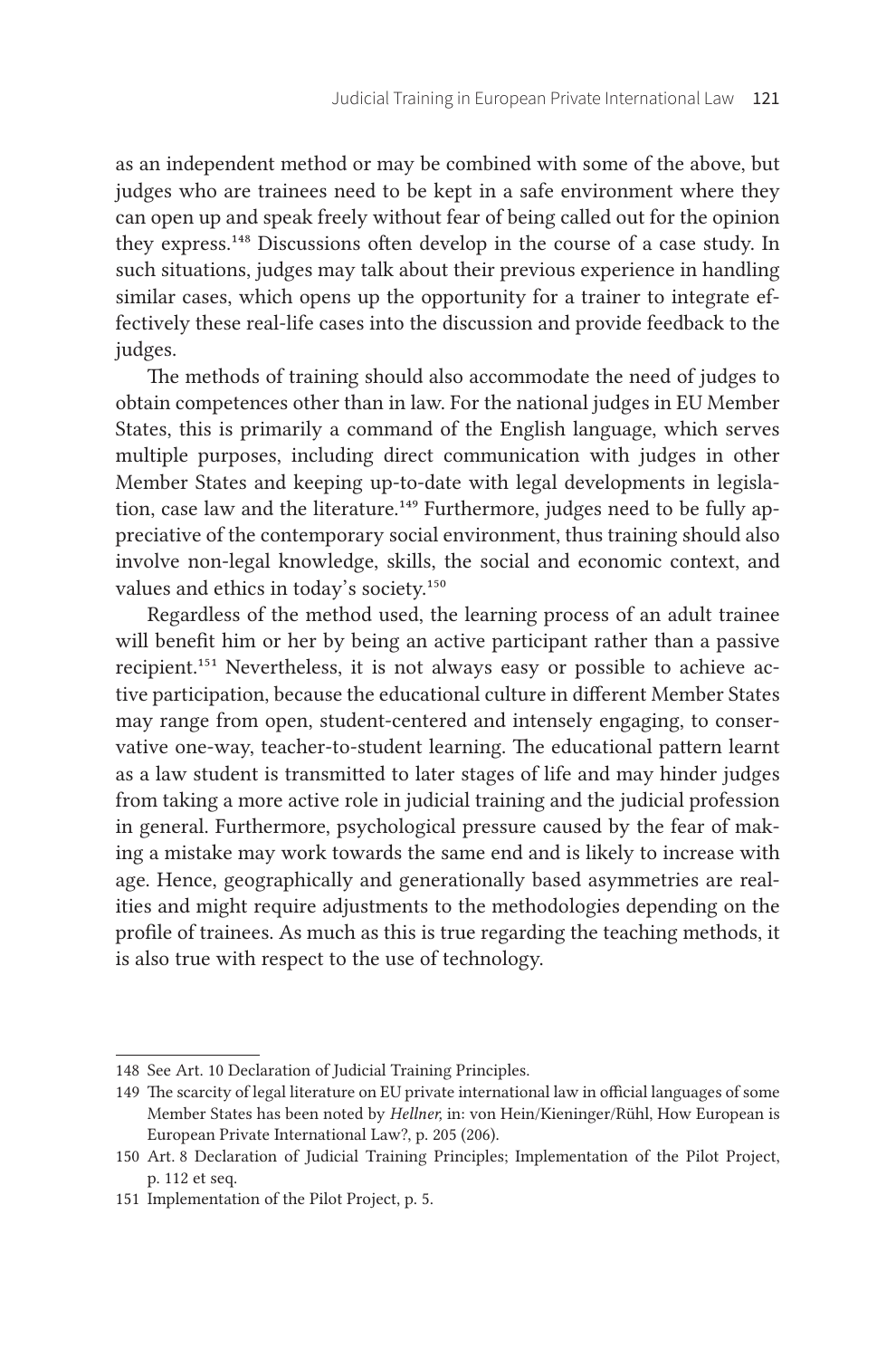#### 4. Use of new technologies

Considerable challenges in designing judicial training may be overcome by an informed and tailored use of available methodologies and training formats, while electronic tools and new technologies may provide additional support in attaining efficiency and/or accessibility of training. Stakeholders have declared that judicial training should make optimal use of new technologies, distance/online learning (complementary when appropriate), and electronic media.152 What are these technologies and how to assess what constitutes their optimal use?

The technologies used for this purpose are primarily information and communication technologies (ICT), which are characterized by integration of telecommunications, computing, and audio-visual systems that enable information processing, such as access, storage or transmission. The use of state-of-the-art ICT is not always possible, but over time it has become more available, affordable and known to a wider audience. Ever since the internet and ICT in general entered our private and professional spheres in the 1990s, and the Web 2.0 made its appearance in 2004, technological options have been expanding. There now exist various distance training formats, such as online training or e-learning (extranet or open), in the form of video conferencing, "live case" online teaching, online podcasting, online texts, exercises and materials, discussion forums, social networks, etc., and any combinations thereof.<sup>153</sup>

ICT-supported training is attractive from the perspective of all parties involved, i.e. funding institutions, organizing entities, trainers and trainees, since it is time-saving and cost-effective, flexible, and allows for expanded participation. Those are the reasons for its intensified use in a certain number of Member States,154 while others are catching up at a slower pace, often owing to the lack of skills on the part of either trainees or trainers or both. The use of technology does not necessarily involve communication at a dis-

<sup>152</sup> Art. 10 Declaration of Judicial Training Principles; Implementation of the Pilot Project, 114. At the same time, the EU legal instruments provide for the use of ICT in particular circumstances, such as in direct communication between judges (see VII.3.), service of documents or taking of evidence. See Regulation (EC) No 1393/2007 of the European Parliament and of the Council of 13 November 2007 on the service in the Member States of judicial and extrajudicial documents in civil or commercial matters (service of documents), and repealing Council Regulation (EC) No 1348/2000, OJ L 324, 10.12.2007, p. 79-120; Taking of Evidence Regulation.

<sup>153</sup> Implementation of the Pilot Project, p. 67-68.

<sup>154</sup> See the experience from Bulgaria, the Netherlands, Spain, Portugal and Romania, and the respective different tools. Implementation of the Pilot Project, p. 67-74.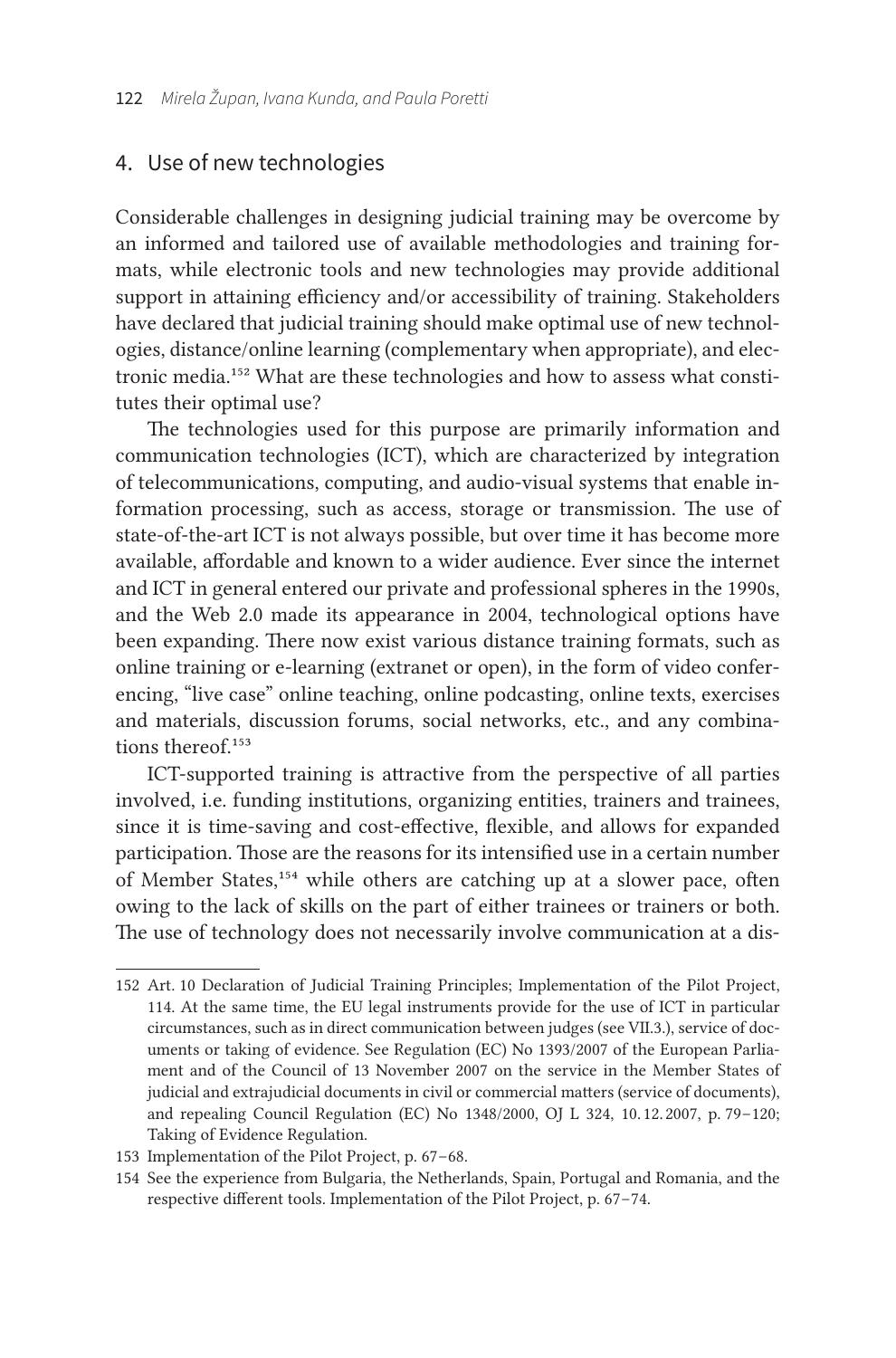tance, but also includes various ways in which information technology is employed in the context of face-to-face learning, particularly in designing the learning modules. A case in point is filming the performance of judges to provide feedback.155 Showing textual and photographic material, playing audio and/or video material or engaging judges in interactive e-learning modules may also be useful tools in judicial training.

The second question relates to the test of "optimal use". It is argued here that the use of ICT and its potential and advantages should be considered in each training design when it comes to the achievement of set learning outcomes. If the learning outcomes may be achieved better, equally well or with only minor concessions by means of technology rather than by analogue means, the test is passed and technology may replace its alternative. If technology would compromise the attainment of the learning outcomes, for whatever reason, it should be avoided as non-optimal. In applying the "optimal use" test, factors that need to enter into the equation include in particular the learning outcomes deriving from the previous needs assessment, the potential of the chosen ICT tool to sufficiently contribute to the attainment of the learning outcomes, and a target group profile, especially in regard to their ability and willingness to use ICT tools.

In this assessment of likelihood to complete the learning outcomes, learning theories may be helpful, e. g. online learning seems to fit squarely the andragogy perspective because it supports individualized and self-directed learning, as trainees normally receive less supervision in an online environment. It is expected that over time, more and more situations will provide an optimal use of technology. Other circumstances may also play an important role in determining optimal use of ICT in a given situation, such as excessive funds which could be saved and the practical impossibility for the target group to physically attend an event. The latter became particularly evident in the outbreak of the COVID-19 pandemic, when, due to movement restrictions, it became impossible to travel and physically attend the scheduled training sessions. This resulted in the massive postponement or cancellation of the planned face-to-face training events. However, an uncertain duration of these restrictive measures may facilitate conversion of the planned faceto-face sessions into highly ICT-supported events, and rightly so under the optimal test.

To optimize the use of technology in particular circumstances, either for the purpose of compensating for the disadvantages of its use or availing oneself of the advantages of its use, the option of hybrid training may be an

<sup>155</sup> Implementation of the Pilot Project, p. 113.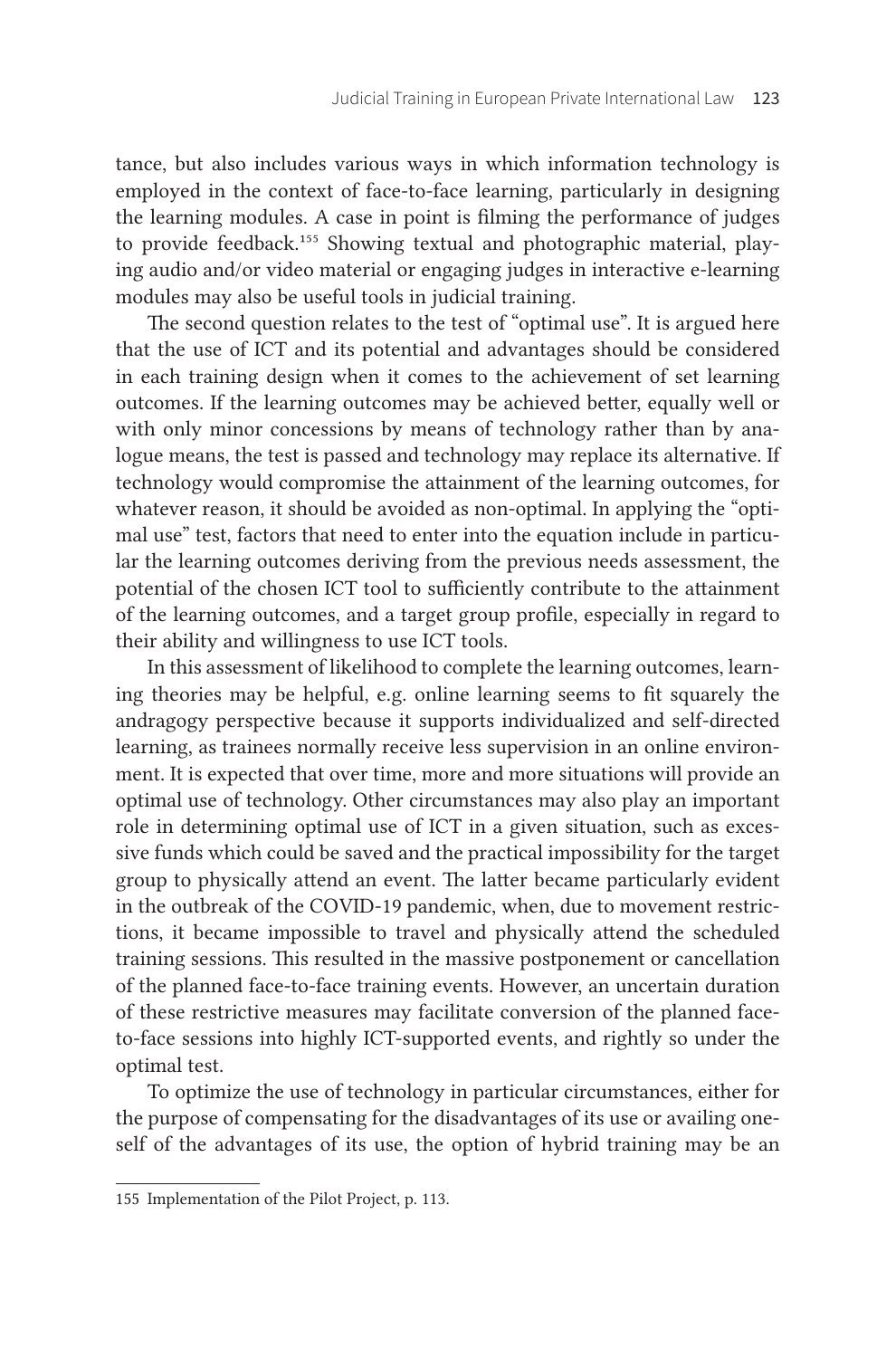opportune choice. Such hybrid training models include distance learning and face-to-face learning in whatever combination. Although for the time being, face-to-face training remains the principal method of judicial training due to its general benefits or those related to particular situations (special or confidential expertise related to the right of the child to present its opinion, training-the-trainers events, networking effects, conversational language competences),156 distant learning will, in view of its potential to save time and financial resources, increasingly become the sole or hybrid choice of various training institutions and will gradually be more welcomed by judges who are trainees.

Modalities of training in European private international law, and more specifically in European family and succession law, are further elaborated below to establish a clear link between practical needs and desirable practices *pro futuro.*

## **VIII. Training in European family and succession law – selected figures**

# 1. Organization and types of training

Data collected by the questionnaire addressing the training networks and schools indicate that multiple actors cooperate in the organization of judicial training, confirming that networking is *en vogue* in European governance.157 In the period from 2014 to 2020, approximately half of the training events have been organized by only one institution, while the other half have been organized in cooperation with multiple judicial centers, national academies, ministries or law schools.<sup>158</sup> Training types range from conferences and lectures to interactive workshops and seminars involving the solving of practical case studies. The EJTN strives to achieve training at all stages of professional activity, distinguishing between initial training (before or upon appointment) and continuous training in a subspecialized group.<sup>159</sup> The ERA has organized most training events by topic, offering additional highlevel conferences on European family law on an annual basis. Within the

<sup>156</sup> Implementation of the Pilot Project, p. 67.

<sup>157</sup> *Visser/Claes, in: Vauchez/De Witte, Lawyering Europe, p. 75.* 

<sup>158</sup> ERA organized 40 % of events by itself and 60 % in cooperation with other institutions; at EIPA, this ratio is 50:50 (Responses to the online judicial training survey questionnaire).

<sup>159</sup> *EJTN,* Annual Report 2015, 2016, 2017, 2018, 2019 [http://www.ejtn.eu/Documents/About](http://www.ejtn.eu/Documents/About%20EJTN/EJTN%20Documentation/EJTN-Annual-Report2018_Web.pdf) [%20EJTN/EJTN%20Documentation/EJTN-Annual-Report2018\\_Web.pdf](http://www.ejtn.eu/Documents/About%20EJTN/EJTN%20Documentation/EJTN-Annual-Report2018_Web.pdf).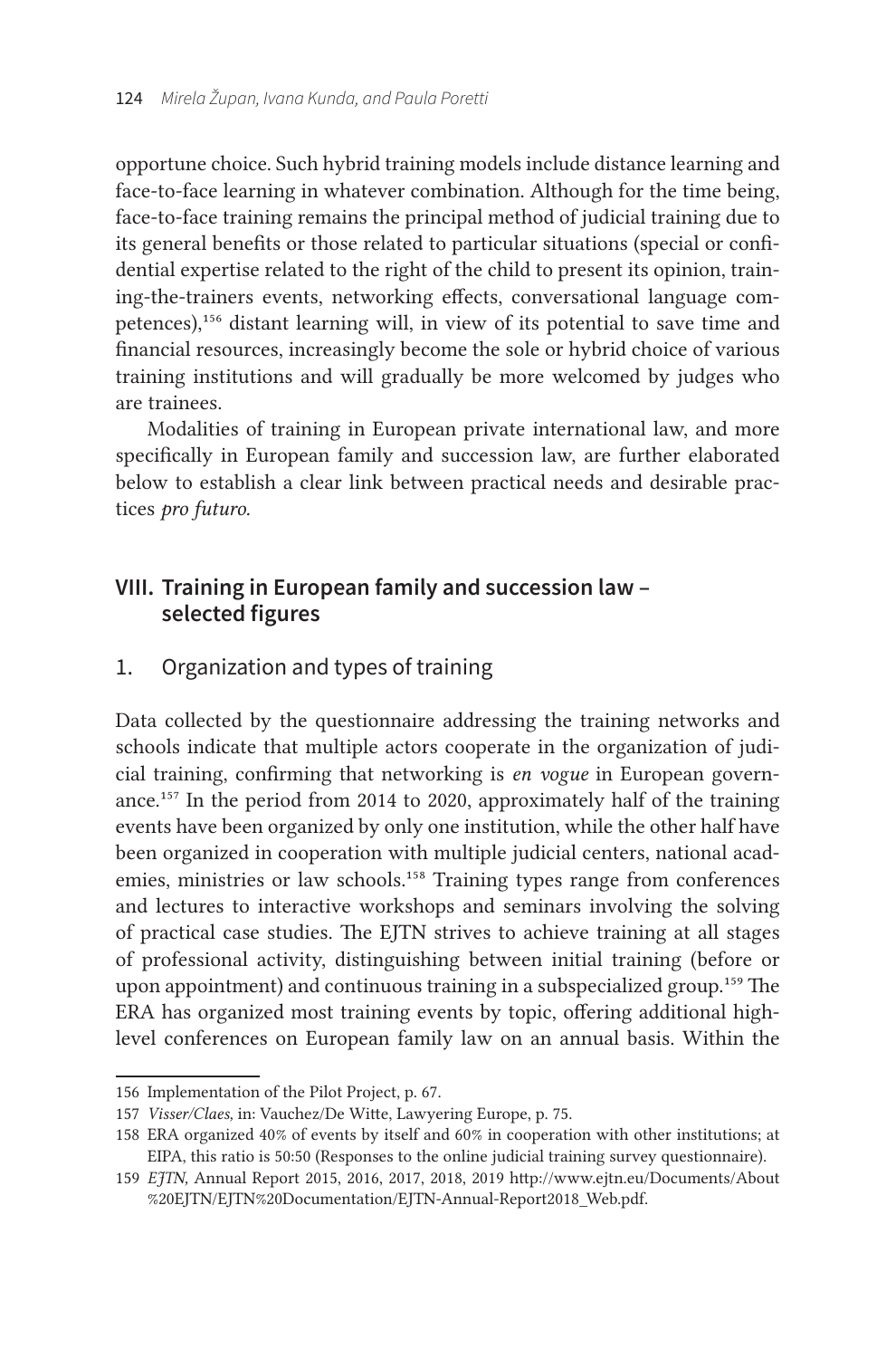framework of this project, events are also offered at different levels (basic and advanced), thus targeting legal practitioners with different levels of knowledge/experience in the area of law at hand. Different levels of courses are fully justified and necessary, as cognitive psychology establishes that in education, prior level of knowledge would be determinative for the proper understanding of the given course.<sup>160</sup>

Although most training events were previously organized in the facilities of institutions, distance learning has also become a more established mode of judicial training. The most frequently employed online training methods are online courses taught in real time, lectures or seminars recorded in advance, interactive exercises on a platform, materials distributed on a platform, and others.161

A majority of 65 % of online judicial training survey respondents find modern technology advantageous for training (interactive books, recorded lectures, learning tools requiring active participation and action, webinars, etc.). Although respondents advocate modern technologies and training institutions indicate they offer such programs, the majority of online judicial training survey respondents never took part in webinars. In comparison to US models, European training institutions do not fully practice synchronous (real-time) or asynchronous (on-demand) webinars or webcasts as a matter of routine. Modern technologies imply peer-based learning with "electronic white boards, virtual chat rooms, blended learning applications that integrate distance with in-person learning."162

The rise of distance training facilities may be attributed to the recent COVID-19 crisis. An inspection of offers available online indicates that, unfortunately, topics in the field of European family and succession law are currently scarcely represented.163

<sup>160</sup> *Shuell*, Review of Educational Research 56 (1986), 411-436.

<sup>161</sup> Regularly employed by EJTN and EIPA, as of 2020 by ERA, also used by Croatian, German and Swedish national judicial academies (Responses to the online judicial training survey questionnaire).

<sup>162</sup> *Armytage,* Educating Judges, p. LIII.

<sup>163</sup> <http://www.ejtn.eu/Methodologies--Resources/>; https://era-comm.eu/moodle/ (both last consulted 22. 10. 2020).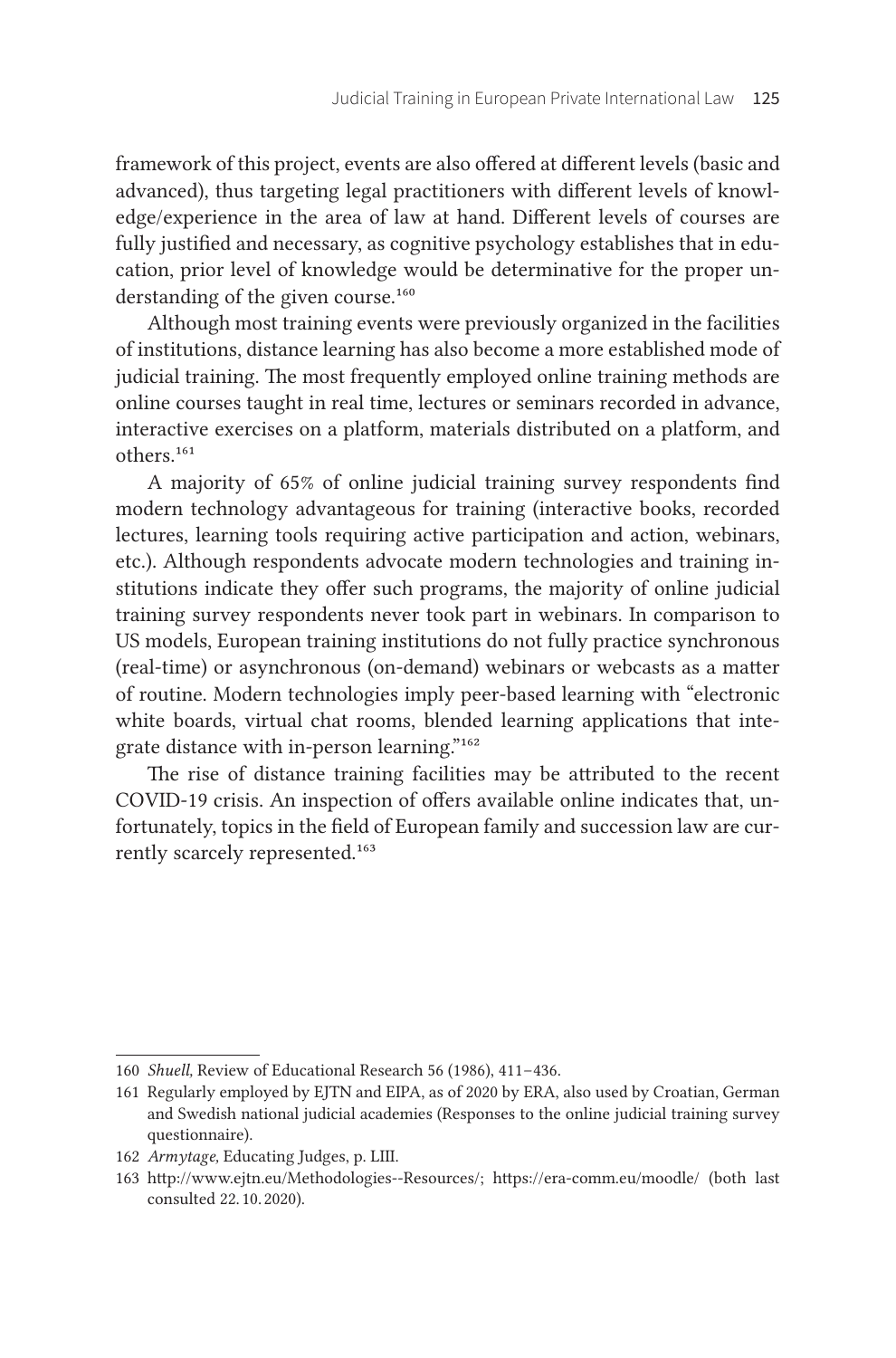#### 2. Methodology, curricula and teaching materials

Regardless of the type of training, participants most frequently approve of interactive learning methods and exchanges between practitioners.164 Teamwork is supported by online judicial training survey participants and almost 80 % actively participate in such a training. Other participants in teamwork exercises remain passive, either due to a language barrier or because they prefer individual over interactive work.

Training curricula are developed on the basis of individual assessment of each institution offering training. For example, at the ERA, lawyers or project teams are responsible for this, whereas at the EIPA, faculty members (in the case of internal projects), and scientific committees (in the case of collaborative training) are responsible. In joint projects funded by EU grants, curricula are obviously determined by the nature of the grant in question. Grants are most frequently awarded by DG Justice. In national judicial academies, curricula may be determined either exclusively by the judicial training academy, as is the case in Croatia and Sweden, or by the State and the federal government(s), as in Sweden. However, designing curricula is surely affected by the EU funding policy and topics targeted by such calls.

The vast majority of training events organized by institutions inspected here were purely law-oriented. Judicial training theory, however, emphasizes that besides building competence in law, training should improve the overall level of general knowledge and skills. The online judicial training survey respondents endorse this attitude, as 85 % of them advocate specialized holistic education, in which training in law will be carried out in combination with other relevant social sciences and humanities. Psychology, ethics, sociology and social work are indicated by the respondents as fields to be included in legal training. Approximately 40 % of the respondents find content-oriented

<sup>164</sup> The European Commission launched a public consultation and a targeted consultation from 02. 02. 2018 to 26. 04. 2018 to re-examine the findings of the 2011 Study and set a future strategy. Responses to the European Commission's 2018 judicial training evaluation had to address the needs of justice professionals in EU law. These findings correspond to a large extent to the judicial training survey, where participants expressed the wish to take part in the design of future training topics. They want to be able to actively affect the chosen training topic indicating their wish to ensure that training meets their needs. This corresponds to the 2018 responses, where a large majority amounting to more than 70 % of respondents considered that the objectives of the future European judicial training strategy should differentiate between judicial professions. Responses to the 2018 strategy indicated that the needs and capacities of different Member States should be differentiated. Other respondents suggested broadening the geographic scope e. g. by including relevant third countries.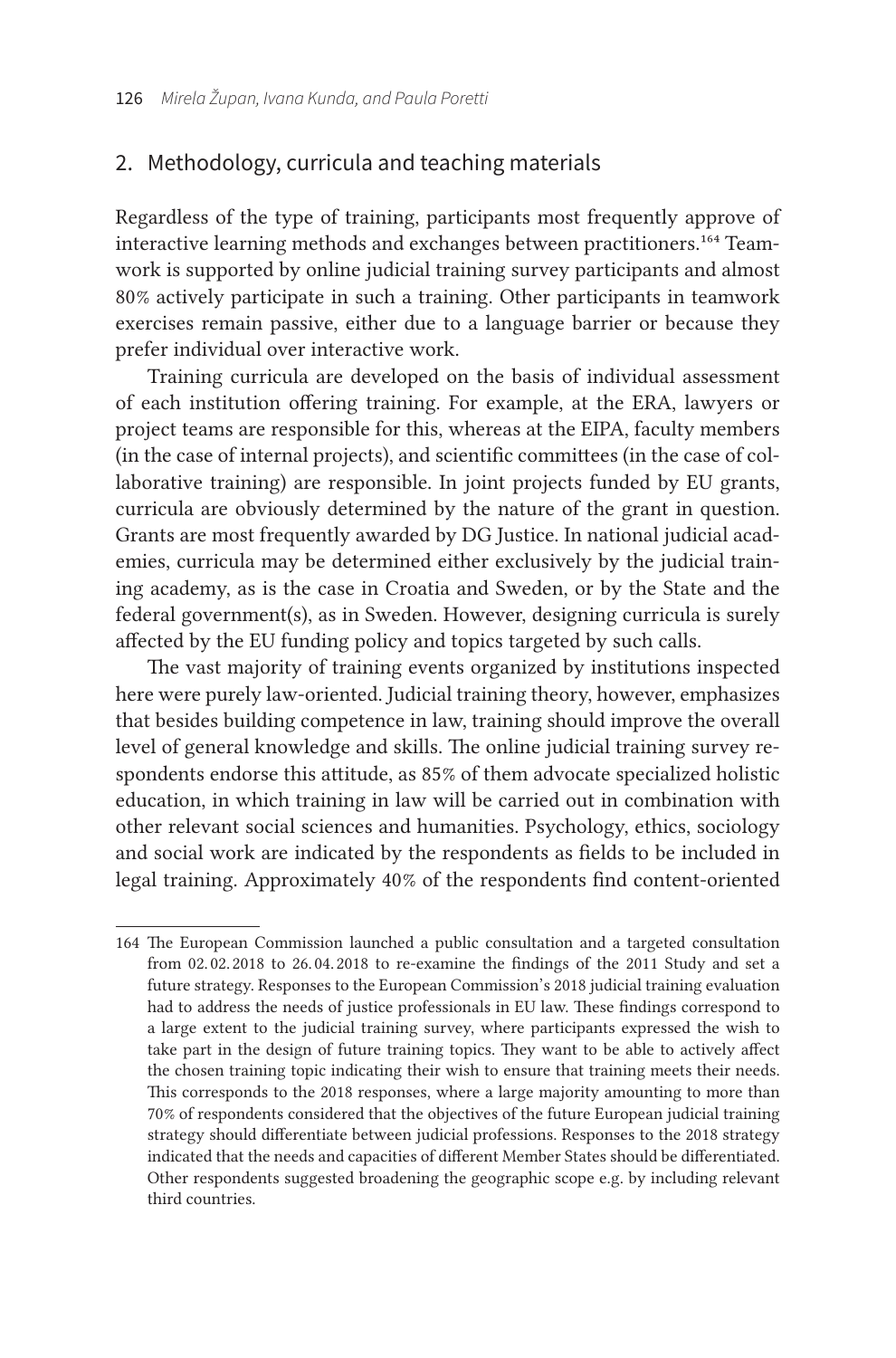training in law accompanied with training on ICT useful (e. g. e-tools for cross-border civil cooperation). The survey indicates that training participants have a preference for the approach which enables them to influence the future training curricula. Hence, they should be given a more active role in the process of designing future training curricula.

There are basically two models for the development of training materials. They are in most cases developed in training centers by the trainer of each course. More than 80 % of the online judicial training survey participants indicate a preference for that model. The other model is to have renowned (legal) experts develop standardized training materials (case studies, language manuals), which will be used later by other trainers as well. Such a model is particularly common within the framework of projects.<sup>165</sup> The Croatian Judicial Academy tends to use this model by default.<sup>166</sup> Materials are in general distributed to participants electronically, in paperback, or as a combination of the two. Importantly, 80% of the online judicial training survey participants opted for an electronic copy.

Depending on the type of funding, materials are only distributed to the participants, in some instances also to the general public. At ERA, if training is conducted within the framework of a project, materials are uploaded to websites and made publicly available and downloadable for free. In some national training centers, materials are also downloadable without access restrictions.<sup>167</sup> Some national training academies make them available when requested by email. However, as many as 80% of the survey participants experienced materials reaching only participants in training events rather than other practitioners.

#### 3. Trainers and participants

Trainers are, as a rule, academics, judges or practitioners. All three categories are rated very highly ("very good") by the training participants.168 The online judicial training survey reveals that a judge is the preferred trainer in Sweden.

<sup>165</sup> Responses to the judicial training questionnaire by ERA.

<sup>166</sup> Responses to the judicial training questionnaire by the Croatian Judicial Academy.

<sup>167</sup> Responses to the judicial training questionnaire by the Croatian Judicial Academy; the materials are available at https://www.pak.hr/clanak/obrazovni-materijali-41554.html (last consulted 22. 10. 2020).

<sup>168</sup> Responses to the judicial training questionnaire by ERA, EIPA, and national judicial training schools.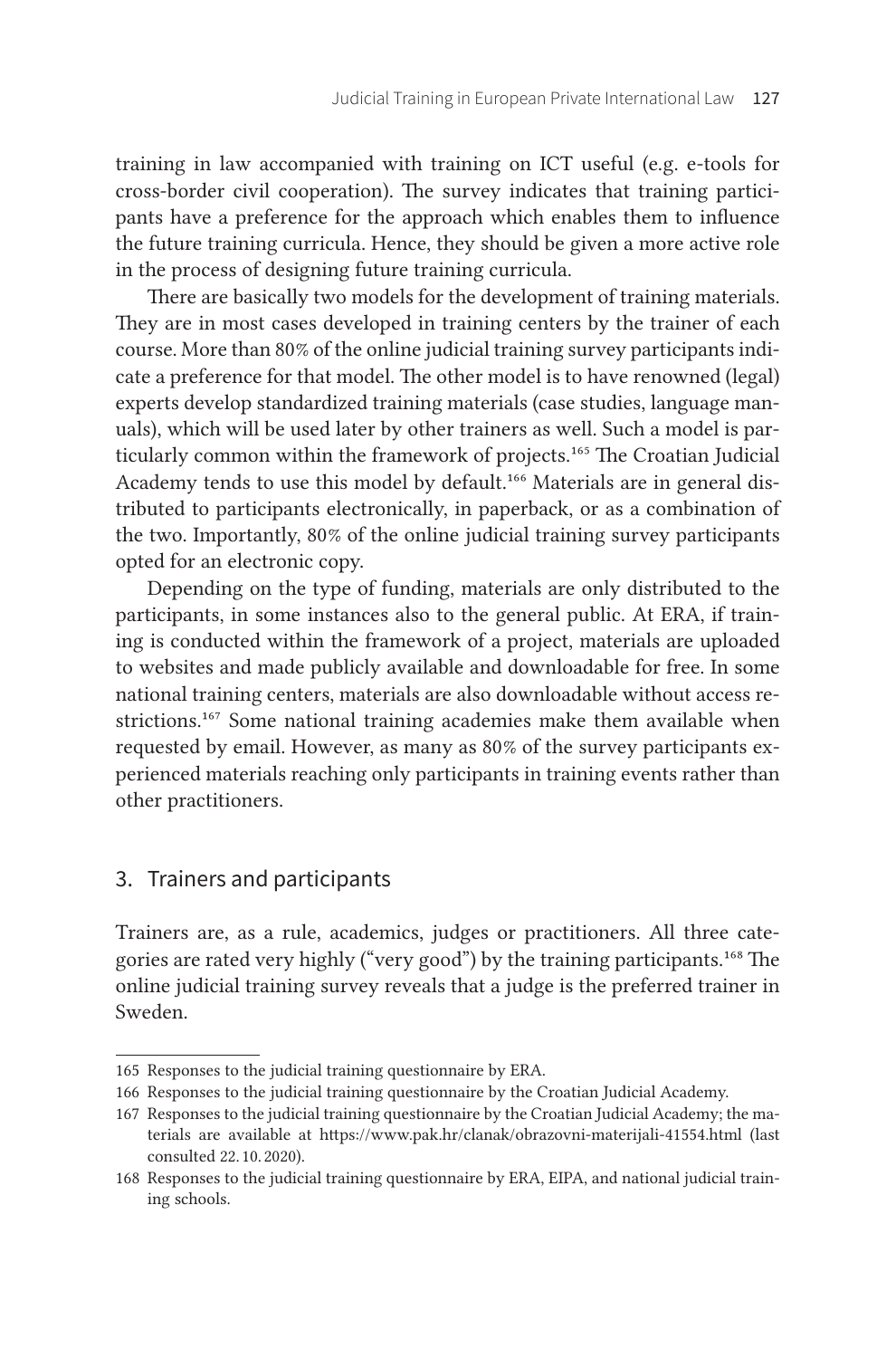Participants in judicial training activities receive information on the available training mainly from their superiors and to a lesser extent by following social networks or communicating with their colleagues.<sup>169</sup> Major training institutions use ICT to foster training promotion, *i.e.* websites, social media profiles (LinkedIn, Facebook, Twitter) or direct emails.170 None of the major training centers employs a virtual assistant or testimonials to attract trainees.

The willingness of participants to take part in the training depends on various factors. Training is perceived as the most efficient way of knowledge transfer by the majority of the online judicial training survey participants. Some of the participants would rather read the relevant literature or would prefer to enroll in a specialist/master study program. The Evaluation of the 2011 European Judicial Training Strategy indicates that participation of justice professionals in training activities depends on the quality and relevance of the training offered. Particularly valued are practice-oriented training and the connection with the reality of the participants' professional focus. This entails not only training on EU law developments, but also on "the reality of the participants: interplay of legal orders".171 Accessibility in terms of time and budget should be ensured, especially with respect to an uncomplicated and transparent mechanism for cost reimbursement. It is important to ensure that there is an EU added value, for example by ensuring that trainers and participants come from different Member States.<sup>172</sup>

Approximately 50% of the survey participants stated that there is a regulated obligation to take part in training, whereas for almost 30 % of them it was relevant for their careers and potential promotions.

In respect of participation in national or international training, figures reveal different habits and needs of survey respondents. Most online judicial training survey participants (21 respondents) had attended ten national training events in the last five years. Turning to international training, most survey participants (25 respondents) had attended two international training events in the last five years.

Survey participants indicated that the benefits of training conducted in an international environment are excellent lecturers, learning from other Member States' practices and experiences, and networking with peers from other Member States. However, a high number of participants point out as

<sup>169</sup> Online judicial training survey.

<sup>170</sup> Responses to the judicial training questionnaire by ERA, EIPA, and national judicial training schools.

<sup>171</sup> Evaluation of the 2011 European Judicial Training Strategy, p. 7.

<sup>172</sup> Evaluation of the 2011 European Judicial Training Strategy, p. 8.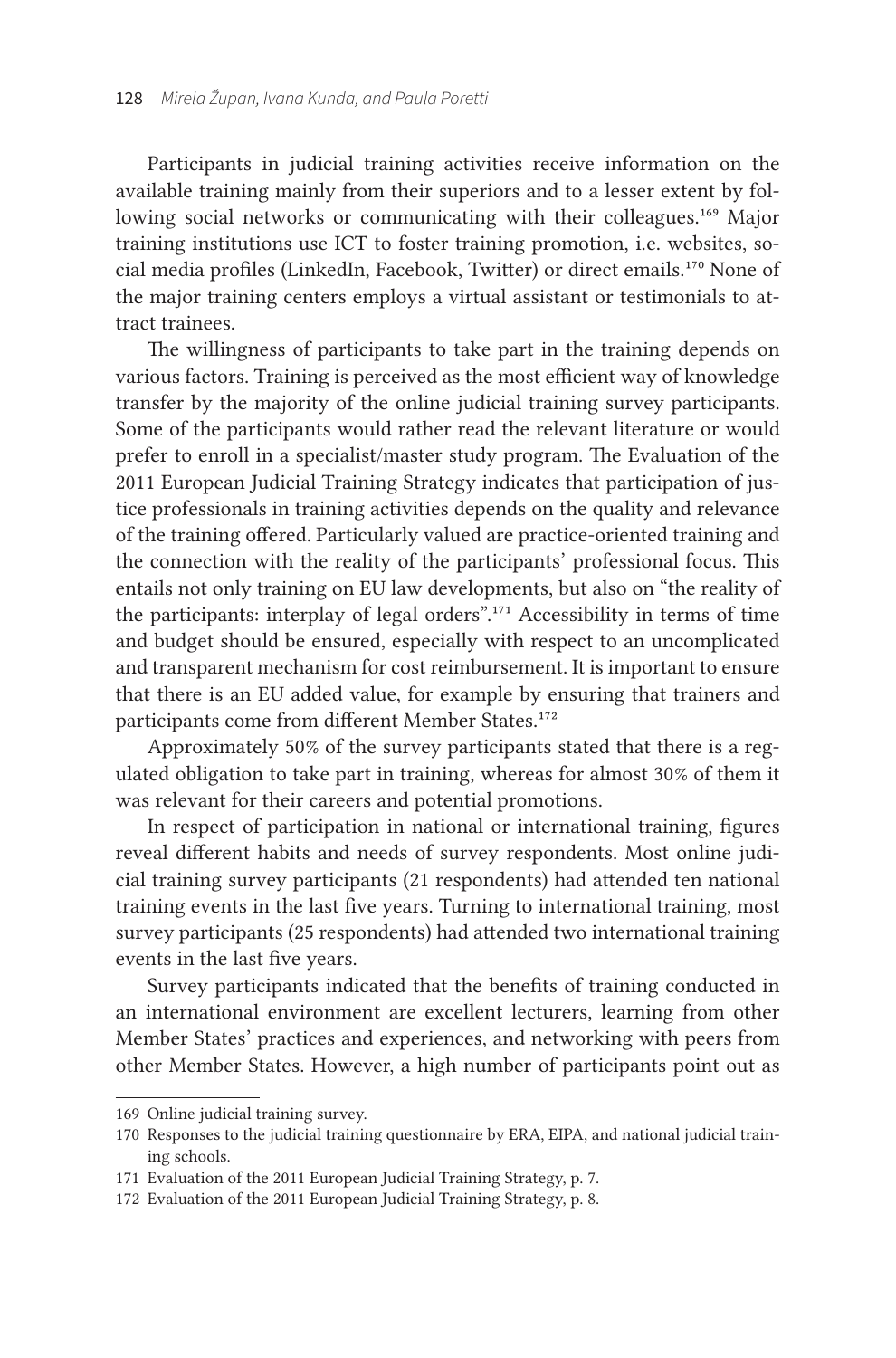disadvantages of international training events that their content is too general, because either they are not tailor-made for their jurisdiction, or they are difficult to follow because participants' language proficiency is too poor, and that they are overly intensive. These findings correspond to responses received by training networks and national academies. In addition, ERA participants endorse the opportunity to meet colleagues from all over Europe, the exchange of experiences and knowledge, the high level of organization, trainer/speaker profiles, interactivity of events, and case studies. Shortcomings of training addressed by participants in training centers relate to limited time of training events (ERA/EIPA), and the venue which is difficult to reach (ERA, which apparently relates to Trier, Germany; being aware of that, the ERA tries to respond by offering project-funded training in other Member States in co-organization usually with national judicial academies).

Participation in training is to a certain extent dependent on the costs. Participants in national training events have no costs or organizational burden as they are entirely organized and funded by the national training institution. In the case of ERA, costs depend on the type of training. If an event is offered solely by ERA, the costs are usually borne by the participants. If an event is held within the framework of a fully or co-financed project, the costs are usually covered by various actors (European Commission, ERA or partners).

The EJTN generally carries out two types of training activities, i. e. EJTNfunded activities, where participating costs are borne by the Network, and the Catalogue of Members' Activities with varying funding arrangements.<sup>173</sup> The EJTN events are free of charge for the judges, but very often they have to organize their travel and accommodation and cover all these costs themselves which are later reimbursed. Participants in ERA- or EJTN-funded training are usually recruited through national judicial schools. In Germany and Sweden, there is no particular participation schedule for individual judges, as any judge can apply and participate irrespective of their previous training. The Croatian Judicial Academy keeps records of the participation of Croatian judges in international training activities, including the activities offered by ERA and the EJTN. When they apply for international training, the Academy checks the relevance of the training for the participants' work and prior participations. For instance, if a criminal law judge applies for a civil law seminar, he/she is not selected. Applicants with no or with a smaller number of international participations are given priority in the selection process. When

<sup>173</sup> EJTN annual reports.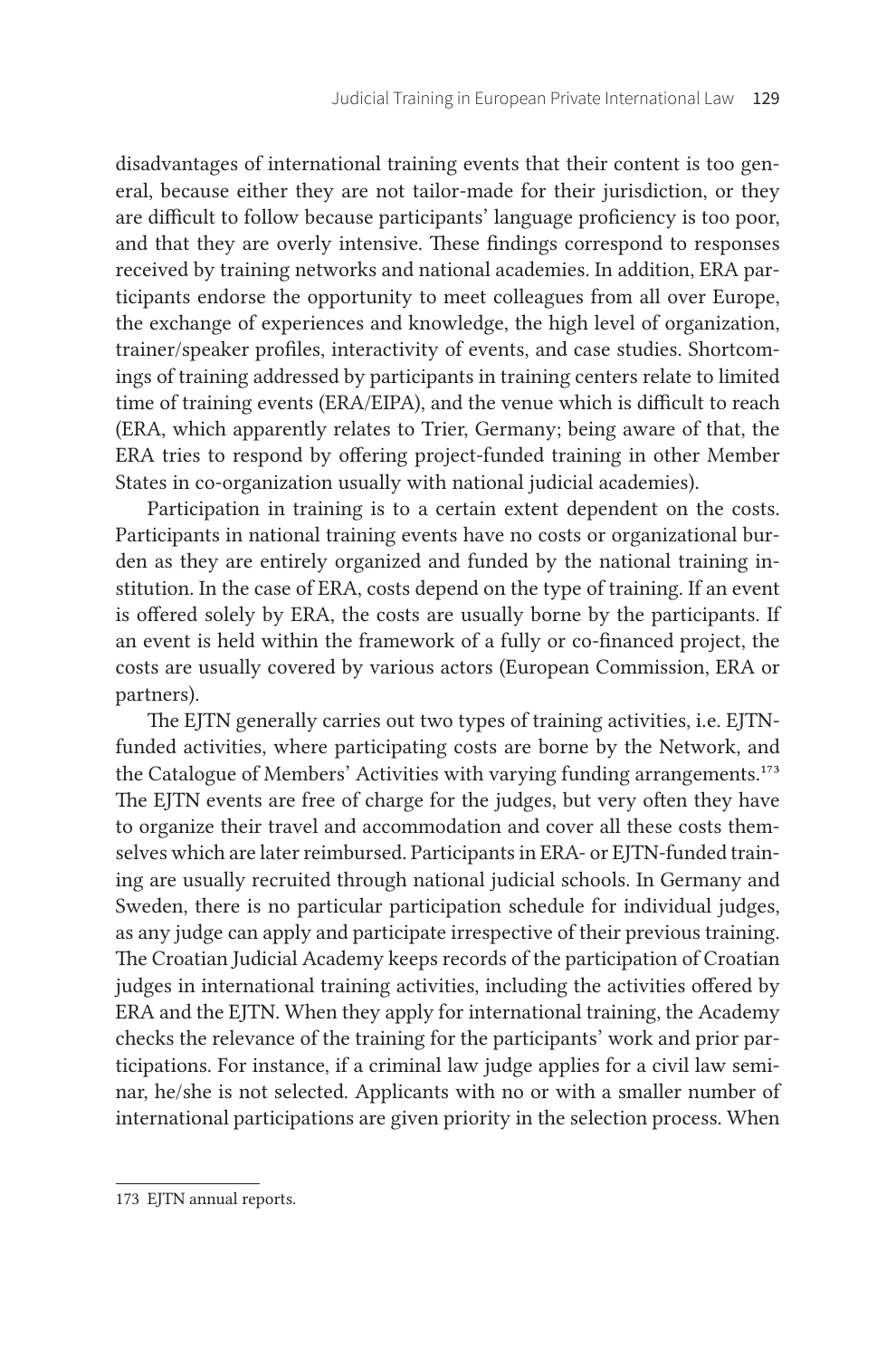asked about their willingness to share training costs, more than 60% of the online judicial training survey respondents declined a cost-sharing system.

The selection of trainee candidates has also been addressed by the online judicial training survey. Approximately half of the survey participants indicate that no selection criteria were employed for participation in national training. Nonetheless, previous training on the same topic might put them low on the priority list. In addition, only candidates assigned to adjudicate on the training subject matter may be accepted. However, almost 35 % of the respondents have experienced acceptance to the same training multiple times, though they might not have been a priority. In respect of the possible selection of participants on the basis of prior knowledge, half of the online judicial training survey participants said that prior knowledge was not mentioned as an application condition. Only 31% experienced that attendance at introductory level is a condition for advanced level training.

Focusing only on training of judges at the EJTN, 63% of the online judicial training survey participants experienced that some selection criteria were employed, relating to either professional occupation or previous participation in training on the same topic.

#### 4. Language

The working language at training centers is primarily English, but French and German are also used. Simultaneous translation of training sessions is rarely provided. However, if the training partner is a national institution, they often use their national language for such an event. Researchers have already indicated that despite the fact that most judges speak foreign languages, only a small proportion would be keen to take part in a training in a foreign language.174 This corresponds to our research findings, where a majority of 63% of the online judicial training survey participants prefer training to be conducted in their national language. Only 18 % would prefer training to be conducted in a foreign language while 19 % prefer both. Despite these personal preferences, training in a foreign language should be promoted for many professional reasons. Language skills facilitate direct contact with judicial authorities, create possibilities to learn about legal traditions and practice of other Member States, and enable participation in exchange programs abroad.

<sup>174</sup> *Coughlan et al.,* Judicial training in the European Union Member States, p. 6.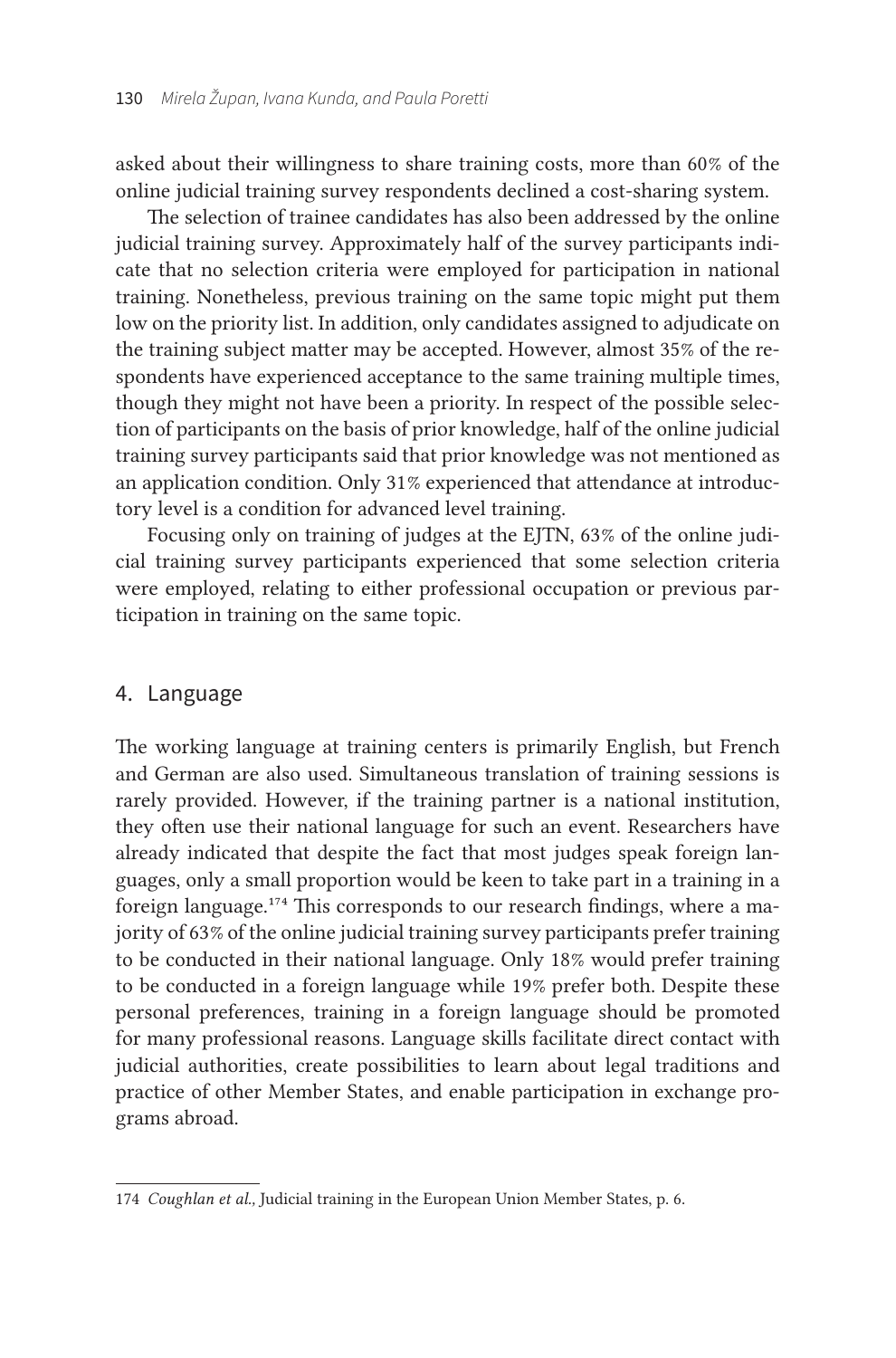#### 5. Miscellaneous

The data collected reveal great overall satisfaction of the participants with training on European family and succession law.175 There is generally positive feedback of participants in ERA events, where the highest grades are given to the content and selected training methodology, knowledge, and speaker profiles. Over 95% of the participants would recommend ERA events to their colleagues.

A large part of the 2018 EU survey on judicial training indicates that the appreciation for the training activity depends on the quality of speakers (79.3 %), interaction with speakers (69 %), interaction among participants (66.7 $%$ ), the material distributed (58.6 $%$ ), and the size of the group (50.6 $%$ ). Training quality may additionally depend on the participation of peers from other Member States, the language, and the duration of the training.176

The motivation of participants to take part in training has already been addressed. General willingness to take part in training indicates that professionals are aware of the need to enhance their competences. Adults have goal-oriented reasons for learning, such as improving their track record, promotion, career change, or a change in employment. The "learning styles inventory" theory by *Kolb* emphasizes that learning is a lifestyle, a continuous process of developing experience rather than its outcome.<sup>177</sup>

As to the knowledge assessment of the training participants, training providers adopt different approaches.<sup>178</sup> The figures of the online judicial training survey indicate that professionals are not actually keen on knowledge assessment. As indicated by the survey, only a third of trainees prefer knowledge assessment at both the beginning as well as the end of the training. It is slightly worrying that less than a third of the participants sees the benefit of knowledge assessment at training events, while a fifth would completely abolish any knowledge assessment. This may indicate that the training participants are unwilling to reveal their potential lack of specific (or even general) knowledge. This probably correlates with the perception of their position as professionals (judges, notaries, attorneys, etc.) with a high level of competence and with their role and reputation in society. Nevertheless, they

<sup>175</sup> Responses to the online judicial training questionnaire by ERA and EIPA.

<sup>176</sup> Evaluation of the 2011 European Judicial Training Strategy, p. 6 et seq.

<sup>177</sup> *Kolb*, Experiential Learning, p. 28.

<sup>178</sup> Participants' knowledge is not assessed in the majority of ERA training events. For events organized by the EJTN, assessment is conducted both at the beginning and at the end of the training. EIPA assesses the participants' knowledge only at the beginning of the training.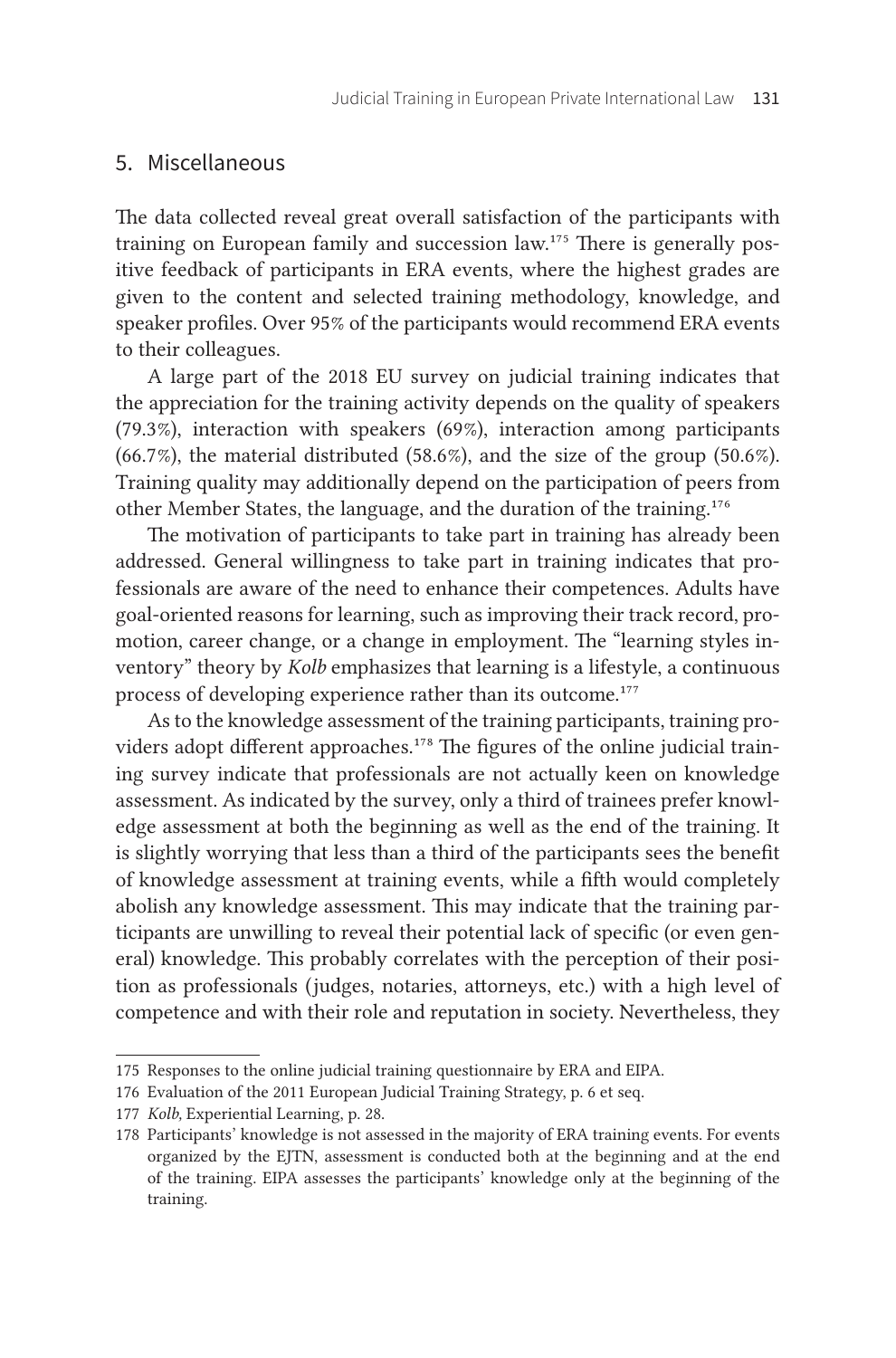need to be made aware of the value of self-assessment for purposeful and successful training. Besides, participants need to be aware of the objective level of their knowledge, so as to be able to apply for training programs at the corresponding level. Bearing in mind the cognitive theory that learning is cumulative and relies on prior knowledge, as well as the number of considerations warranting self-assessment,<sup>179</sup> the assessment should be done before each training. Training providers should attach equal importance to this aspect.

The competence of a judge is a highly debated notion. A humanistic concept of competence is globally accepted, as it promotes high-level values of judicial excellence that contribute to public trust and improve the quality of justice.180 The accountability imperative is reflected in European family and succession law by the fact that a judge is concerned with the effective administration of justice. Socialization improves the judge's understanding of community needs, which is particularly relevant in sensitive family cases involving children.

# **IX. The way forward in judicial training in European family and succession law**

1. EU judicial training policy 2020– 2027 – Thoughts and remarks on future action

Going back to the initial stage of training policy development, which identified language skills, familiarity with EU law, and familiarity with the law in other Member States as areas in need of improvement in the judicial profession, makes it obvious that in their universality, these are areas still equally relevant today. The Roadmap to the European Judicial Training Strategy  $2019 - 2025^{181}$ , that builds on the results of the Evaluation of the  $2011 - 2020$ European judicial training strategy, draws attention to the lack of knowledge of EU law and of EU judicial cooperation instruments, such as the European Arrest Warrant. It also stresses the need for improvement of mutual trust in cross-border proceedings. Legal foreign language proficiency, which is key

<sup>179</sup> Armytage, Educating Judges, p. 28, 128.

<sup>180</sup> *Armytage*, Educating Judges, p. 7–10.

<sup>181</sup> The Roadmap to the European Judicial Training Strategy 2019-2025, [https://ec.europa.](https://ec.europa.eu/info/law/better-regulation/have-your-say/initiatives/1176-European-Judicial-Training-Strategy-2019-2025) [eu/info/law/better-regulation/have-your-say/initiatives/1176-European-Judicial-Training-](https://ec.europa.eu/info/law/better-regulation/have-your-say/initiatives/1176-European-Judicial-Training-Strategy-2019-2025)[Strategy-2019-2025](https://ec.europa.eu/info/law/better-regulation/have-your-say/initiatives/1176-European-Judicial-Training-Strategy-2019-2025) (last consulted 22. 10. 2020).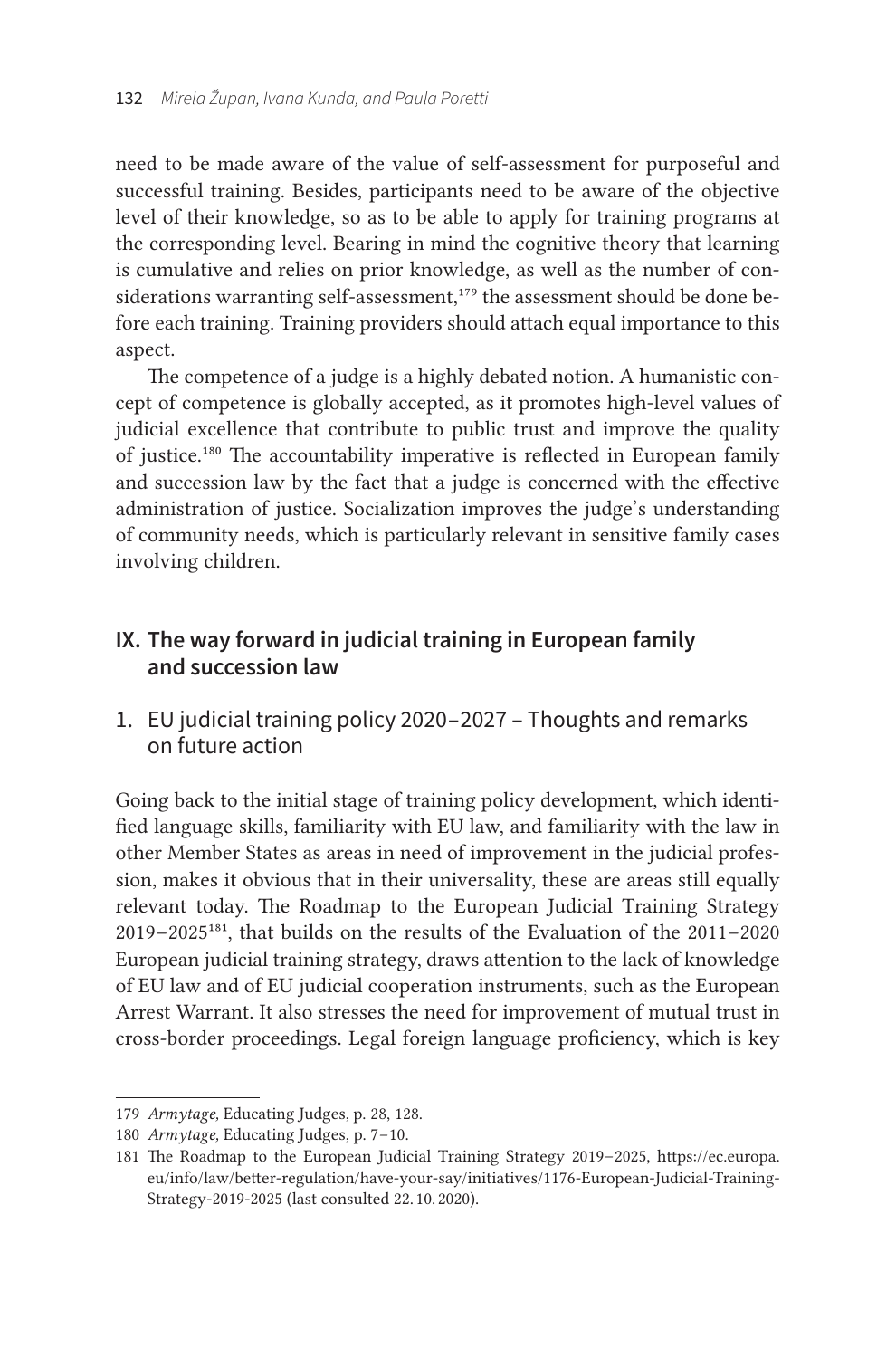to participation in cross-border activities, and smooth cross-border judicial proceedings and cooperation are also emphasized.182

With this in mind, one has to wonder about the true impact and reach of the implemented 2011 – 2020 European judicial training strategy. Which results stand out? According to the Evaluation of the 2011 – 2020 European judicial training strategy, the strategy achieved its objectives efficiently and at reasonable cost. It complemented national policies in a relevant and coherent manner in full respect of the subsidiarity principle and added lasting value that Member States would not otherwise have been able to achieve.<sup>183</sup> This should be understood as a clear statement that the European judicial training policy is only a supplement to the national judicial training policies and it does not serve as its replacement. However, the EU is a crucial provider of support to training justice professionals on EU law. How realistic and accurate is this interpretation?

The discussion about the division of competences between the EU and Member States to provide judicial training is still topical in the legal literature. The European Commission refers to the Lisbon Treaty<sup>184</sup> as the legal basis for the EU's competence to "support the training of the judiciary and of judicial staff" in matters related to judicial cooperation in civil and criminal law. It also invokes the Europe 2020 Strategy<sup>185</sup>, the Stockholm Programme Action Plan<sup>186</sup>, and the EU citizenship report 2010<sup>187</sup>. Referring to these documents, the European Commission announced the creation of a strong and legitimate framework for training on the EU *acquis,* since there is a need for a step change in the way European judicial training is organized in the EU in terms of both concept and scale.<sup>188</sup> However, it seems that the action necessary to achieve these goals would require a far more engaged involvement of the European Commission. The announcement of a "strong framework" could be interpreted as a clear sign of the European Commission's growing influence, which could be expected to gradually result in uniformity of European judicial training. By what means is this uniformity to be attained? The chosen approach seems to be a top-down process, which is typical for the EU strategy of applying political pressure in order to achieve harmonious development in certain areas.

<sup>182</sup> The Roadmap to the European Judicial Training Strategy 2019-2025, p. 1.

<sup>183</sup> SWD (2019) 380 final, p. 72.

<sup>184</sup> Art. 81 (2) (h) and 82 (1) (c) TFEU.

<sup>185</sup> COM (2010) 2020 final.

<sup>186</sup> COM (2010) 171 final.

<sup>187</sup> COM (2010) 603 final.

<sup>188</sup> The 2011-2020 European judicial training strategy, p. 3.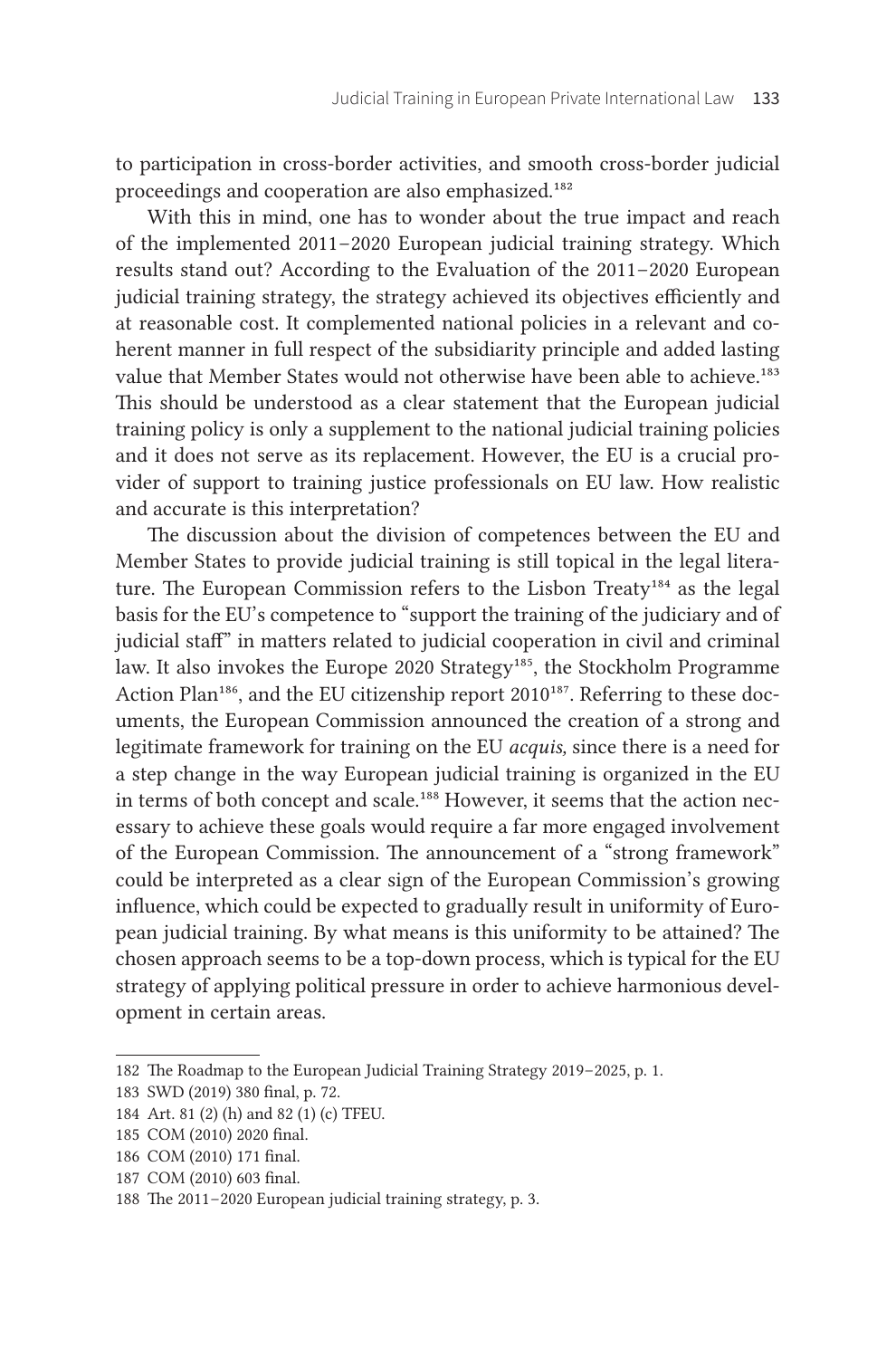Since 2011, the EU has systematically planned, monitored, and directed the implementation of the European judicial training strategy at the EU level. At the same time, it has generously financed training providers of its own preference, which it helped to establish in the first place. As has been criticized in the legal literature, the establishment of the EJTN reflects a topdown attempt by the European Parliament to institutionalize a training structure within the EU institutional framework.189 It is also argued that the European Commission uses EU judicial networks as tools for soft harmonization of judicial training in the EU.<sup>190</sup> The EU helps the EJTN formulate aims and goals for the training provided, which are not necessarily coordinated with those of particular Member States. This is obvious, since the views and positions on how the training policy on EU law should be developed differs between Member States, often reflecting the specific features of their own legal systems, traditions of judicial training, and understanding of EU law. Not all Member States have requirements for "initial" training. Even where training activities are foreseen, there are differences in their organization.<sup>191</sup>

Who will take the leading role in providing training? Although the relevant framework suggests this should continue to be the Member States, it is nevertheless uncertain to what extent Member States can remain independent. First, with the European Commission's funding and the main training providers operating on a large scale, is there still an incentive for Member States to organize and provide (any) additional training on EU law? The cost of training is significant. As experienced, due to a lack of national budget allocations for training activities, Member States were unable to provide certain training activities (especially transnational ones) without EU funding.<sup>192</sup> Moreover, in the past, additional national seminars on EU topics were organized mainly with the aid of EU financial assistance.<sup>193</sup>

<sup>189</sup> *Benvenuti,* International Journal for Court Administration 7 (2015), 59 (61).

<sup>190</sup> *van Harten,* Review of European Administrative Law 5 (2012), 131 (149).

<sup>191</sup> SWD (2019) 380 final, p. 11.

<sup>192</sup> Practical limitations refer to a large-scale and centralized approach. They are not just of a financial nature (training is indeed very expensive and only a minority of magistrates would be able to participate in truly European training activities). Other problems concern time and workload, as well as language (many magistrates do not speak any foreign language in the context of judicial work) and cultural constraints of the authorizing bodies. The 2014 – 2020 Justice Programme partially addresses these problems, see *Benvenuti,* International Journal for Court Administration 7 (2015), 59 (65).

<sup>193</sup> SWD (2019) 380 final, p. 26; Minutes of the Expert Group held on 18 December 2017, p. 3, [http://ec.europa.eu/transparency/regexpert/index.cfm?do=groupDetail.groupMeetingDoc](http://ec.europa.eu/transparency/regexpert/index.cfm?do=groupDetail.groupMeetingDoc&docid=10448.) [&docid=10448.](http://ec.europa.eu/transparency/regexpert/index.cfm?do=groupDetail.groupMeetingDoc&docid=10448.)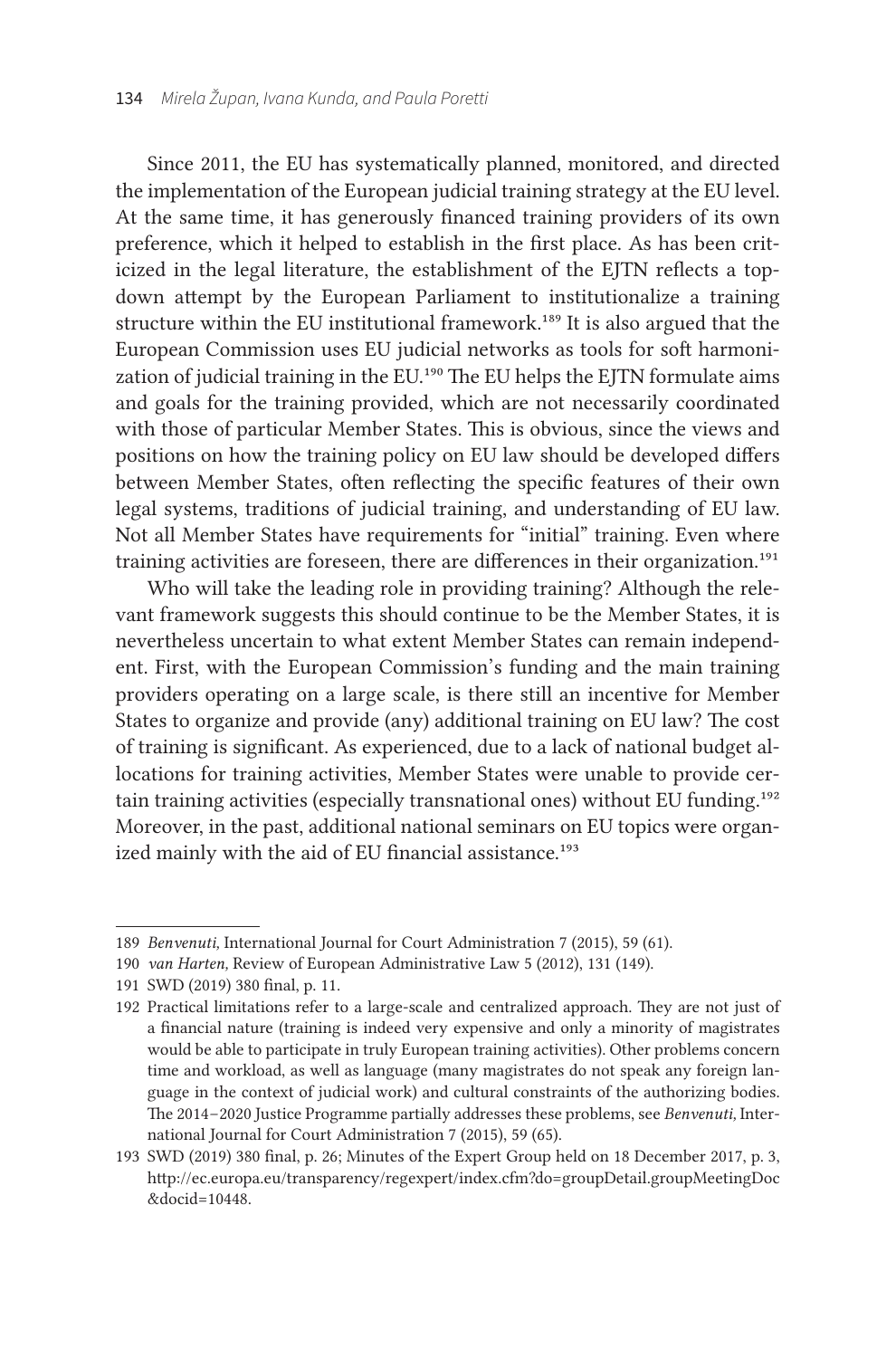Supportive of the EU organized training is the equivalent level of training provided to judges and legal professionals. Under the present conditions, equal development of training in all Member States cannot be guaranteed, not only in terms of older and newer, bigger and smaller, more and less developed Member States, but also in terms of different national legal cultures and pre-existing training traditions.

In 2011, participation in EU law training activities by judges and prosecutors depended on the age of practitioners: younger practitioners attended more training activities on EU law than senior ones. The level of participation differed among Member States and newer Member States offered more training on EU law. However, training in other fields of law was generally more common than training on EU law.194 These results need to be contextualized. Namely, institutionalized initial and continuous judicial training is traditionally offered in some Member States (France, Spain, and Germany). The tradition of new Central and Eastern European Member States regarding judicial independence and judicial education and training was different, but some authors suggest that a shift has become evident in the past years.<sup>195</sup> There is also the issue of systematic differences stemming from the organization of the judiciary and the relevance given to acquiring legal knowledge for legal practitioners in Member States. A potential for inequality in the level of participation also lies in the different types of motivation of judges for participating in the training, i.e. merely advancing their careers or actually improving their legal knowledge and skills.

Against this background, not all Member States approached the implementation of the EU judicial training strategy in the same way. In Belgium, France, and Germany, concrete action was taken to ensure that the national strategy was aligned with the European strategy (either top-down as an initiative from the government or a bottom-up initiative by stakeholders active in the field). The Netherlands and Sweden have carried out activities which have contributed to the implementation, but these were not necessarily arranged for that particular purpose. The UK and Ireland considered the existing level of training on EU law offered under national training to be sufficient and have not undertaken any additional action.<sup>196</sup>

Upon close examination, this overview reveals that, whether justified or not,<sup>197</sup> the European Commission's action is changing judicial training

<sup>194</sup> SWD (2019) 380 final, p. 11 et seq.

<sup>195</sup> *Knežević Bojović/Purić,* Strani pravni život 62/4 (2018), 73 (76).

<sup>196</sup> SWD (2019) 380 final, p. 29 et seq.

<sup>197</sup> With respect to all the noble efforts of the Commission in this field, the question arises as to whether a new specific competence in Art. 81 (2) (h) and 82 (1) (c) TFEU in support of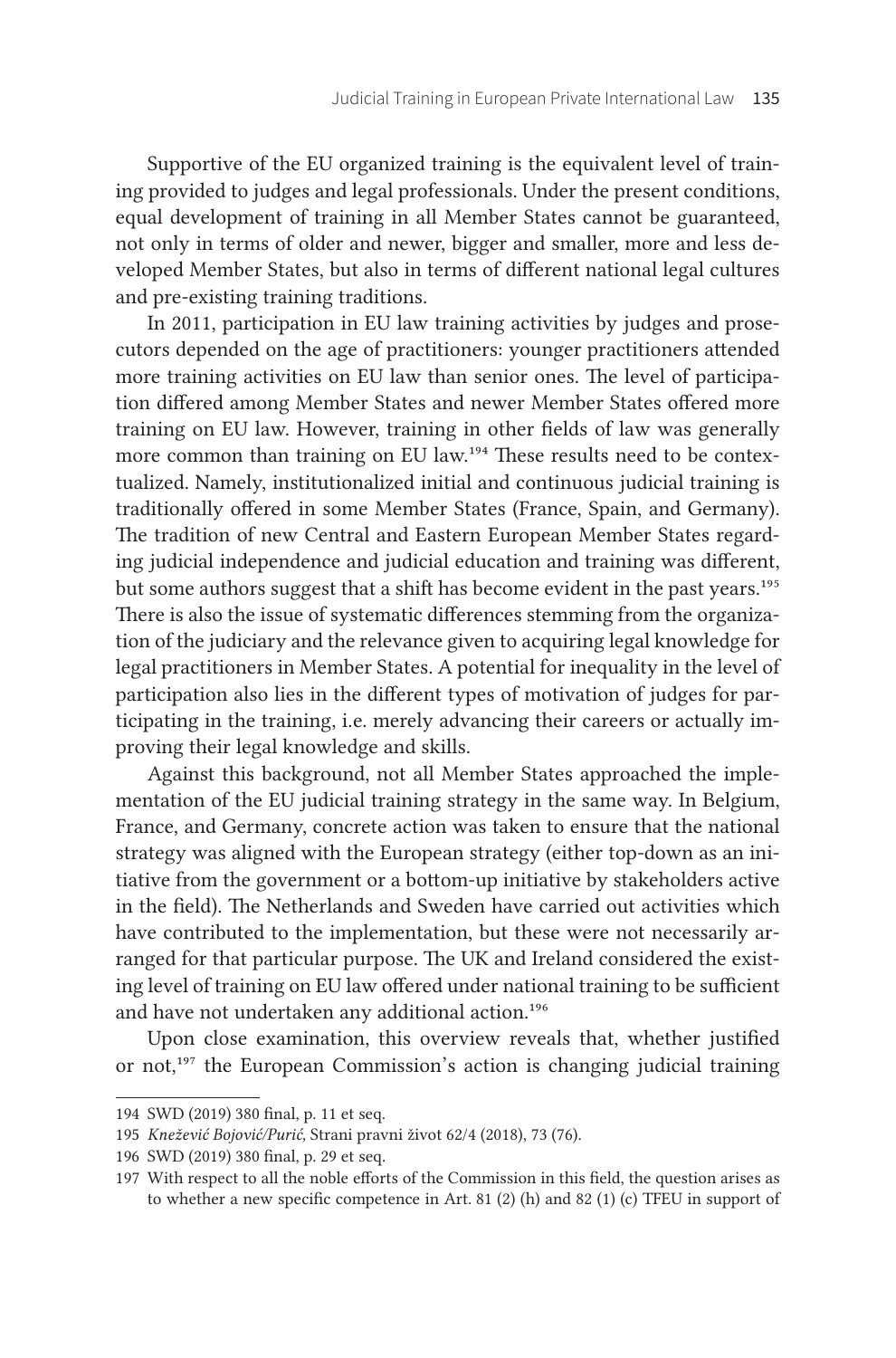and legal education in Member States by using it as leverage to make legal cultures converge toward a common standard.198 By offering a standardized model of legal training, the European Commission is suggesting what the required knowledge and skills of a preferred model of a legal practitioner should be.<sup>199</sup>

As to the substance of training, according to the roadmap document, European judicial training should promote the rule of law and the independence of the judiciary and ensure more respect for the basic principles that the EU is founded on.200 Being intertwined with both international and national law, EU law is not simply supranational law. In relation to the national law of Members States, its nature should be seen as more integrative. The application of EU law does not consist in the mere interpretation of Europeanized national legal sources and EU documents which apply directly, but also in the interpretation of national law to the extent necessary for the effectiveness of EU law. It also requires compliance with the doctrines of primacy and direct effect of EU law, harmonious interpretation and effectiveness as well as ensuring access to justice according to the procedural standards of EU law.<sup>201</sup>

Some authors argue that a fully-fledged approach, a new dimension to European judicial training, suggests that the European Commission will exert (further) influence on the Europeanization of national judiciaries and their organization step by step.<sup>202</sup> Slow infiltration of specific (EJTN's) common principles into training practices in Member States<sup>203</sup> could be seen as a step in that direction.

- 198 *Piana,* Judicial Accountabilities in New Europe, p. 176.
- 199 *Knežević Bojović/Purić,* Strani pravni život 62/4 (2018), 73 (74).
- 200 The Roadmap to the European Judicial Training Strategy 2019-2025.
- 201 *Mišćenić,* in: Meškić, Balkan Yearbook of European and International Law, p. 129 (131 et seq.); *Knežević Bojović/Purić,* Strani pravni život 62/4 (2018), 73 (77).
- 202 *van Harten,* Review of European Administrative Law 5 (2012), 131 (148).
- 203 On 28. 06. 2016, the General Assembly of the European Judicial Training Network adopted nine principles of judicial training. The principles establish key statements relating to the nature of judicial training, the importance of initial training, the right to regular continuous training and the integral nature of training in daily work. The principles also address the scope of competences of national training institutions regarding the content and delivery of training, clarify who should deliver training and stress the need for modern training techniques. Moreover, the principles underscore the need for funding of judicial train-

the training of the judiciary and judicial staff in civil and criminal matters provides a proper legal basis for such an objective. It is at least questionable. It seems that this newly gained EU competence is very broadly used. See *van Harten,* Review of European Administrative Law 5 (2012), 113 (143).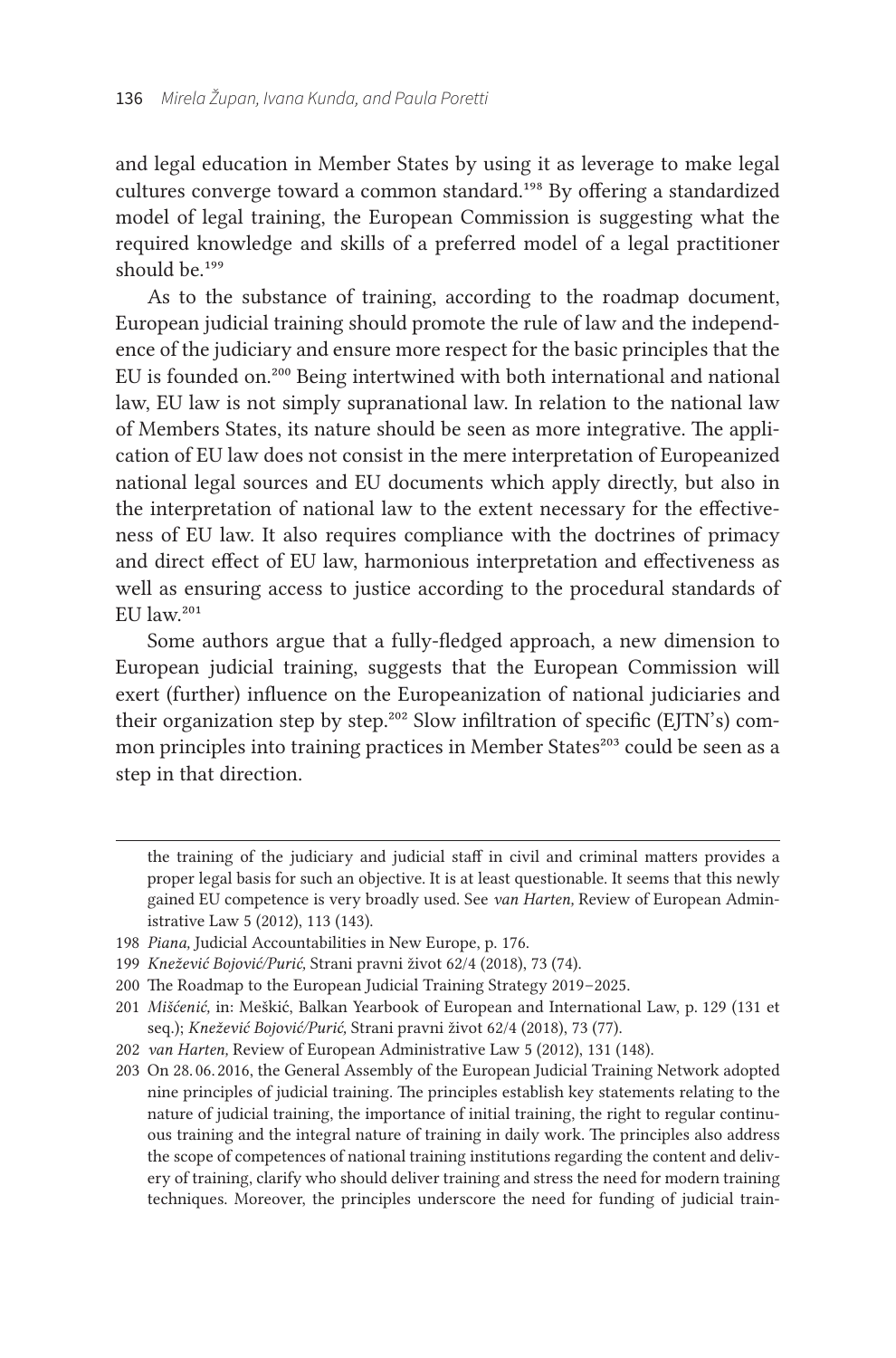As the Evaluation of the EU judicial training strategy shows, the number of Member States and types of legal professions participating in the training is changing in structure and volume over time. Whether this entails a coherent level of knowledge among legal practitioners about EU law is not clear. The Evaluation of the 2011 – 2020 European judicial training strategy considers only quantitative results on judicial training when evaluating its success. This is connected to the main goals set in the 2011–2020 European judicial strategy, which are also quantitative in nature (including to train half of all legal practitioners on EU law between 2011 and 2020; double the total funding; annual 5% target of trained practitioners per profession; the objective of 1,200 judicial exchanges per year, etc.). Such an approach, typical for the bureaucratic accountable structures subject to regular reviews, fails to consider the different needs of judicial training in Member States, lacks flexibility to offer training tailored according to specific characteristics of national legal systems and is unable to respond to the systematic gaps created in the course of its own implementation. Consequently, far more important than being fit for purpose is the question whether the chosen approach has the capacity to bring about substantial change, which will be decisive for the future of training policy at the EU level.

# 2. Recommendations for training in European family and succession law

The attempt to conceptualize *pro futuro* the judicial and legal professionals' training in European family and succession law relies on all abovementioned case law and legal instruments researched within the EUFams II Project, different questionnaires, published studies, evaluations and communications, and various scholarly contributions primarily in the fields of law and education.204 It has yielded the following ten practice-oriented and hands-on recommendations (rather than commandments) addressed to the EU and Member States alike.

ing and support commitments from authorities. See *Knežević Bojović/Purić,* Strani pravni život 62/4 (2018), 73 (76).

<sup>204</sup> This contribution and its conclusions and recommendations cannot address the possibly required reforms related to issues other than training, such as the organizational management of the judiciary and individual courts or the concentration of jurisdiction.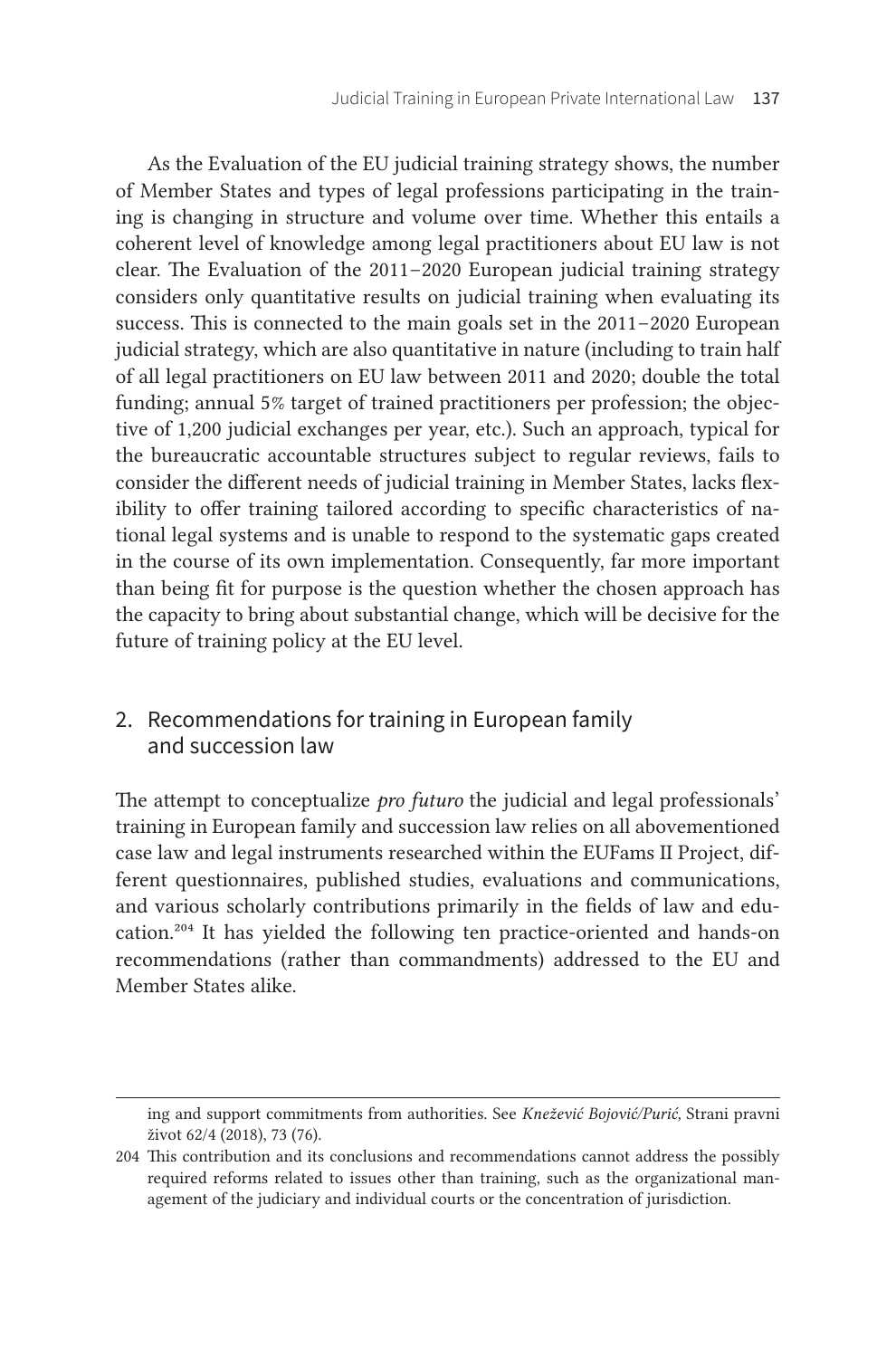#### *1. Training needs to continue being guided at the EU level.*

The harmonized and uniform application of European family and succession law is a cornerstone of the free circulation of judgments. It is a continuous challenge to maintain a level of uniformity in the EU. The *Lobach/Rapp*report identifies in particular a lack of familiarity with the legal framework of European family and succession law.205 Insufficient primary legal education on the topics and/or inadequate lifelong learning are potentially some of the reasons for this situation.

A shift of powers to enact legal rules at the supranational level blurred the physical and cultural borders of legal systems, strengthened the rule of law, and emphasized the significance of uniform application throughout the EU. The promotion and development of specific methodological approaches and the overall advancement of judicial training quality are recognized among practitioners and academics in EU judicial policy to be of crucial importance for efficiency in the application of EU law. Europeanized judicial training has equally expanded, as expertise in judicial training has been consolidated within the EU in the last two decades.

Since the EU lacks hard power in the field of judicial policies, it has adopted soft leverage of influence based on socialization and training. It has complemented national training programs with supranational networks, aiming at standardized curricula, socialization and skills development. Policy instruments are used to improve judicial training, to Europeanize its content and encourage extensive programs of EU law lifelong learning. Judicial training enhances mutual trust, as it builds the capacity of judges to apply EU law206 and together with networking overcomes cultural and institutional differences. Cooperation among professionals is indeed fostered by training. Nonetheless, other additional activities should be envisaged, such as publications by trainers who are judges. The Judges' Newsletter on International Child Protection of the HCCH<sup>207</sup> presents an excellent model of dissemination of best practice and promotion of mutual trust.

We are currently facing the emergence of various patterns of judicial cooperation among judicial schools. Figures referring to specific training needs of judges from recent Member States have been presented. A shift from "mechanical" application of law towards an open-concept, wide interpretation, and uniform application is advocated in Europeanized training. Training promotes competence development and a reform of the methodology

<sup>205</sup> *Lobach/Rapp-report*, p. 38 et seq.

<sup>206</sup> *Piana,* Judicial Accountabilities in New Europe, p. 176.

<sup>207</sup> https://www.hcch.net/en/publications-and-studies/publications2/judges-newsletter (last consulted 22. 10. 2020).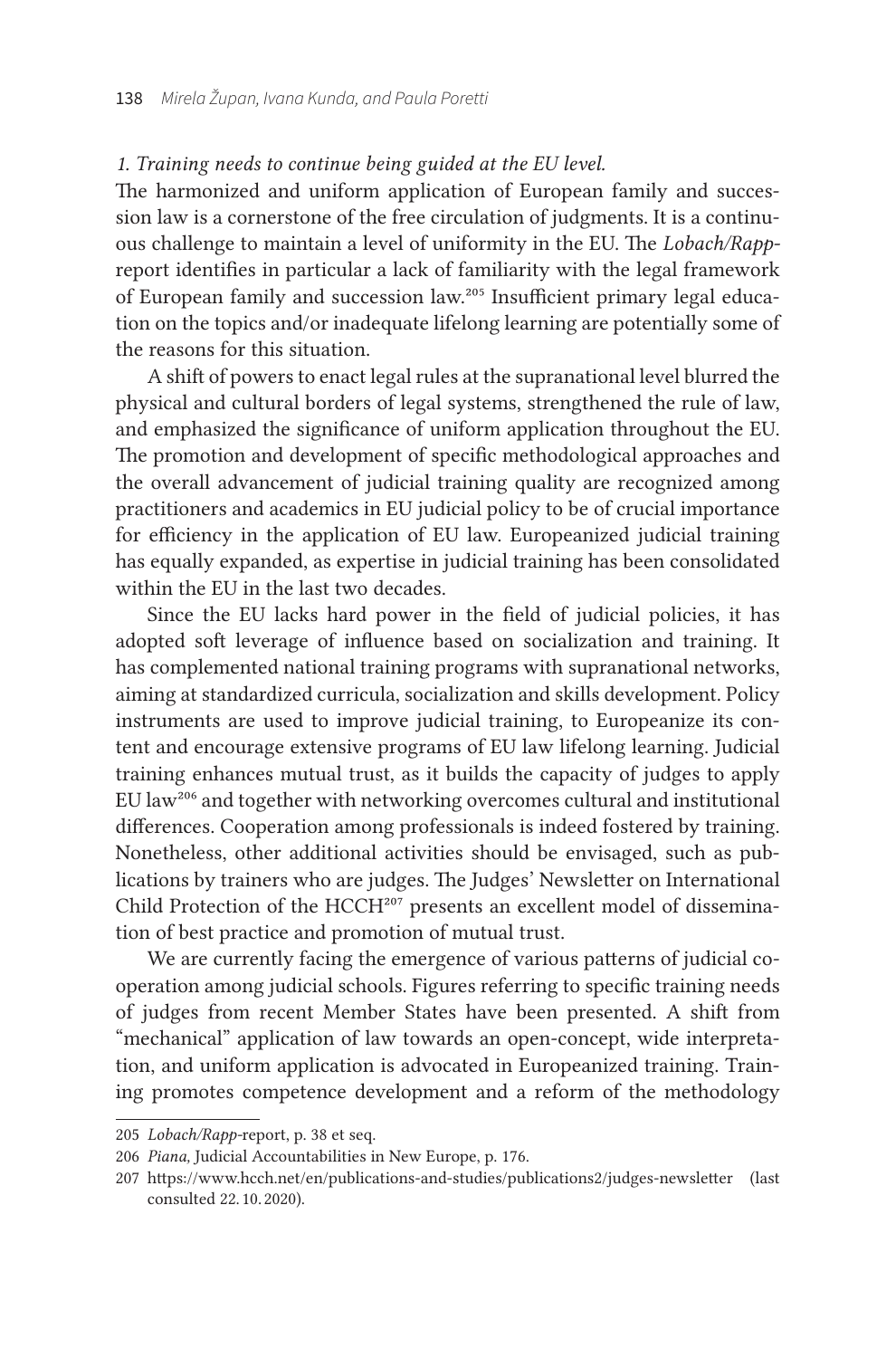of adjudicating cross-border family and succession disputes by "judge-led change".208 All this can only be sufficiently taken into account and assured as an outcome if guided at the EU level.

#### *2. Judicial training should be made a priority.*

Judicial training in European family and succession law should be made a priority, as the number of cross-border cases is increasing and therefore involves most courts. This is further corroborated by the data collected for this contribution which indicate that the number of training events in the field of European family and succession law has been rising in recent years.<sup>209</sup> Despite the importance of training, judges addressed by the 2018 European Commission survey indicated that they did not have time to take part in training (65.8 %) or that there were no substitutes for them when they took part in training  $(39.2%)$ <sup>210</sup> As long as the competence for court management is retained by Member States, specific tools have to be employed to target judicial training groups and achieve training results. One such specific tool may be mandatory training. As every national judge is equally a European judge, training has to empower each judge to deal with cross-border family and succession cases on an equal footing with his/her peers in other Member States.

# *3. A study of training needs should be conducted in general, for each Member State, and for each legal instrument.*

Figures presented earlier indicate that professionals are not fully familiar with instruments, particularly ones that have only recently become applicable. They are likely neither to proactively prepare themselves for new instruments, nor do they receive the necessary support for training in advance. The EU should perform an overall study on training needs to develop a tailored approach to training in the field.<sup>211</sup> The study should follow both horizontal and vertical approaches to determine the training needs in each Member State and with respect to individual legal instruments. The results could be used to group the Member States in training categories, provided, that would provide necessary efficiency in the training performance. The re-

<sup>208</sup> Armytage, Educating Judges, p. 10.

<sup>209</sup> See section IV.

<sup>210</sup> Evaluation of the 2011 European Judicial Training Strategy, p. 17.

<sup>211</sup> It could be based on the model of the Study on judges' training needs in the field of European competition law by ERA – Academy of European Law/EJTN – European Judicial Training Network/Ecorys, 2016, [http://www.ejtn.eu/PageFiles/15046/Study\\_Judges\\_Train](http://www.ejtn.eu/PageFiles/15046/Study_Judges_Training_Needs_summary_EN.pdf) [ing\\_Needs\\_summary\\_EN.pdf](http://www.ejtn.eu/PageFiles/15046/Study_Judges_Training_Needs_summary_EN.pdf) (last consulted 22. 10. 2020).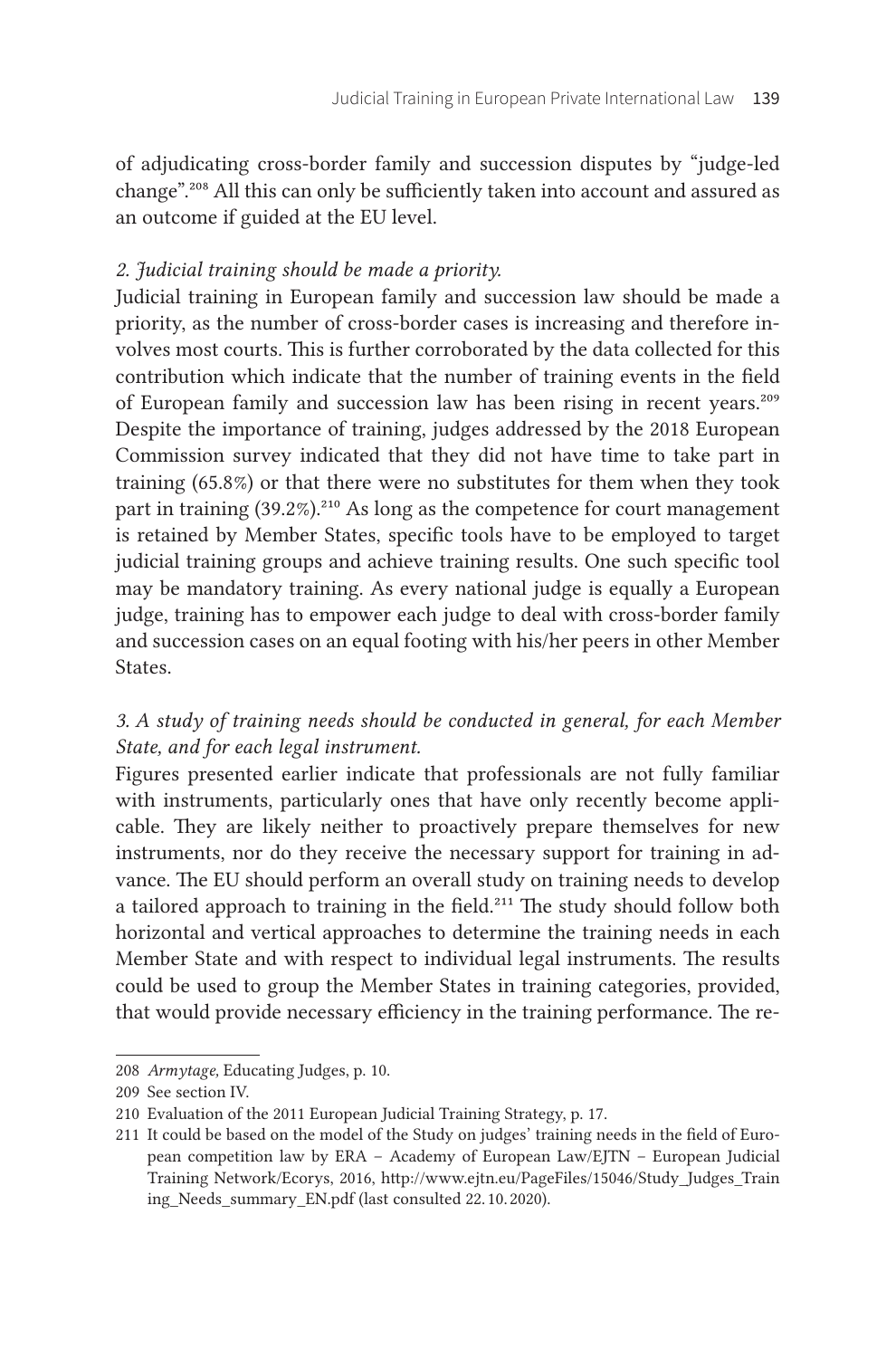sults should also indicate which topics could be dealt with for all Member States together, so that networking is also facilitated.

## *4. A model curriculum should be adopted at the EU level.*

In order to attain uniformity throughout the EU, part of the guidance at the EU level could be manifested in a model curriculum for EU lifelong education in European family and succession law (and possibly for other areas of European private international law as well), which would be designed at the EU level. Drafters of the curriculum should be both judges as well as academics. While training is perceived much better by the trainees if they themselves (or their peers) have been involved in its design, academics may provide necessary emphasis on and understanding of particular ("technical") concepts. Such model curricula would also follow the soft law approach, but could be a useful tool in the hands of different training providers. Amendments and improvements to the basic structure thereof could be promoted and encouraged through additional funding provided to training institutions when organizing training.

# *5. The training curriculum should be designed on several levels and ranked based on EU criteria.*

The level of knowledge among judges and legal practitioners may vary among and within Member States, among different legal professions, and between generations. For this purpose, the abovementioned model curricula and all other curricula developed by the training providers or other institutions should consist of several levels. The levels would depend on the results of the study on the training needs. For instance, the levels could be basic, intermediary, and advanced. Levels would be distinguished and recognized based on the accompanying list of learning outcomes. In addition, levels would be identified by some sort of letter and/or number scheme,<sup>212</sup> which should also be aligned with the ECTS in case the training provider is a higher education institution.

## *6. Training should be based on modern teaching methodology.*

Conventional methods of teaching law and teaching without taking into account that trainees are self-directed adults, are both outdated and not beneficial. Teaching methods for lifelong education in European family and succession law should be based on the nature of the legal sources and legal

<sup>212</sup> This could be modelled upon the very successful EU language classification scheme which ranges from A1 to C2.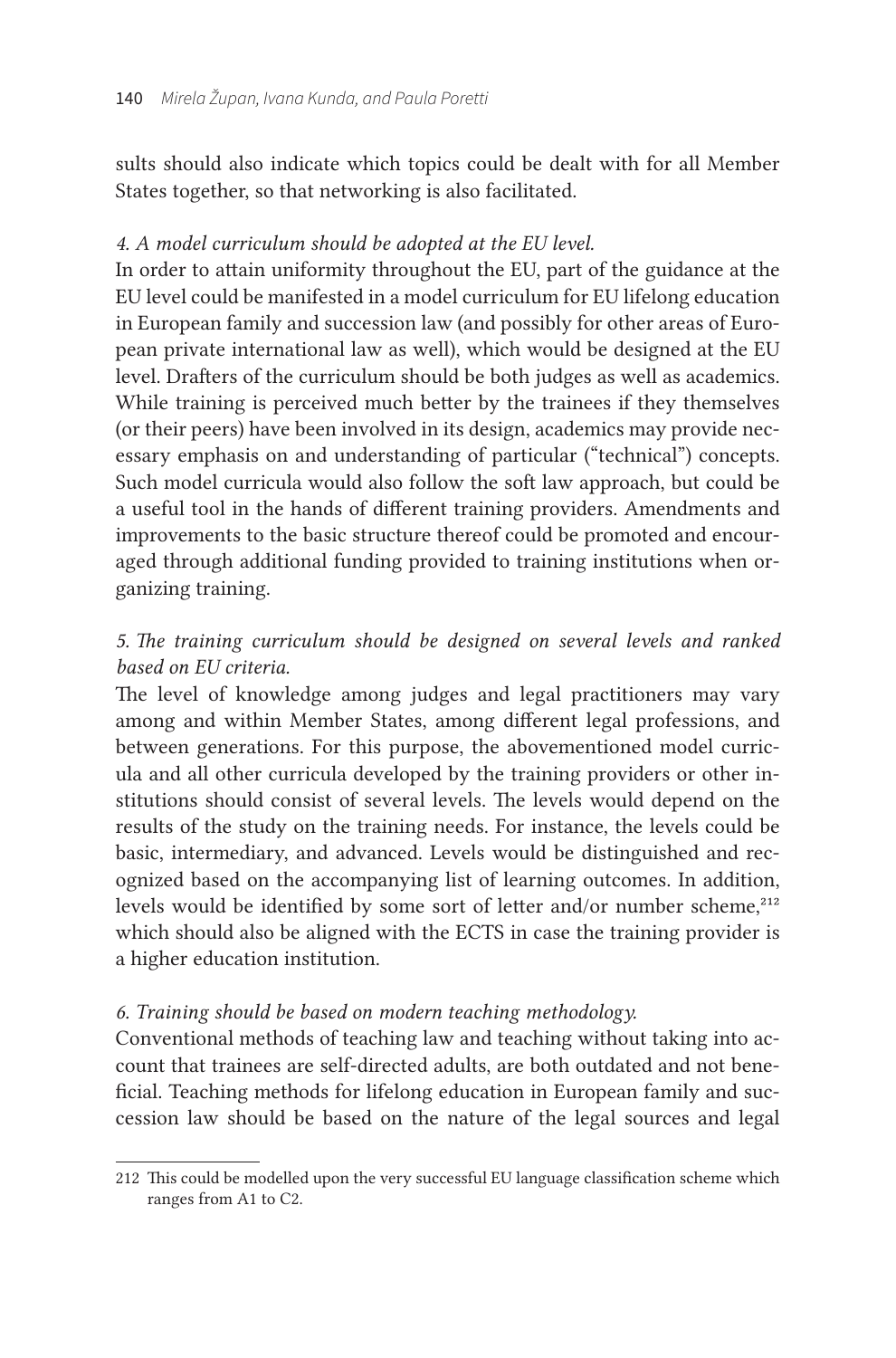issues concerned, and adult learning theories which explain the ways adult trainees receive, process, and integrate knowledge. The framework of European family and succession law is characterized by multi-layered, intertwined, complex, and extensive legislation accompanied by equally characterized CJEU and national case law, and sometimes also the case law of the ECtHR. Thus, the teaching methods should refocus from substance-based "hard topics" to skills, values, and "soft topics". The judge is not merely perceived as a professional, but also as a person with a need for a holistic lifelong learning approach.<sup>213</sup> Content-based methods of transferring legal theoretical and practical knowledge improve technical competence.<sup>214</sup> However, in the EU, professional excellence in cross-border dispute resolution process should equally be advanced by training. To be able to establish cross-border cooperation, a holistic approach to professional excellence should address ICT and language skills. Besides legal knowledge, a basic understanding of psychology and sociology should empower judges to better understand the cross-border lifestyles of society. Advanced knowledge of ethics should not be omitted either<sup>215</sup>

On the other hand, adults need to know the reasons for learning something; they are motivated by the immediate chance to use what they have learnt; they learn better when the focus is on situations (real-life or hypothetical cases) rather than the subject matter (legal instruments), and when the focus is on collaborative two-way learning rather than the trainer-to-trainee model; their previous experience may also affect the learning process. Due to these reasons, adult learners are not likely to benefit from conventional learning methods, such as an old-style textbook lecture. Instead, training should be developed along the lines of case studies, experimental methods, discussions, and be designed on the problem-based learning model with optimal use of ICT.<sup>216</sup> Thus, it would encourage critical thinking and promote the active participation of trainees.

Despite an evident development of distance training tools, the instruments covered by the EUFams II project remain underrepresented. Training institutions could solve that by introducing special online modules dealing with European family and succession law. This could be supported by directing more funds towards the development of distance learning courses, interactive materials designed for adult learning, and tailor-made ICT tools.

<sup>213</sup> *Armytage,* Educating Judges, p. XXXIV.

<sup>214</sup> *Armytage,* Educating Judges, p. 230.

<sup>215</sup> *Gromek-Broc,* in: Grimes, Re-thinking Legal Education under the Civil and Common Law, p. 245.

<sup>216</sup> See more in section VII.3. and VII.4.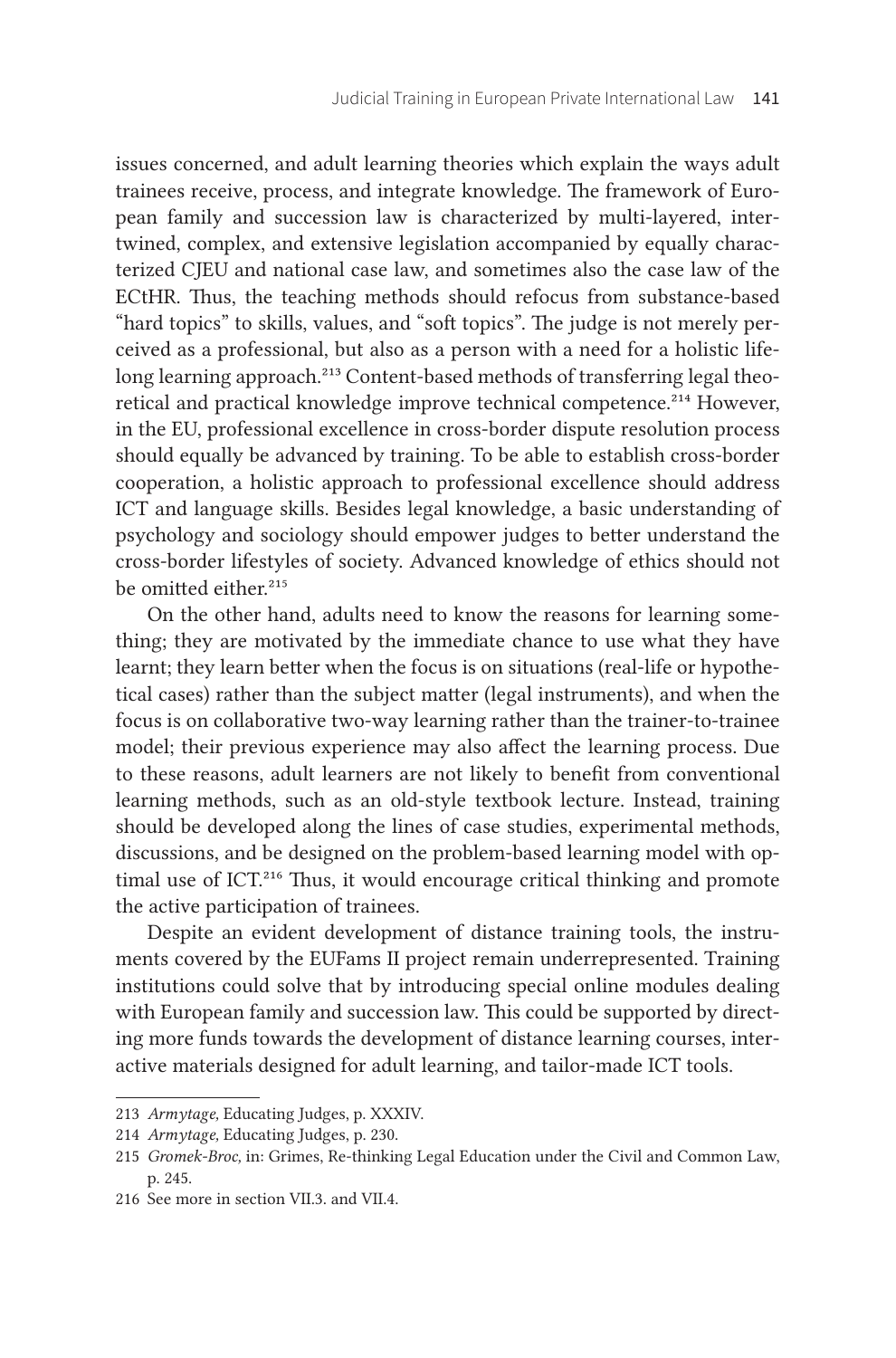## *7. EU funded material should follow an open access policy and remain available on a single webpage administered by the EU even after the expiry of the respective project.*

Instead of being limited to the selected course participants by restricting online access, as is often the case, EU funding policy should ensure that any tool or course developed with EU support should be openly accessible and usable free of charge. Due to the number of EU-funded projects which have created online learning tools, with few of these tools remaining available after the conclusion and assessment of the project (perhaps because the domain name for the project or the hosting of the project webpage are no longer funded), a lot of effort and funding is lost and cannot be used for educational purposes. There should be a common openly accessible repository for all project deliverables administered by the EU.<sup>217</sup>

#### *8. Training should be delivered to specific target groups.*

An important concern is whether the selection of training participants has been conducted carefully enough to reach the target group.<sup>218</sup> Online judicial training survey participants indicate that they could often apply for and attend training irrespective of their previous knowledge level. It is of the utmost importance to assure that the "right people" (who deal with the training subject matter in everyday practice) are trained at appropriate levels and use adequate methods at a few central training events that are organized annually. Trainees are more likely to accumulate knowledge in areas they deal with in practice on a regular basis. Training should thus respond to such needs and improve the understanding and awareness of European private international law for daily practice. Because training should be organized at different levels of competence, the knowledge of the participants should be self-evaluated by an anonymous method prior to training. The aims of targeted training could be attained by mandatory training for certain levels.

*9. Access to high quality training should be made available to all eligible judges.* The online judicial training survey results indicate that judges and practitioners are generally aware of the need to be trained and accept it, though they may be driven by a wide range of motives. However, approximately half of the professionals dealing specifically with European family and succession

<sup>217</sup> Some might be problematic if outdated or alike, while others might be subject to copyright or other rights.

<sup>218</sup> Setting the target groups is crucial because the data reveal discrepancies in the level of trainees' competences. See section VII.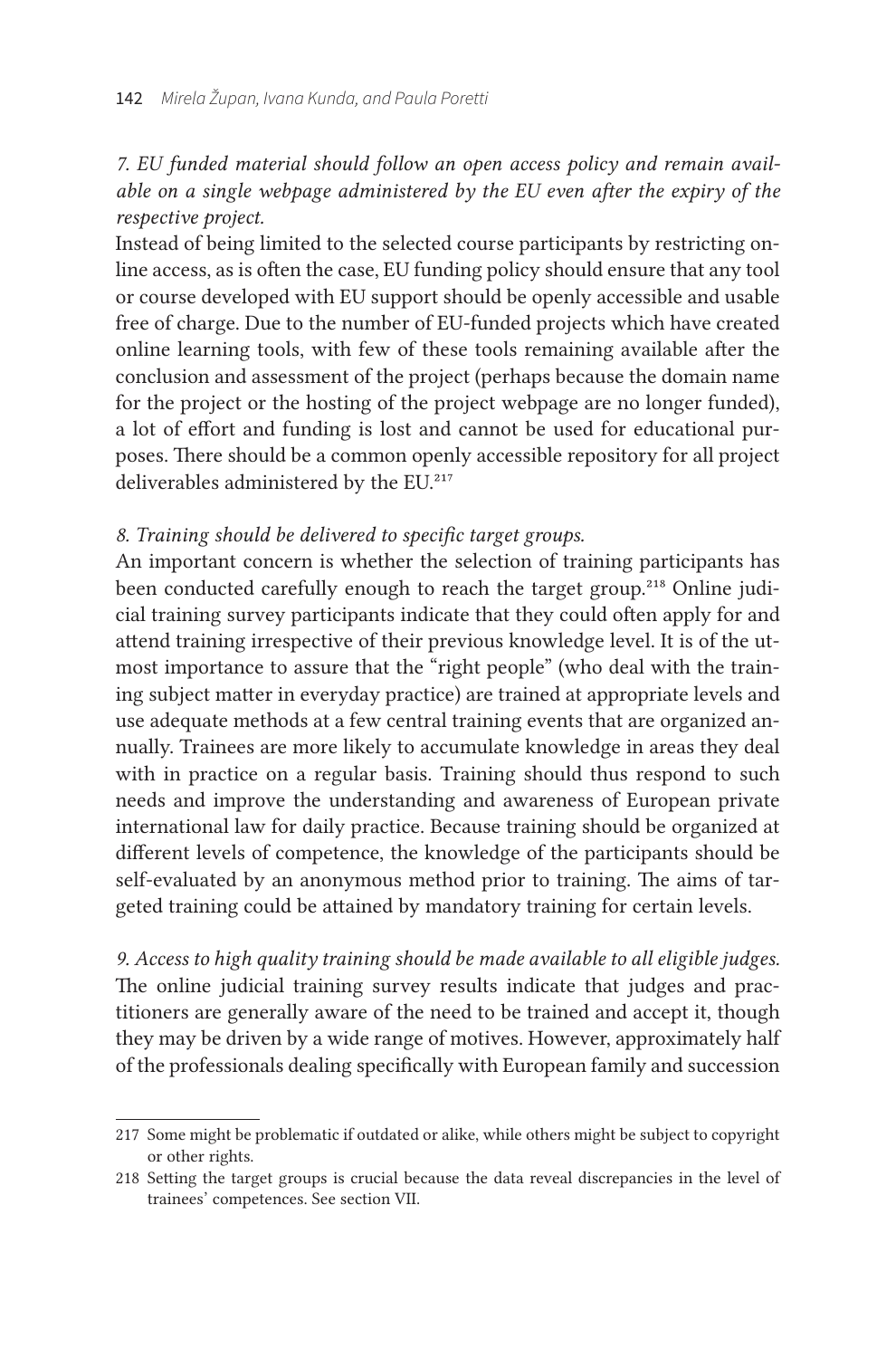matters would be willing to contribute to the training costs only if they are sure that the best trainers are involved. This can be understood in different ways. First of all, it probably indicates that participants appreciate the difference between low- and high-level trainers and that in fact there is high- and low-quality training on offer. Therefore, training providers need to be encouraged to provide for higher levels of training, such as by exchanging data on the excellently rated trainers for specific topics or at least by making the future engagement of a trainer dependent on previous evaluations by training participants. There could also be an evaluation system for training institutions and/or recognition systems for the best individual trainers and the best training institutions. Furthermore, the unwillingness to participate in training may also point to the problems with self-funding for training, especially when it comes to the judiciary. In some Member States, judges believe that it is the duty of the State to provide for optimal training and cover all the costs. This may be connected to the judicial culture or the fact that earnings in some Member States are not high enough. Only to a minor extent could the unwillingness to attend training be understood as an indication of the low importance they attribute to professional training.<sup>219</sup>

#### *10. International and national training should be kept in balance.*

International training has all the benefits of networking and building mutual trust among peers, advancing language competence, and learning about foreign laws and practices. On the other hand, national training should also be linked to EU actions and further developed. The fact that the application of European family and succession law relies on national procedural law and consequently creates discrepancies, leads to the conclusion that national training should be combined with national substantive and procedural law. EU law does not operate in a vacuum, and hence it should also be taught based on a functional approach in combination with the national laws which complement or intersect with it.

## **Bibliography**

- *Anderson, Robert D.,* European Universities from the Enlightenment to 1914, Oxford 2004.
- *Armytage, Livingston,* Educating Judges: Towards Improving Justice: a Survey of Global Practice, Leiden 2015.

<sup>219</sup> See discussion on knowledge assessment in section VIII.5.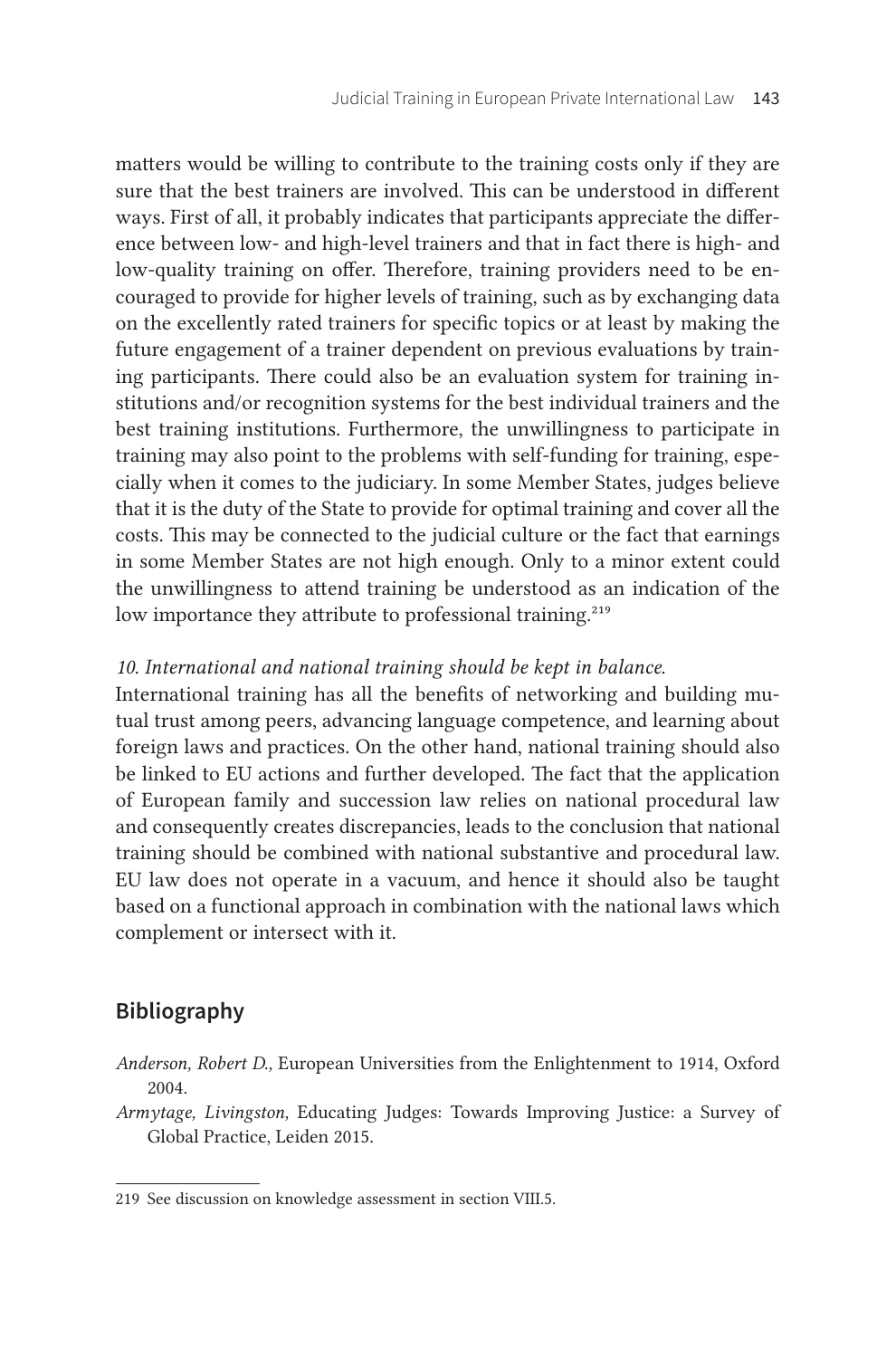- *Arroyo, Diego P. Fernández,* Denationalising Private International Law a Law with Multiple Adjudicators and Enforcers, Yearbook of Private International Law 20  $(2018/2019)$ , p. 31–46.
- *Bartoli, Clelia* (ed.), Legal clinics in Europe: for a commitment of higher education in social justice, Diritto & Questioni Pubbliche, Special issue (2016), [http://www.di](http://www.dirittoequestionipubbliche.org/page/2016_nSE_Legal-clinics-in-Europe/DQ_2016_Legal-Clinics-in-Europe_specialissue.pdf) [rittoequestionipubbliche.org/page/2016\\_nSE\\_Legal-clinics-in-Europe/DQ\\_2016\\_](http://www.dirittoequestionipubbliche.org/page/2016_nSE_Legal-clinics-in-Europe/DQ_2016_Legal-Clinics-in-Europe_specialissue.pdf) [Legal-Clinics-in-Europe\\_specialissue.pdf](http://www.dirittoequestionipubbliche.org/page/2016_nSE_Legal-clinics-in-Europe/DQ_2016_Legal-Clinics-in-Europe_specialissue.pdf) (last consulted 11. 05. 2020).
- *Beaumont, Paul et al.* (eds.), Cross-Border Litigation in Europe, Oxford/Portland (Oregon) 2017.
- *Beaumont, Paul et al.,* Cross-border Litigation in Europe: Some Theoretical Issues and Some Practical Challenges, in: *Beaumont, Paul et al.* (eds.), Cross-Border Litigation in Europe, Oxford/Portland (Oregon) 2017, p. 819-832.
- *Bell, John,* Judiciaries within Europe: A Comparative Review, Cambridge 2006.
- *Benvenuti, Simone,* The European Judicial Training Network and its Role in the Strategy for the Europeanization of National Judges, International Journal for Court Administration 7 (2015), 59-67.
- *Blengino, Cecilia/Gascón-Cuenca, Andrés* (eds.), Epistemic Communities at the Boundaries of Law: Clinics as a Paradigm in the Revolution of Legal Education in the European Mediterranean Context, Milan 2019.
- *Bobek, Michal,* Judicial Selection, Lay Participation and Judicial Culture in the Czech Republic: A Study in a Central European (non)Transformation, in: *Turenne, Sophie* (ed.), Fair Reflection of Society in Judicial Systems – A Comparative Study, Cham et al. 2015, p. 121-146.
- *Brosch, Marlene/Mariottini, Cristina M.,* Report on the International Exchange Seminar, 2019, [http://www2.ipr.uni-heidelberg.de/eufams/index-Dateien/microsites/](http://www2.ipr.uni-heidelberg.de/eufams/index-Dateien/microsites/download.php?art=projektbericht&id=20) [download.php?art=projektbericht&id=17](http://www2.ipr.uni-heidelberg.de/eufams/index-Dateien/microsites/download.php?art=projektbericht&id=20) (last consulted 07. 08. 2020).
- *Cafaggi, Fabrizio/Muir Watt, Horatia* (eds.), Making European Private Law: Governance Design, Cheltenham/Northampton 2008.
- *Hess, Burkhard et al.,* An evaluation study of national procedural laws and practices in terms of their impact on the free circulation of judgments and on the equivalence and effectiveness of the procedural protection of consumers under EU consumer law, Report prepared by a Consortium of European universities led by the MPI Luxembourg for Procedural Law as commissioned by the European Commission, JUST/2014/RCON/PR/CIVI/0082, Strand 1: Mutual Trust and Free Circulation of Judgments, 2017, [https://op.europa.eu/en/publication-detail/-/](https://op.europa.eu/en/publication-detail/-/publication/531ef49a-9768-11e7-b92d-01aa75ed71a1/language-en) [publication/531ef49a-9768-11e7-b92d-01aa75ed71a1/language-en](https://op.europa.eu/en/publication-detail/-/publication/531ef49a-9768-11e7-b92d-01aa75ed71a1/language-en) (last consulted 07. 08. 2020).
- *Corkin, Nicola Ch.,* Europeanization of Judicial Review, New York 2015.
- *Corneloup, Sabine et al.,* Children On the Move: A Private International Law Perspective, Study for the JURI Committee, 2017, [https://www.europarl.europa.eu/Reg](https://www.europarl.europa.eu/RegData/etudes/STUD/2017/583158/IPOL_STU(2017)583158_EN.pdf) [Data/etudes/STUD/2017/583158/IPOL\\_STU\(2017\)583158\\_EN.pdf](https://www.europarl.europa.eu/RegData/etudes/STUD/2017/583158/IPOL_STU(2017)583158_EN.pdf) (last consulted 07. 08. 2020).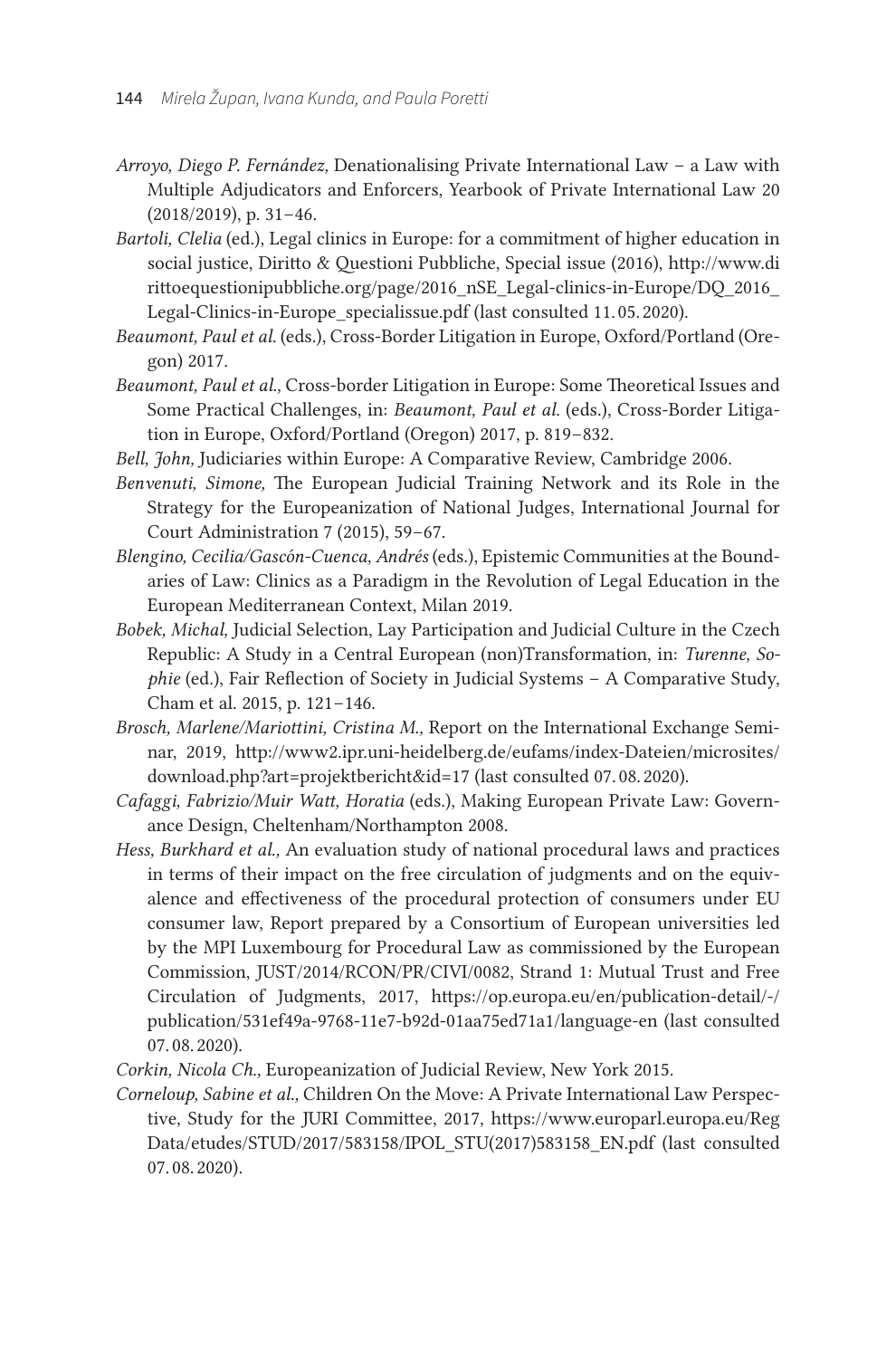- *Coughlan, John et al.,* Judicial training in the European Union Member States, Study, 2011, [https://www.europarl.europa.eu/RegData/etudes/etudes/join/2011/453198/](https://www.europarl.europa.eu/RegData/etudes/etudes/join/2011/453198/IPOL-JURI_ET(2011)453198_EN.pdf) [IPOL-JURI\\_ET\(2011\)453198\\_EN.pdf](https://www.europarl.europa.eu/RegData/etudes/etudes/join/2011/453198/IPOL-JURI_ET(2011)453198_EN.pdf) (last consulted 07. 08. 2020).
- *Dallara, Cristina/Piana, Daniela,* Networking the Rule of Law: How Change Agents Reshape Judicial Governance in the EU, London 2015.
- *Danov, Mihail,* Data Analysis: Issues to be Considered in a Cross-border Context, in: *Beaumont, Paul et al.* (eds.), Cross-Border Litigation in Europe, Oxford/Portland (Oregon) 2017, p. 475–495.
- *de Visser, Maartje/Claes, Monika,* Courts United? On European Judicial Networks, in: *Vauchez, Antoine/de Witte, Bruno* (eds.), Lawyering Europe: European Law as a Transnational Social Field, Oxford 2013, p. 75-100.
- *EJTN,* Annual Report 2015, 2016, [http://www.ejtn.eu/Documents/About%20EJTN/](http://www.ejtn.eu/Documents/About%20EJTN/EJTN%20Documentation/EJTN_Annual_Report_2015_approved.pdf) [EJTN%20Documentation/EJTN\\_Annual\\_Report\\_2015\\_approved.pdf](http://www.ejtn.eu/Documents/About%20EJTN/EJTN%20Documentation/EJTN_Annual_Report_2015_approved.pdf) (last consulted 07. 08. 2020).
- *EJTN,* Annual Report 2016, 2017, [http://www.ejtn.eu/Documents/About%20EJTN/](http://www.ejtn.eu/Documents/About%20EJTN/EJTN%20Documentation/EJTN_Annual_Report_2016_FINAL.pdf) [EJTN%20Documentation/EJTN\\_Annual\\_Report\\_2016\\_FINAL.pdf](http://www.ejtn.eu/Documents/About%20EJTN/EJTN%20Documentation/EJTN_Annual_Report_2016_FINAL.pdf) (last consulted 07. 08. 2020).
- *EJTN,* Annual Report 2017, 2018, [http://www.ejtn.eu/Documents/About%20EJTN/](http://www.ejtn.eu/Documents/About%20EJTN/EJTN%20Documentation/2018_EJTN_Annual_Report.pdf) [EJTN%20Documentation/2018\\_EJTN\\_Annual\\_Report.pdf](http://www.ejtn.eu/Documents/About%20EJTN/EJTN%20Documentation/2018_EJTN_Annual_Report.pdf) (last consulted 07. 08.  2020).
- *EJTN,* Annual Report 2018, 2019, [http://www.ejtn.eu/Documents/About%20EJTN/EJ](http://www.ejtn.eu/Documents/About%20EJTN/EJTN%20Documentation/EJTN-Annual-Report2018_Web.pdf) [TN%20Documentation/EJTN-Annual-Report2018\\_Web.pdf](http://www.ejtn.eu/Documents/About%20EJTN/EJTN%20Documentation/EJTN-Annual-Report2018_Web.pdf) (last consulted 07. 08.  2020).
- *EJTN,* Annual Report 2019, 2020, [http://www.ejtn.eu/Documents/About%20EJTN/EJ](http://www.ejtn.eu/Documents/About%20EJTN/EJTN%20Documentation/AR2019_Final_web.pdf) [TN%20Documentation/AR2019\\_Final\\_web.pdf](http://www.ejtn.eu/Documents/About%20EJTN/EJTN%20Documentation/AR2019_Final_web.pdf) (last consulted 07. 08. 2020).
- Evaluation of the 2011 European Judicial Training Strategy and preparation of the future strategy Analysis of the responses received to the targeted consultation, 2018, [https://ec.europa.eu/info/sites/info/files/2018\\_targeted\\_consultation-euro](https://ec.europa.eu/info/sites/info/files/2018_targeted_consultation-european_judicial_training-analysis_of_replies.pdf) [pean\\_judicial\\_training-analysis\\_of\\_replies.pdf](https://ec.europa.eu/info/sites/info/files/2018_targeted_consultation-european_judicial_training-analysis_of_replies.pdf) (last consulted 07. 08. 2020).
- *EUFams II Consortium,* Comparative Report on National Case Law, 2020, [http://www2.](http://www2.ipr.uni-heidelberg.de/eufams/index-Dateien/microsites/download.php?art=projektbericht&id=20) [ipr.uni-heidelberg.de/eufams/index-Dateien/microsites/download.php?art=pro](http://www2.ipr.uni-heidelberg.de/eufams/index-Dateien/microsites/download.php?art=projektbericht&id=20) [jektbericht&id=20](http://www2.ipr.uni-heidelberg.de/eufams/index-Dateien/microsites/download.php?art=projektbericht&id=20) (last consulted 07. 08. 2020).
- *Espinosa Calabuig, Rosario/Quinzá Redondo, Pablo,* Report on the Spanish Exchange Seminar, 2019, [http://www2.ipr.uni-heidelberg.de/eufams/index-Dateien/micro](http://www2.ipr.uni-heidelberg.de/eufams/index-Dateien/microsites/download.php?art=projektbericht&id=20) [sites/download.php?art=projektbericht&id=14](http://www2.ipr.uni-heidelberg.de/eufams/index-Dateien/microsites/download.php?art=projektbericht&id=20) (last consulted 07. 08. 2020).
- *Fitchen, Jonathan,* Unharmonised Procedural Rules: Is there a Case for Further Harmonization at EU Level?, in: *Beaumont, Paul et al.* (eds.), Cross-Border Litigation in Europe, Oxford/Portland (Oregon) 2017, p. 55 – 76.
- *Friedland, Steven I.,* How We Teach A Survey of Teaching Techniques in American Law Schools, Seattle University Law Review 20 (1996), 1-44.
- *Frąckowiak-Adamska, Agnieszka,* The Application of European Private International Law by National Judges: Challenges and Shortcomings, in: *von Hein, Jan/*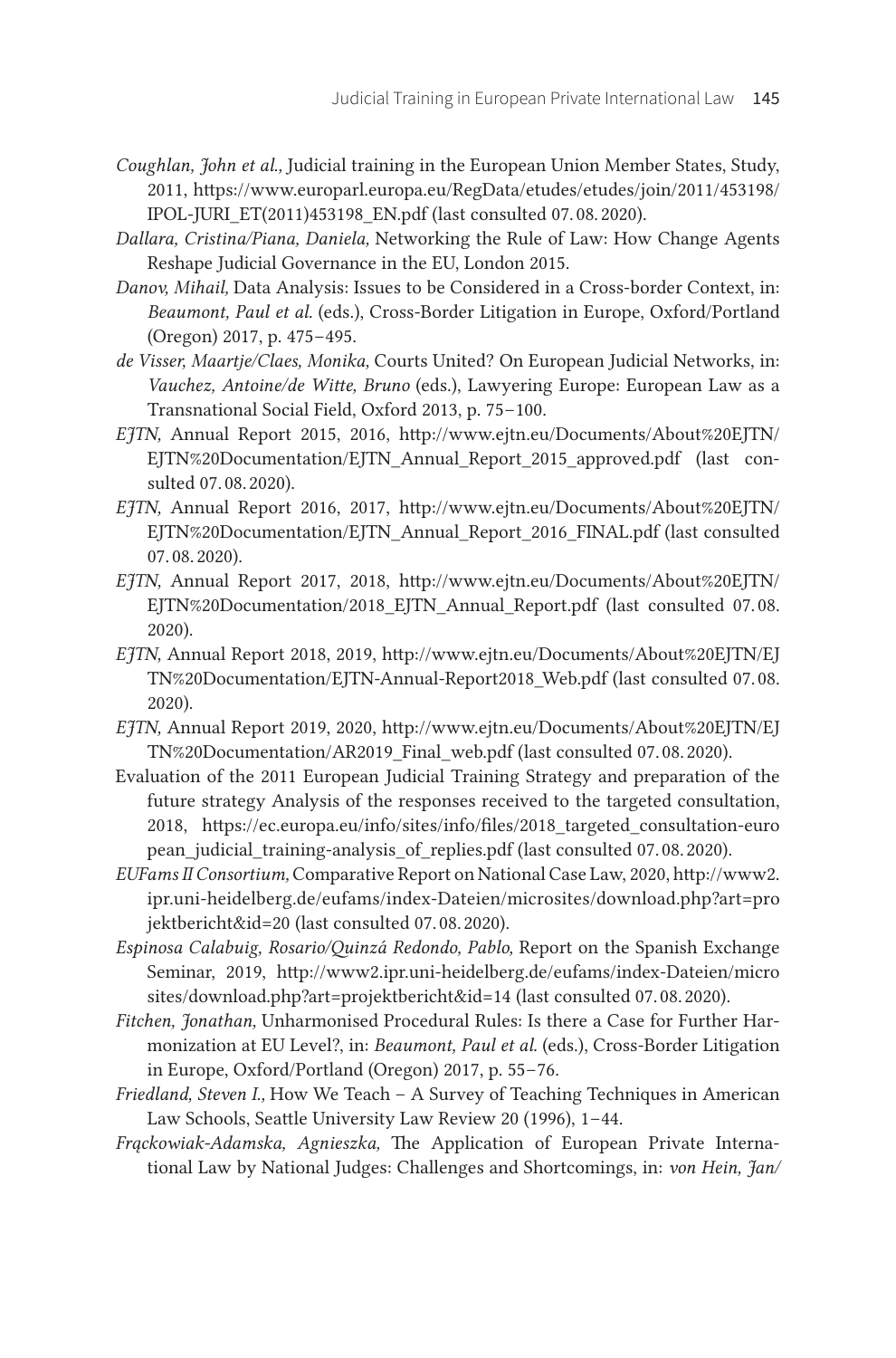*Kieninger, Eva-Maria/Rühl, Gisela* (eds.), How European is European Private International Law?, Cambridge 2019, p. 185-203.

- *Goodman, Suki/Louw-Potgieter, Joha,* A Best Practice Model for the Design, Implementation and Evaluation of Social Context Training for Judicial Officers, African Journal of Legal Studies 5 (2012), 181-197.
- *Gower, L. C. B.,* English Legal Training A Critical Survey, The Modern Law Review 13 (1950), 137-205.
- *Gromek-Broc, Katarzyna,* Teaching EU law in an experiential way, in: *Grimes, Richard* (ed.), Re-thinking Legal Education under the Civil and Common Law. A road map for constructive change, Abingdon/New York 2018, p. 245-254.
- *Hellner, Michael,* The Application of European Private International Law by National Judges – Making the Job Easier, in: *von Hein, Jan/Kieninger, Eva-Maria/Rühl, Gisela* (eds.), How European is European Private International Law?, Cambridge 2019, p. 205-213.
- *Hess, Burkhard/Kramer, Xandra E.* (eds.), From common rules to best practices in European Civil Procedure, Baden-Baden 2017.
- *Holmsten, Cecilia,* Enhancing judicial cooperation in civil matters through interactive language training, ERA Forum 17 (2016),  $141-144$ .
- *Jaremba, Urszula,* The Role of National Courts in the Process of Legal Integration in the European Union: Retrospective and Prospective, in: *Goudappel, Flora A. N. J./ Hirsch Ballin, Ernst M. H.* (eds.), Democracy and Rule of Law in the European Union. Essays in Honour of Jaap W. de Zwaan, The Hague 2016, p. 49-62.
- *Knežević Bojović, Ana/Purić, Olivera,* Judicial training and EU law: A view on comparative and Serbian practice, Strani pravni život 62/4 (2018), 73 – 93.
- *Knowles, Malcolm S./Holton III, Elwood F./Swanson, Richard A.,* The Adult Learner The Definitive Classic in Adult Education and Human Resource Development, 8th edition, London/New York 2015.
- *Kolb, David A.,* Experiential Learning: Experience as the Source of Learning and Development, New York 1984.
- *Kokić, Tijana/Kunda, Ivana/Župan, Mirela,* Prekogranična pitanja bračnoimovinskih režima i režima imovine registriranih partnera, 2019, [http://pak.hr/cke/obra](http://pak.hr/cke/obrazovni%20materijali/Prekograni%C4%8Dna%20pitanja%20bra%C4%8Dnoimovinskih%20re%C5%BEima%20i%20re%C5%BEima%20imovine%20registriranih%20partnera.pdf) [zovni%20materijali/Prekograni%C4%8Dna%20pitanja%20bra%C4%8Dnoimovin](http://pak.hr/cke/obrazovni%20materijali/Prekograni%C4%8Dna%20pitanja%20bra%C4%8Dnoimovinskih%20re%C5%BEima%20i%20re%C5%BEima%20imovine%20registriranih%20partnera.pdf) [skih%20re%C5%BEima%20i%20re%C5%BEima%20imovine%20registriranih%20](http://pak.hr/cke/obrazovni%20materijali/Prekograni%C4%8Dna%20pitanja%20bra%C4%8Dnoimovinskih%20re%C5%BEima%20i%20re%C5%BEima%20imovine%20registriranih%20partnera.pdf) [partnera.pdf](http://pak.hr/cke/obrazovni%20materijali/Prekograni%C4%8Dna%20pitanja%20bra%C4%8Dnoimovinskih%20re%C5%BEima%20i%20re%C5%BEima%20imovine%20registriranih%20partnera.pdf) (last consulted 07. 08. 2020).
- *Kunda, Ivana,* Uobičajeno boravište djeteta, in: *Župan, Mirela* (ed.), Prekogranično kretanje djece u Europskoj uniji, Osijek 2019, p. 295 – 316.
- *Lenaerts, Koen,* The Contribution of the European Court of Justice to the Area of Freedom, Security and Justice, International & Comparative Law Quarterly 59 (2010),  $255 - 301.$
- *Liessmann, Konrad Paul,* Theorie der Unbildung: Die Irrtümer der Wissensgesellschaft, Wien 2006.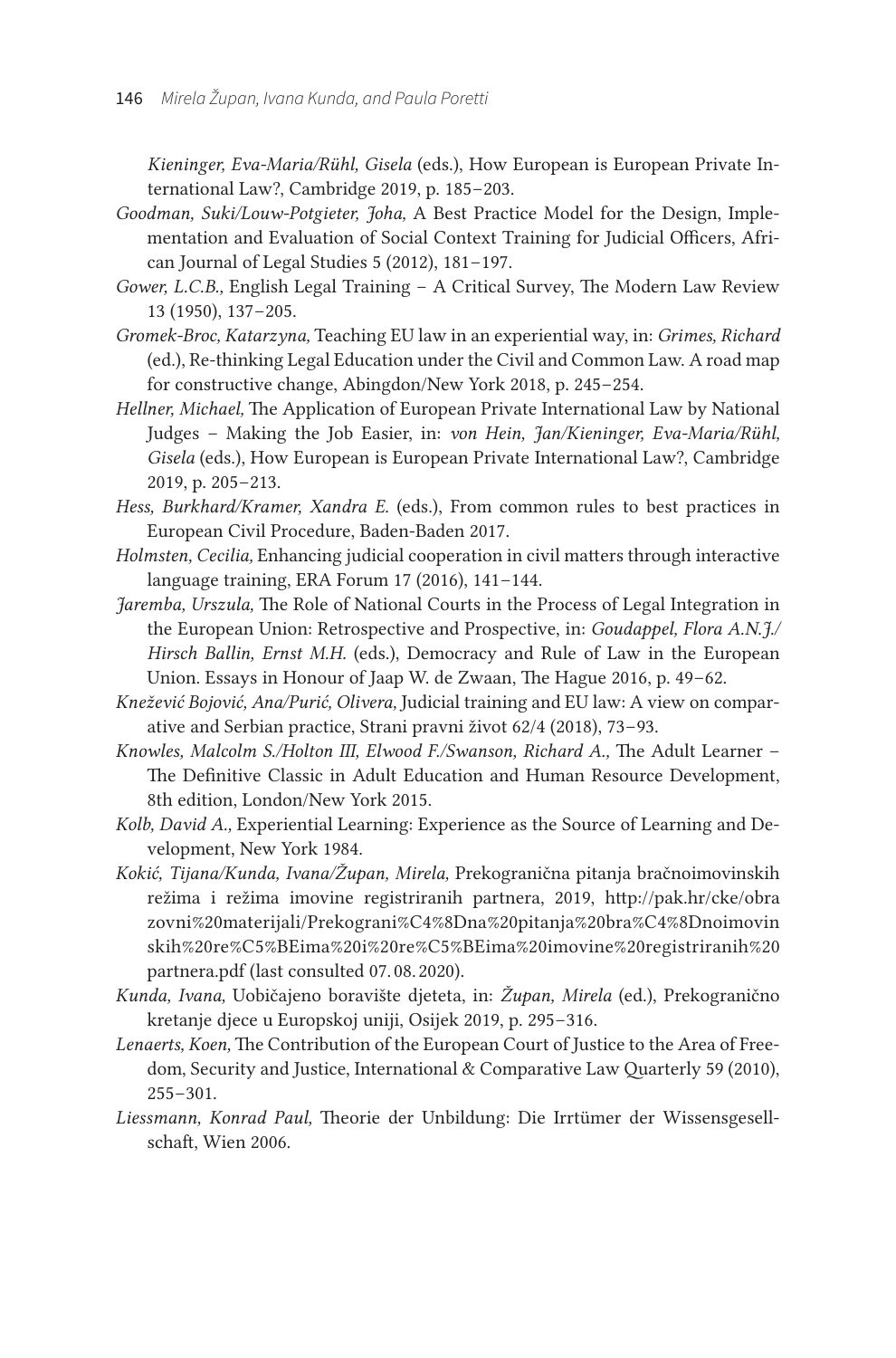- *Lobach, Quincy C./Rapp, Tobias,* An Empirical Study on European Family and Succession Law, 2019, [http://www2.ipr.uni-heidelberg.de/eufams/index-Dateien/micro](http://www2.ipr.uni-heidelberg.de/eufams/index-Dateien/microsites/download.php?art=projektbericht&id=20) [sites/download.php?art=projektbericht&id=2](http://www2.ipr.uni-heidelberg.de/eufams/index-Dateien/microsites/download.php?art=projektbericht&id=20) (last consulted 07. 08. 2020).
- *Malleson, Kate,* Judicial Training and Performance Appraisal: The Problem of Judicial Independence, The Modern Law Review 60 (1997), 655 – 667.
- *Mansel, Heinz-Peter/Thorn, Karsten/Wagner, Rolf,* Europäisches Kollisionsrecht 2019: Konsolidierung und Multilateralisierung, Praxis des Internationalen Privat- und Verfahrensrechts 2020, 97-126.
- *Mišćenić, Emilia,* The Effectiveness of Judicial Enforcement of the EU Consumer Protection Law, in: *Meškić, Zlatan et al.* (eds.), Balkan Yearbook of European and International Law, Cham 2020, p. 129-153.
- *Monti, Mario,* A new strategy for the Single Market, 2010, [http://ec.europa.eu/Docs](http://ec.europa.eu/DocsRoom/documents/15501/attachments/1/translations) [Room/documents/15501/attachments/1/translations](http://ec.europa.eu/DocsRoom/documents/15501/attachments/1/translations) (last consulted 07. 08. 2020).
- *Östling, Johan,* Humboldt and the Modern German University An Intellectual History, Lund 2018.
- *Perelman, Jeremy,* Penser la pratique, théoriser le droit en action des cliniques juridiques et des nouvelles frontières épistémologiques du droit, Revue interdisciplinaire d'études juridiques 73 (2014), 133-153.
- *Peternai, Kristina,* Učinci književnosti. Performativna koncepcija pripovjednog teksta, Zagreb 2005.
- *Petrašević, Tunjica,* Prethodni postupak pred Sudom EU, Osijek 2014.
- *Piana, Daniela,* Building capacities abroad to solve conflicts at home. Preliminary remarks on the European policy of legal education and judicial training in CEECs, Journal of Law and Conflict Resolution 1 (2009), 30-46.
- *Piana, Daniela,* Judicial Accountabilities in New Europe: From Rule of Law to Quality of Justice, London/New York 2016.
- *Poretti, Paula,* Abolition of Exequatur in Brussels Ia Regulation New Challenges for the National Judge (Croatia), LeXonomica 8 (2016), 13 – 28.
- *Posner, Richard A.,* Economic Analysis of Law, 9th edition, New York 2014.
- *Power, Michael,* The Audit Society Rituals of Verification, Oxford 1997.
- *Prechal, Sacha,* Mutual Trust before the Court of Justice of the European Union, European Papers 2 (2017), 75 – 92.
- *Pretelli, Ilaria,* Language as a Bridge Between Legal Cultures and Universal Justice: Linguae Alienae Novit Curia?, in: *Schauer, Martin/Verschraegen, Bea* (eds.), General Reports of the XIXth Congress of the International Academy of Comparative Law – Rapports Généraux du XIXème Congrès de l'Académie Internationale de Droit Comparé, Cham et al. 2017, p. 607-610.
- *Rass-Masson, Lucas,* The foundations of European private international family law, Yearbook of Private International Law 20 (2018/2019), p. 521-536.
- *Rust, Val D./Kim, Stephanie,* The Global Competition in Higher Education, World Studies in Education 13 (2012), 5 – 20.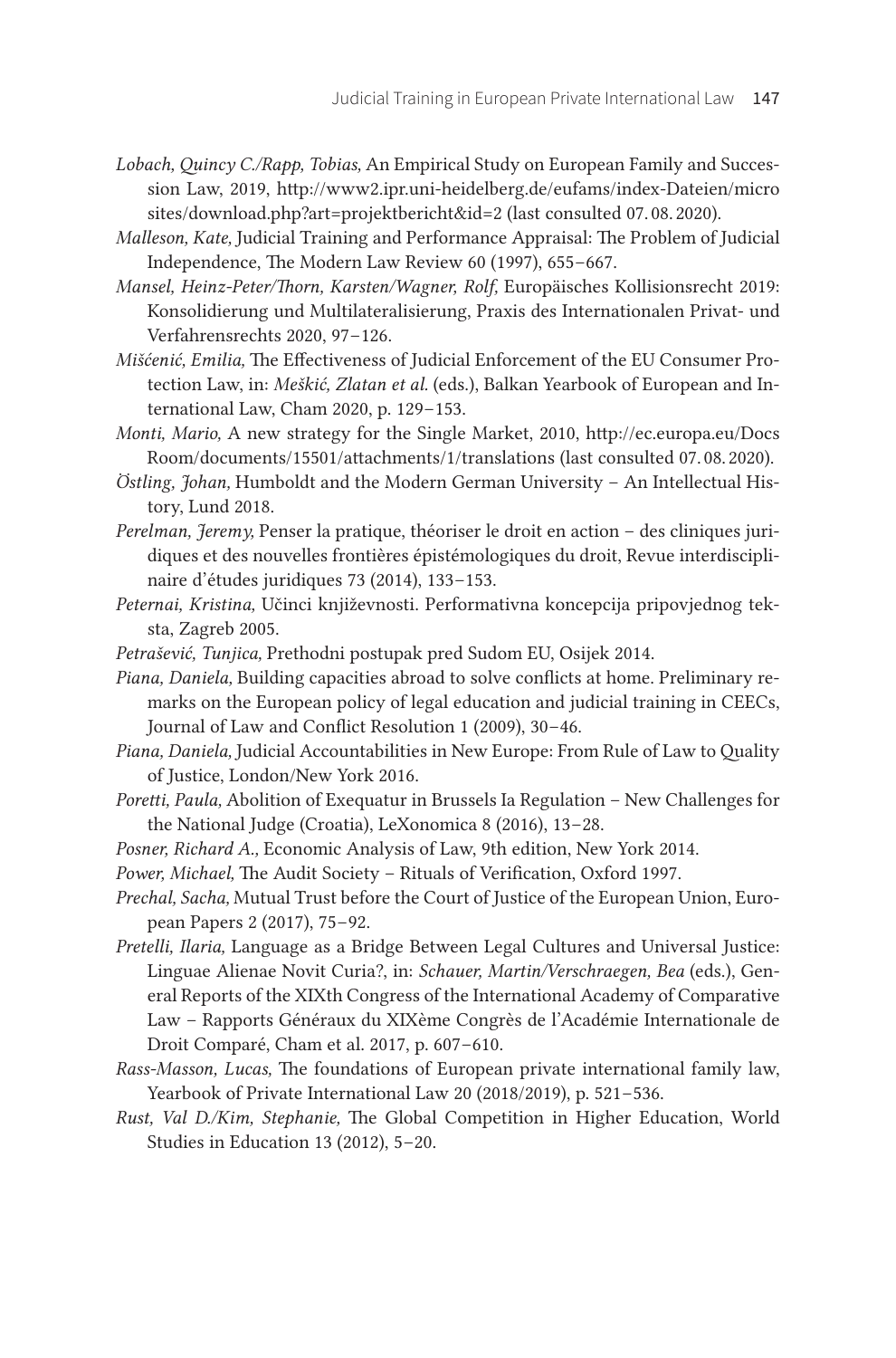- *Rüegg, Walter,* Foreword, in: *Rüegg, Walter* (general ed.)/*de Ridder-Symoens, Hilde* (ed.), A History of the University in Europe: Volume 1, Universities in the Middle Ages, Cambridge et al. 1992, p. xix-xxvii.
- *Sacco, Rodolfo,* Antropologia giuridica Contributo a una macrostoria del diritto, Bologna 2007.
- *Sacco, Rodolfo,* Legal Formants: A Dynamic Approach to Comparative Law (Installment I of II), American Journal of Comparative Law 39 (1991), 1-34.
- *Scherpe, Jens M.,* European Family Law Vol. I: The Impact of Institutions and Organizations on European Family Law, Cheltenham 2016.
- *Shuell, Thomas J.,* Cognitive Conception of Learning, Review of Educational Research 56 (1986), 411 – 436.
- *Schultz, Ulrike,* Raising gender awareness of judges elements for judicial education in Germany, in: *Schultz, Ulrike/Dawson, T. Brettel/Shaw, Gisela* (eds.), Gender and Judicial Education: Raising gender awareness of judges, London/New York 2018, p. 91–103.
- *Grimes, Richard,* Introduction, in: *Strevens, Caroline/Grimes, Richard/Phillips, Edward* (eds.), Legal education: Simulation in Theory and Practice, London/New York  $2014$ , p.  $1-16$ .
- *Toniatti, Roberto/Magrassi, Mattia* (eds.), Magistratura, giurisdizione ed equilibri istituzionali. Dinamiche e confronti europei e comparati, Padua 2011.
- *Turenne, Sophie,* Fair Reflection of Society in Judicial Systems, in: *Turenne, Sophie* (ed.), Fair Reflection of Society in Judicial Systems – A Comparative Study, Cham et al. 2015.
- *Turenne, Sophie,* The Independence of Meritorious Elite: The Government of Judges and Democracy, in: *Schauer, Martin/Verschraegen, Bea* (eds.), General Reports of the XIXth Congress of the International Academy of Comparative Law – Rapports Généraux du XIXème Congrès de l'Académie Internationale de Droit Comparé, Cham et al. 2017, p. 1-13.
- *van Calster, Geert,* European Private International Law, 2nd edition, Oxford 2016.
- *van Harten, Herman,* Who's Afraid of a True European Judicial Culture? On Judicial Training, Pluralism and National Autonomy, Review of European Administrative Law  $5(2012)$ ,  $131-152$ .
- *Viarengo, Ilaria/Villata, Francesca C.* (eds.), Planning The Future Of Cross Border Families: A Path Through Coordination, Final Study, 2018, [http://www.eufams.](http://www.eufams.unimi.it/wp-content/uploads/2017/12/EUFams-Final-Study-v1.0.pdf) [unimi.it/wp-content/uploads/2017/12/EUFams-Final-Study-v1.0.pdf](http://www.eufams.unimi.it/wp-content/uploads/2017/12/EUFams-Final-Study-v1.0.pdf) (last consulted 07. 08. 2020).
- *Viarengo, Ilaria/Villata, Francesca C.* (eds.), Planning the Future of Cross Border Families: A Path Through Coordination, Oxford 2020.
- *Viarengo, Ilaria/Franzina, Pietro,* The EU Regulations on the Property Regimes of International Couples – A Commentary, Cheltenham/Northampton 2020.
- *Viarengo, Ilaria/Marchetti, Filippo* (eds.), EUFam's Policy Guidelines, in: *Viarengo, Ilaria/Villata, Francesca C.* (eds.), Planning the Future of Cross Border Families: A Path Through Coordination, Oxford 2020, p. 799-841.